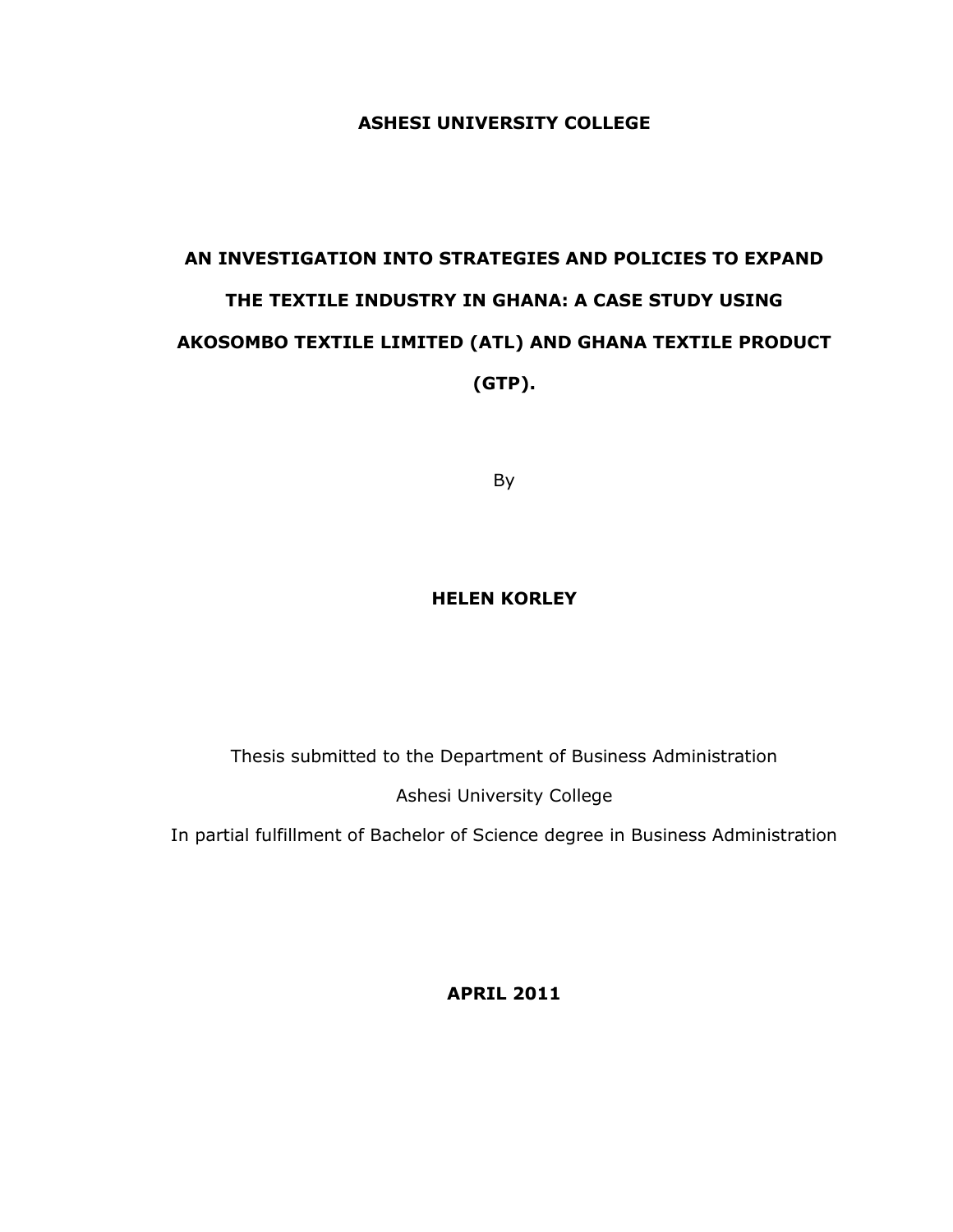# <span id="page-1-0"></span>**DECLARATION**

I hereby declare that this thesis is the result of my own original work and that no part of it has been presented for another degree in this university or elsewhere.

Candidate"s Signature:……………………………………………………………………

Candidate"s Name:………………………………………………

Date:…………………………..

*I hereby declare that the preparation and presentation of the thesis were supervised in accordance with the guidelines on supervision of thesis laid down by Ashesi University College.*

Supervisor"s Signature:……………………………………………………………………..

Supervisor"s Name:…………………………………………….

Date:…………………………………..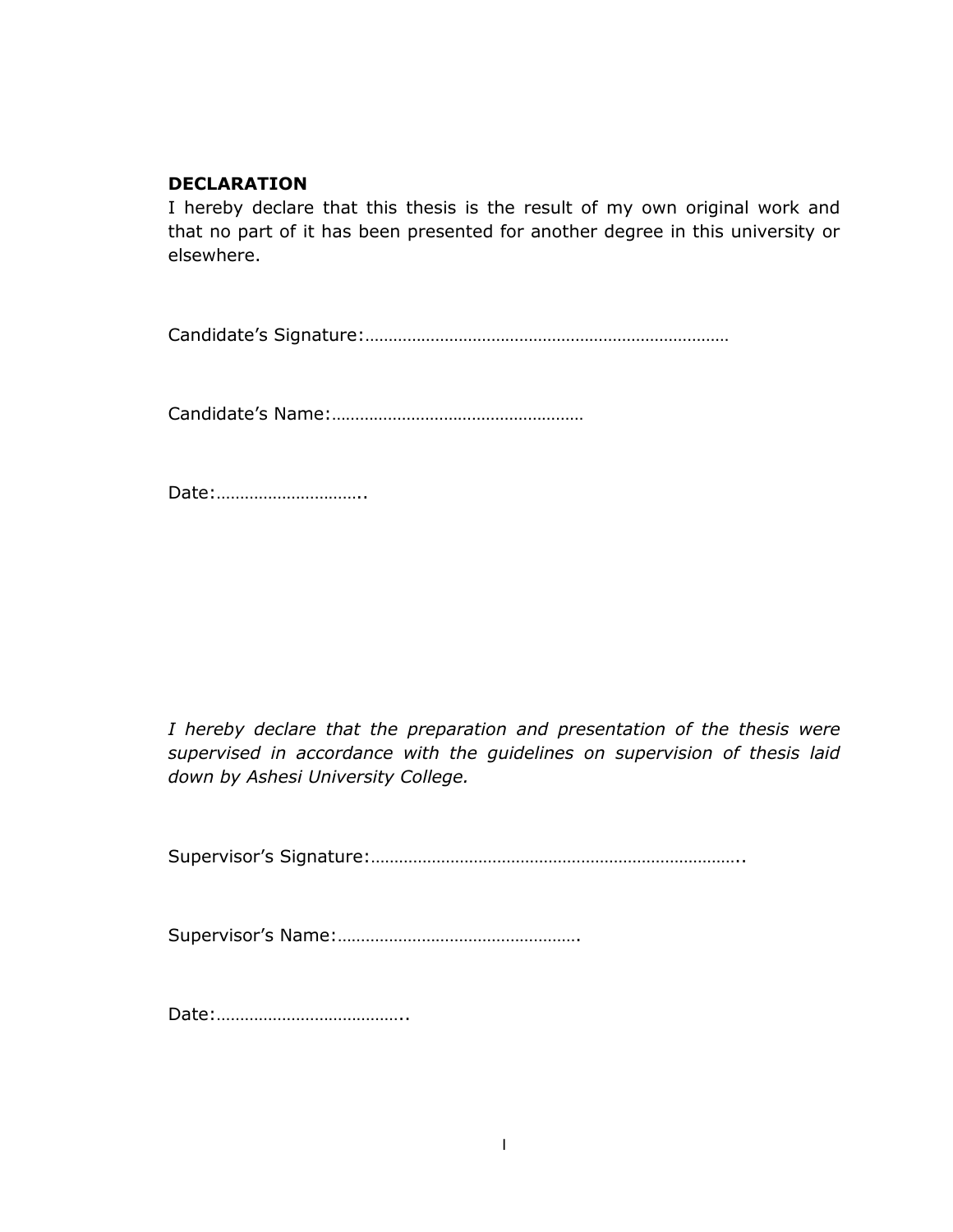#### <span id="page-2-0"></span>**ACKNOWLEDGEMENT**

I can still remember my first day in college and I wondered to myself, "When will I be in final year?" Well here I am now and still wondering what next after my undergraduate study.

I am grateful to God for what has become of me and for seeing me through the hustle and bustle of writing a dissertation.

Special thanks to my supervisor, Dr. Stephen E. Armah who showed unflinching support, tolerance, enthusiasm and guidance throughout the duration of this research project. I really appreciate your help sir!

My sincere gratitude goes to Mr. Moses Zizer of Printex, Mr. Martin Williams of Ghana Ministry of Trade and Industry, Mr. Davidson Akwada of Ghana Textile Print (GTP) and the marketing executive of Akosombo Textile Limited who in diverse ways contributed to the successful completion of this project.

My immense appreciation to my mum, sister, Emefa, Delali, Alimo, Afua, Eirene, Omayma and Monika for their love, support, constant phone calls and the late night companionship throughout the duration of the research project. Your support really did help in the successful completion of my research.

Finally, warm appreciation to all friends and well wishers who in one way or the other made me smile during the stressful moments of this research.

II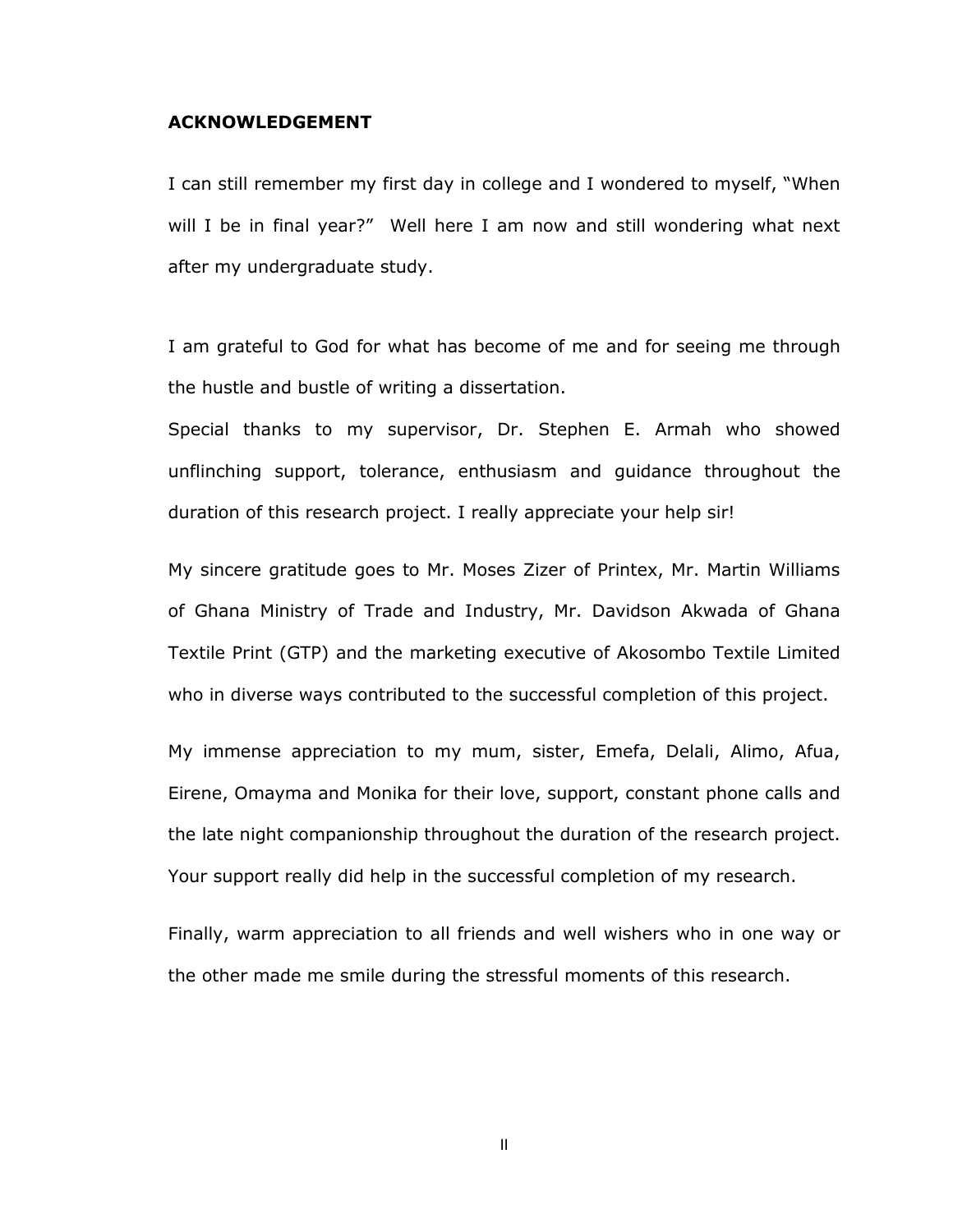#### <span id="page-3-0"></span>**ABSTRACT**

The Ghana Textile industry was part of several industries set up in the late 1960s by Ghana"s first president, Dr. Kwame Nkrumah, in an attempt to make the economy self-sufficient. By the mid 1970s, there were 40 medium to large scale textile companies in Ghana. The industry"s productivity peaked in this same period achieved a total output of 130 million yards, plant utilization capacity of 60% and employed about 25,000 people (Quartey, 2006). In the mid 1980s, however, the Ghana textile industry"s performance started declining. Several researchers have attributed this decline to a Trade Liberalization policy that was implemented at the time. Paradoxically, trade Liberalization is the removal of trade barriers such as tariffs, quotas and other non-tariff restrictions on trade. This makes an economy freer and more open to fair trade with other countries (Krugman and Obstfeld, 2006). Today the Ghana textile industry employs some 3000 people with total industry output of 40 million yards (Zizer, 2010). This research study explores the current problems facing the Ghana textile industry using Ghana Textile Print (GTP) and Akosombo Textile Limited (ATL) as case studies. The study provides feasible and relevant measures and strategies to policy makers (government) and textile manufacturers to stimulate the moribund textile industry. In particular government should subsidize manufacturing costs, assist textile firms to obtain credit and strategically institute trade barriers. It is imperative that government and textile manufacturers understand and implement the recommendations made in this research project to revive Ghana"s currently almost non-existent textile industry.

III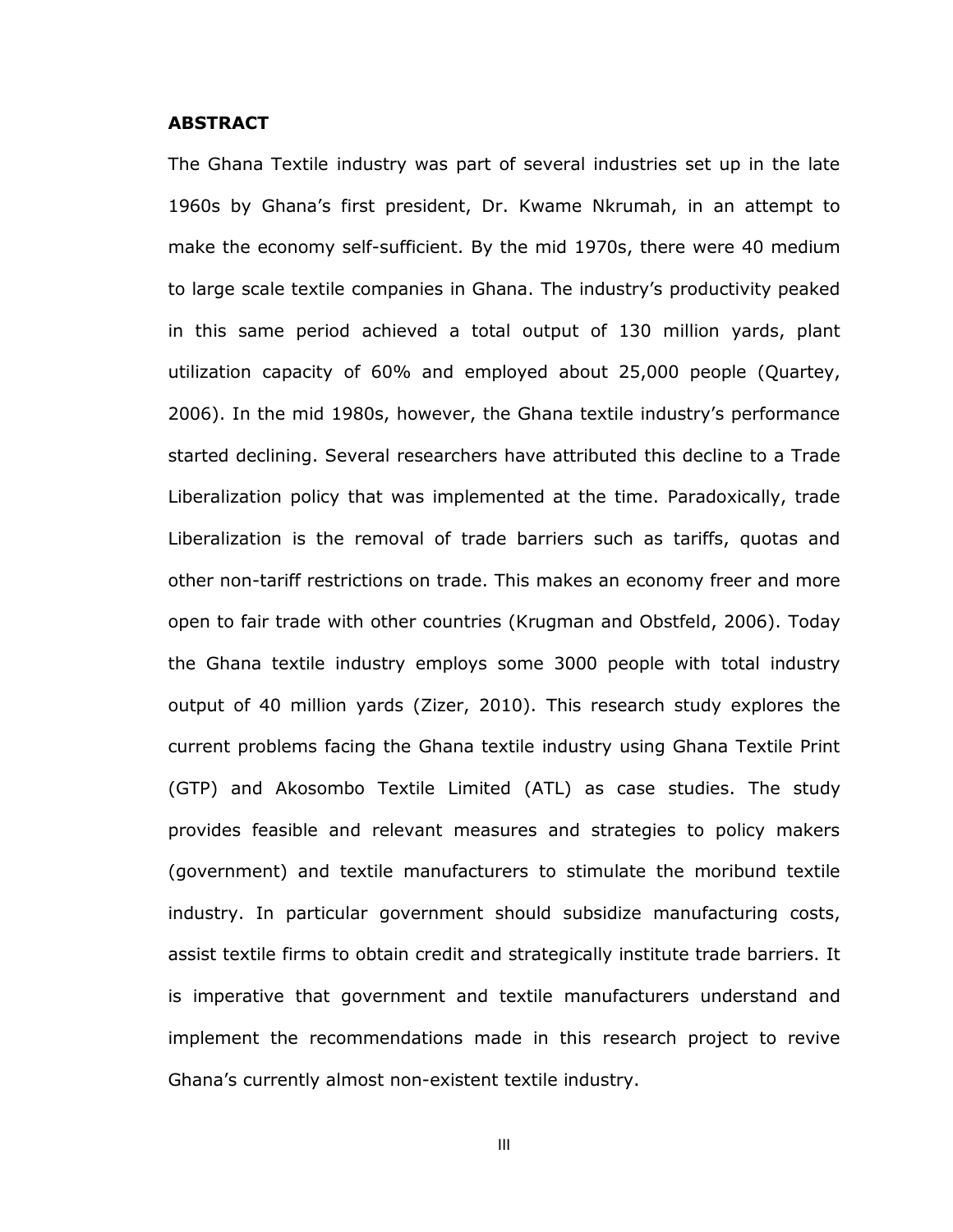# **Table of Contents**

| 1.2 The Structure of Ghana's Textile Industry: Then and Now  3 |  |
|----------------------------------------------------------------|--|
|                                                                |  |
|                                                                |  |
|                                                                |  |
|                                                                |  |
|                                                                |  |

| 2.42 Imported Second-Hand Clothing (SHC) and Textiles 21 |  |
|----------------------------------------------------------|--|
|                                                          |  |
|                                                          |  |
|                                                          |  |
|                                                          |  |
|                                                          |  |
|                                                          |  |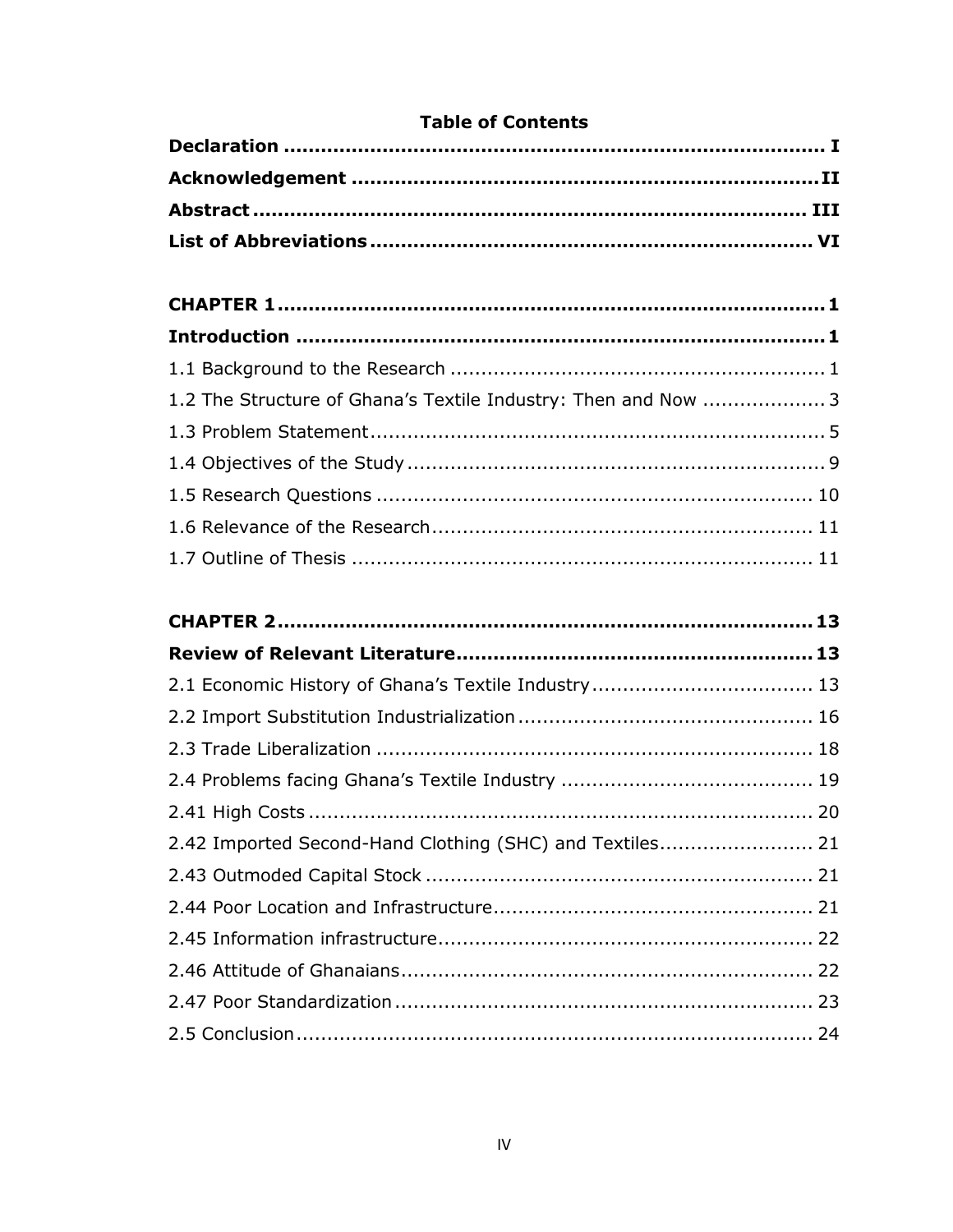| 4.4 Current Problems Facing the Ghana Textile Industry  39 |  |
|------------------------------------------------------------|--|
|                                                            |  |
|                                                            |  |
|                                                            |  |

|--|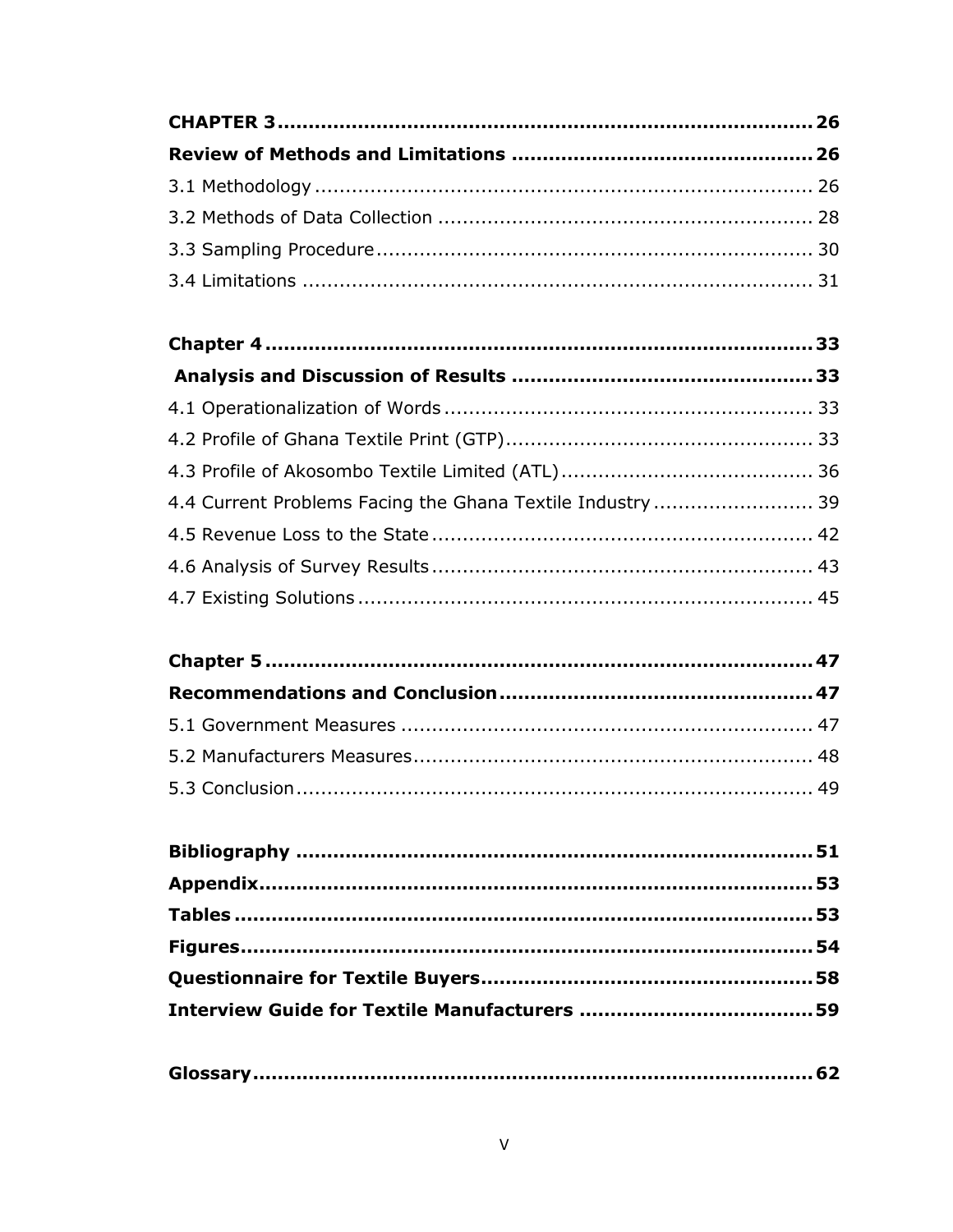# <span id="page-6-0"></span>**List of Abbreviations**

- **AGOA:** African Growth and Opportunity Act
- **AMA: Accra Metropolitan Assembly**
- **ASP:** Assistant Superintendent of Police
- **ATL:** Akosombo Textile Limited
- **CEPS:** Customs and Excise and Preventive Service
- **EPA:** Representatives of the Environmental Protection Agency
- **GDP:** Gross Domestic Product
- **GNCCI:** Ghana National Chamber of Commerce and Industry
- **GRA:** Ghana Revenue Authority
- **GTMC:** Ghana Textile Manufacturing Company
- **GTMI**: Ghana Textiles Manufacturers and Importers
- **GTP:** Ghana Textile Print
- **IS:** Import Substitution
- **ISI:** Import substitution Industrialization
- **MOTI:** Ministry Of Trade and Industry Ghana
- **SAD:** Swiss Academy for Development
- **TGLEU:** Textile Garment and Leather Employees Union in Ghana
- **T&C:** Clothing and Textile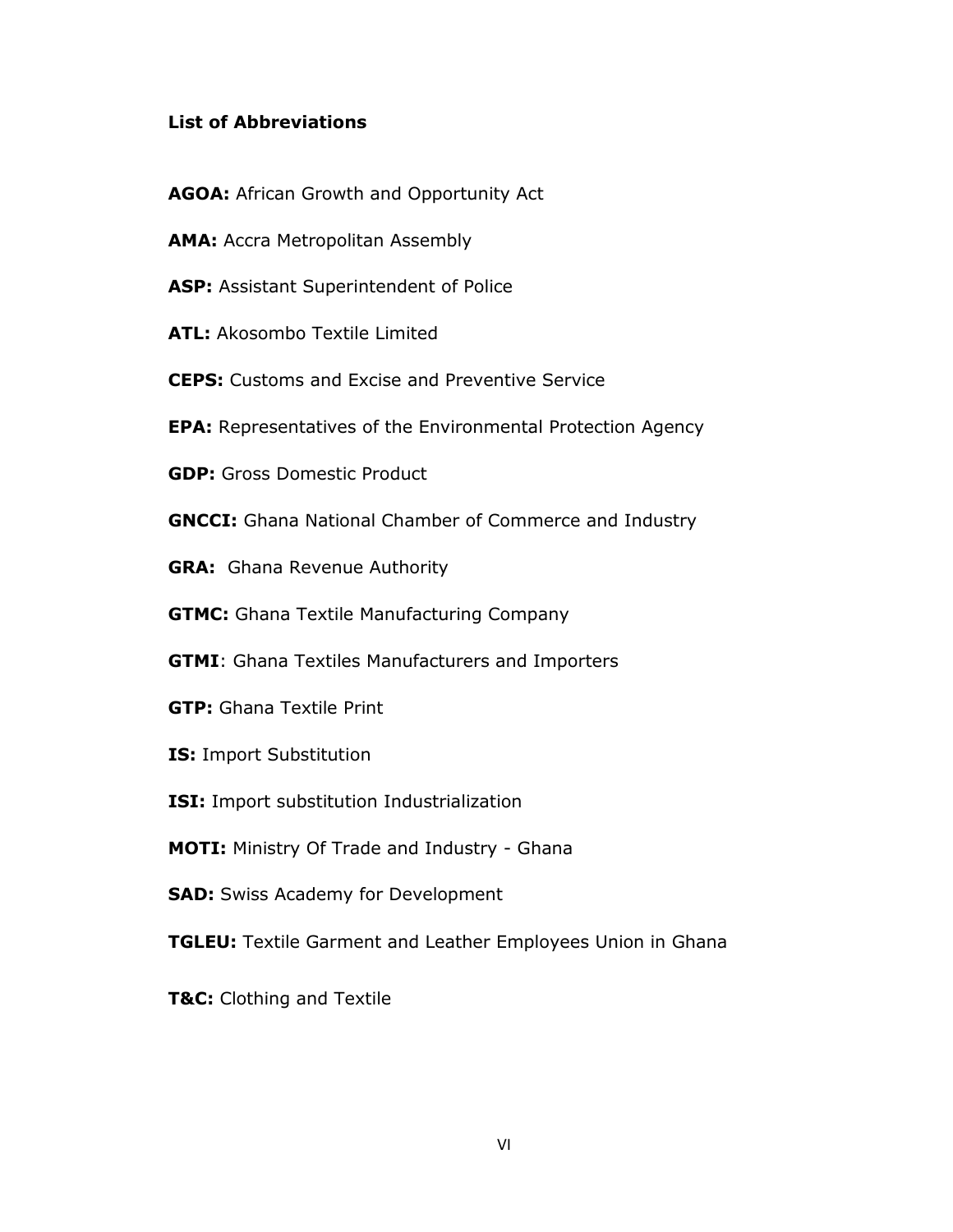#### **CHAPTER 1**

## **Introduction**

#### <span id="page-7-2"></span><span id="page-7-1"></span><span id="page-7-0"></span>**1.1 Background to the Research**

l

After gaining independence in 1957, the Ghanaian government at the time pursued policies that sought to set the economy on the road to industrialization. One of such policies was the Import Substitution Industrialization (ISI) pursued in the late 1960s and early 1970s by Dr. Kwame Nkrumah, the president of Ghana at the time (Hoefter, 2001).

"ISI is a set of economic policies employed by developing or emerging market nations that wish to increase their self-sufficiency and decrease their dependency on developed countries $"$ <sup>1</sup>. It is argued that, the rationale for implementing these policies is for the protection of domestic infant industries to enable them to compete with imported goods and make the local economy more self-sufficient. Also, ISI was an effort by the government of Ghana at the time to move the economy from its agrarian state to a modern industrialized state (Quartey, 2006). This led to the establishment of light industries to produce goods for both the Ghanaian (local) and foreign markets. Like many other African countries, Ghana"s industrial strategy was meant to reduce economic dependence on imports. Thus, manufacturing industries such as the textile, soap, wood work, aluminum and metal companies were established to produce items that were previously imported. However, during the initial stages, the textile sub-sector was largely

<sup>&</sup>lt;sup>1</sup> Investopedia. <u>Investopedia ULC.</u> 27 April 2010. 22 Feburary 2011 <http://www.investopedia.com>.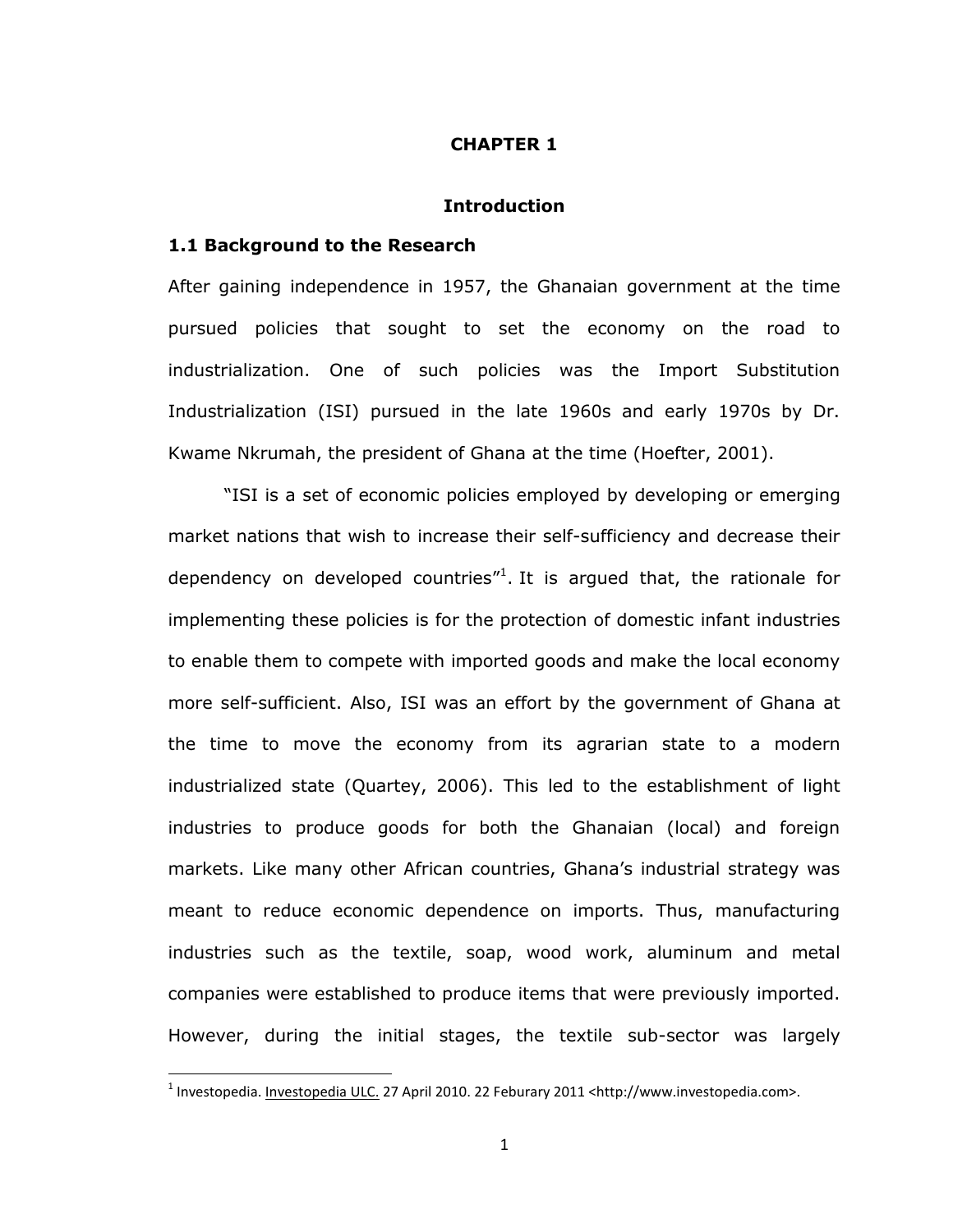dominated by foreign-owned firms. GHACEM was fully owned by Norwegians, the Ghana Textile Print was also owned by a group of investors from Holland. The implementation of the ISI increased state participation in the sub-sector. For over two decades after ISI was implemented, the textile sub-sector dominated the manufacturing sector and contributed significantly to the livelihood of Ghanaians by providing well remunerated employment. It employed about 25,000 of the labour force which makes up 27% of total manufacturing employment and operated at about 60% of plant capacity (MOTI, 2004).

Today, the Ghanaian textile industry is almost non-existent; Alluworks, Tema steel and the wood work companies operate under capacity and are on the brink of collapse leaving the economy heavily dependent on imports and the exports of primary products (cocoa and gold). "Gold and cocoa dominate Ghana"s exports, accounting for over 70% of exports in 2009 with respective shares of 42% and 30%"<sup>2</sup>.

Over-dependence on the exports of primary goods typically undermines economic growth and development. Prebisch and Singer (1954) have argued that over-dependence on the exports of primary goods typically undermines economic terms of trade. Terms of trade is an index of the ratio of the price of a country's exports to its imports. The terms of trade is said to improve if that index rises (Obstfeld and Rogoff, p 25). For primary products like cocoa, terms of trade decline over time so it might be a good idea for the producers

l

<sup>&</sup>lt;sup>2</sup> U.S Deplomacy of State. U.S Deplomacy of State. 17 September 2010. 10 December 2010 <http://www.state.gov>.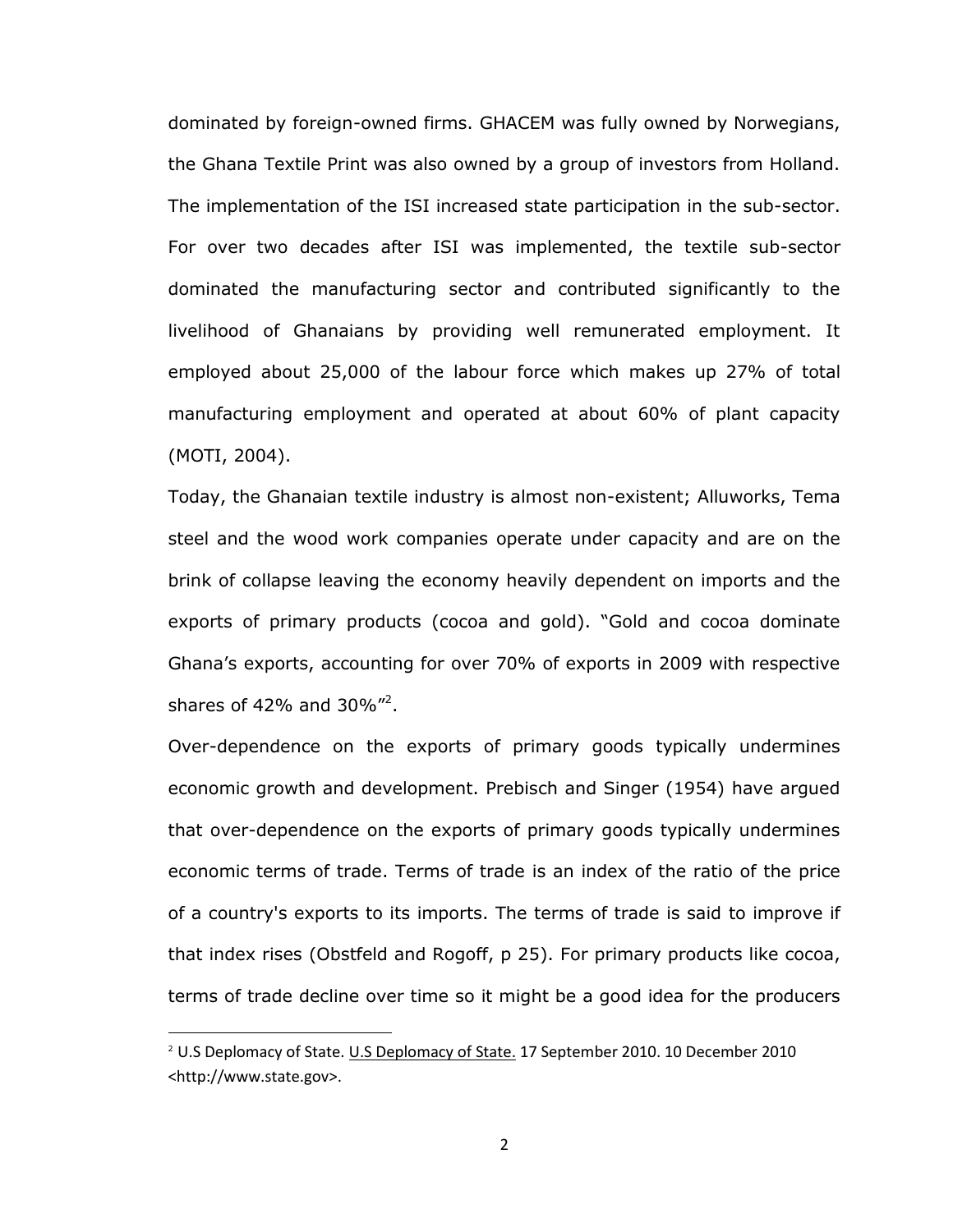of primary products to move up the chain into processing Pinnamang-Tutu (2010). For this reason, Ghana needs to diversify its export portfolio by expanding its industrial sector to increase the value of its exports relative to its imports over time. This will positively impact the economic growth and development process. In this context, it makes sense for the Ghanaian government to take pragmatic steps and initiate policies that will stimulate the currently moribund textile sector. It is also useful for the existing and emerging manufacturing industry to learn from the mistakes of the past to improve future performance. Given the background provided, this research will try to determine the optimal strategies and policies that will stimulate the stagnant textile industry in Ghana using the Akosombo Textile Limited (ATL) and the Ghana Textile Print (GTP) as case studies.

#### <span id="page-9-0"></span>**1.2 The Structure of Ghana's Textile Industry: Then and Now**

The Ghana Textile Company was part of several industries set up in the late 1960s by the CPP government of Dr. Kwame Nkrumah. In 1964, the government established a state-owned farm in the North to grow cotton and built the country"s largest textile mill next to the Akosombo dam -The Akosombo Textile limited. By the mid 1970s, there were over 40 medium to large scale textile companies in Ghana. The five major competing firms were: Ghana Textile Print (GTP), Printex, Akosombo Textile Limited (ATL), Ghana Textile Manufacturing Company Limited (GTMC) and Juapong Textiles. The industry"s productivity peaked in the 1970s with total output of 130 million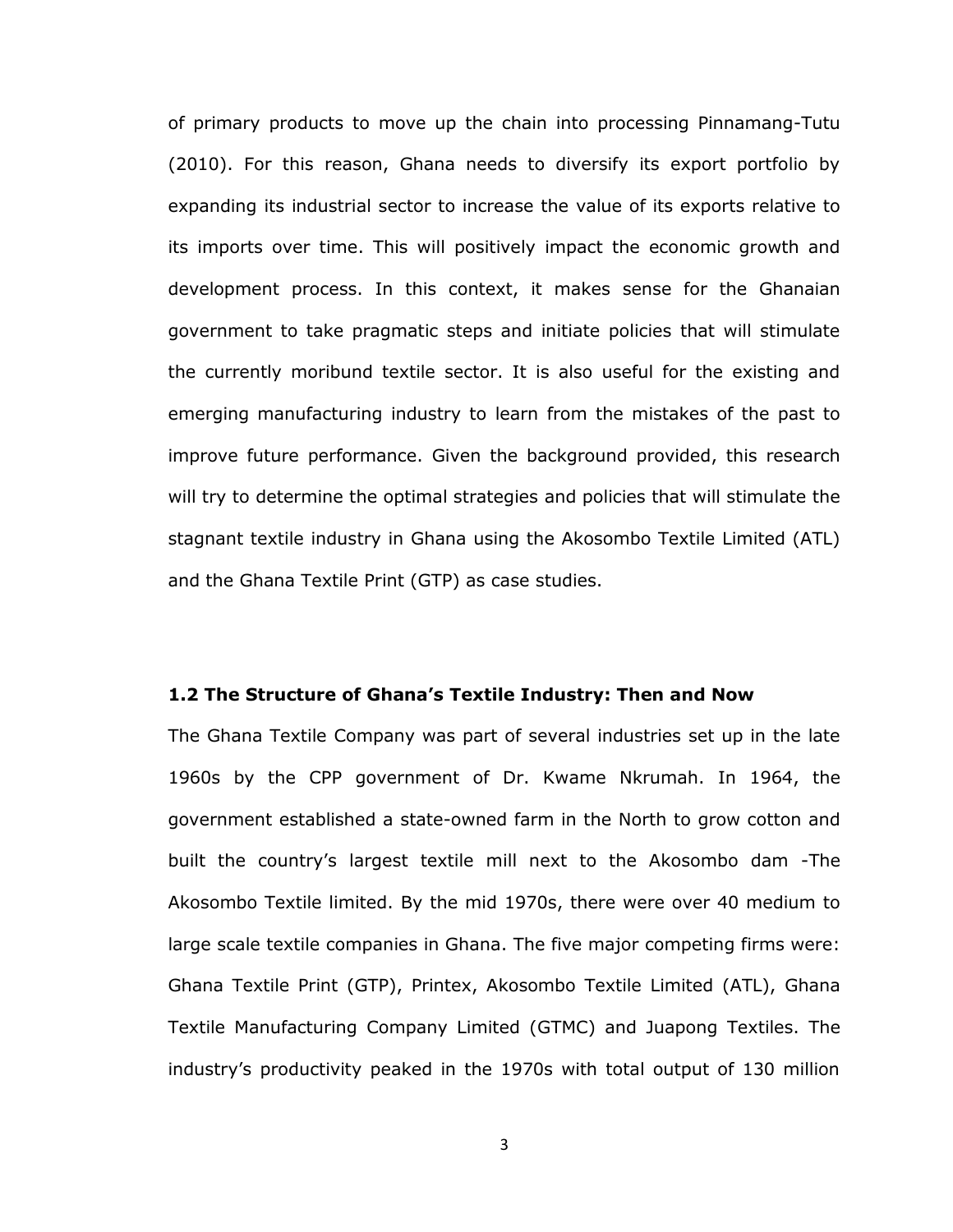yards, employed about 25,000 people and achieved a total plant utilization of 60% (Quartey, 2006). The Textile and Clothing (T & C) industry played a key role in Ghana"s industrial sector, contributing significantly to employment and economic growth.

| Year | <b>Total Industry Output (million yards)</b> |  |  |  |  |
|------|----------------------------------------------|--|--|--|--|
| 1977 | 130                                          |  |  |  |  |
| 1995 | 46                                           |  |  |  |  |
| 2000 | 65                                           |  |  |  |  |
| 2005 | 36                                           |  |  |  |  |

Table1. (Zizer, 2010)

 $\overline{\phantom{a}}$ 

Table 1 above shows the gradual decline in total industry output from 1977 to 2005. In the early 2000s, GTMC had operational problems thus shut down part of its manufacturing plant and laid off several workers. It opened its production line briefly under the name Volta Star Textiles but due to high pricing of products could not compete with cheaper textiles from China $3$  and subsequently shut down completely in December, 2005. Juapong Textiles also had financial and administrative problems and had to shut down. Currently, there are three existing textile companies in Ghana - Ghana Textile Print (GTP), Akosombo Textile Limited (ATL) and Printex. These three companies employ less than 2000 people, have a total plant utilization of 5% and a total output of 36 million yards (Zizer, 2010).

 $^3$  Egu, Francis Kwaku. <u>GhanaWeb.</u> 14 Feburary 2009. 30 November 2010 <http://.wwww.ghanaweb.com>.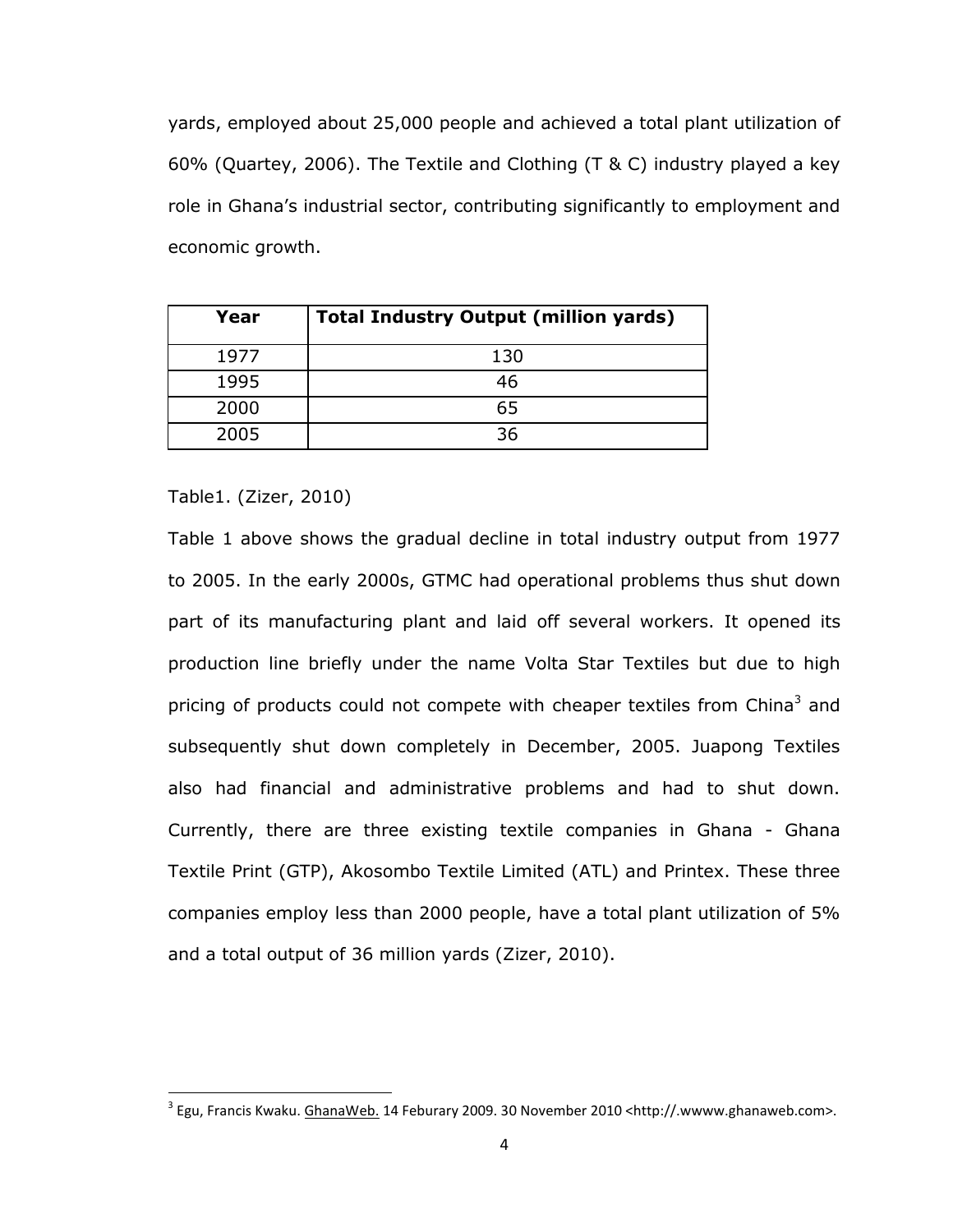# <span id="page-11-0"></span>**1.3 Problem Statement**

The Ghana textile industry in past decades was a very vibrant sector of the economy; total industry output was 130 million yards and employed approximately 25,000 people accounting for about 27% of all manufacturing employment in 1977 (MOTI 2004). "The Industry was not only a source of employment to many Ghanaians but also contributed significantly to the country's Gross Domestic Product (GDP)"<sup>4</sup>. Textile exports generated \$27.2 million in 1992, this increased to \$179.7 million in 1994 but revenue from exports declined consistently thereafter, and by 1998 the revenue from exports had fallen to US \$3.173 million (Quartey, 2006). It is worth mentioning though that, Ghana qualified for the African Growth and Opportunity Act (AGOA) in 2000. The AGOA is a United States trade and development law passed in 2000 which provides beneficiary countries in Sub-Saharan Africa with the most liberal access in terms of quota and duty free access into the United States market (USA.gov, 2007). The table (Table 2) below shows exports to the USA from 2002-2004 and imports from the USA over the same time period.

| Year         | <b>Exports to the</b><br><b>USA (\$)</b> | <b>Imports from</b><br>the USA $($ \$ $)$ | Trade Deficits (\$) |
|--------------|------------------------------------------|-------------------------------------------|---------------------|
| 2002         | 550,000                                  | 8,870,000                                 | $-8,320,000$        |
| 2003         | 4,500,000                                | 12,730,000                                | $-8,230,000$        |
| 2004         | 7,400,000                                | 11,480,000                                | $-4,080,000$        |
| <b>Total</b> | 12,450,000                               | 33,080,000                                | $-20,630,000$       |

Table 2 (Quartey, 2006)

It is evident from Table 2 that, exports to the US market has increased since Ghana joined AGOA, however, imports of textile and apparel from the USA  $\overline{\phantom{a}}$ 

<sup>4</sup> Egu, Francis Kwaku. GhanaWeb. 14 Feburary 2009. 30 November 2010 <http://.wwww.ghanaweb.com>.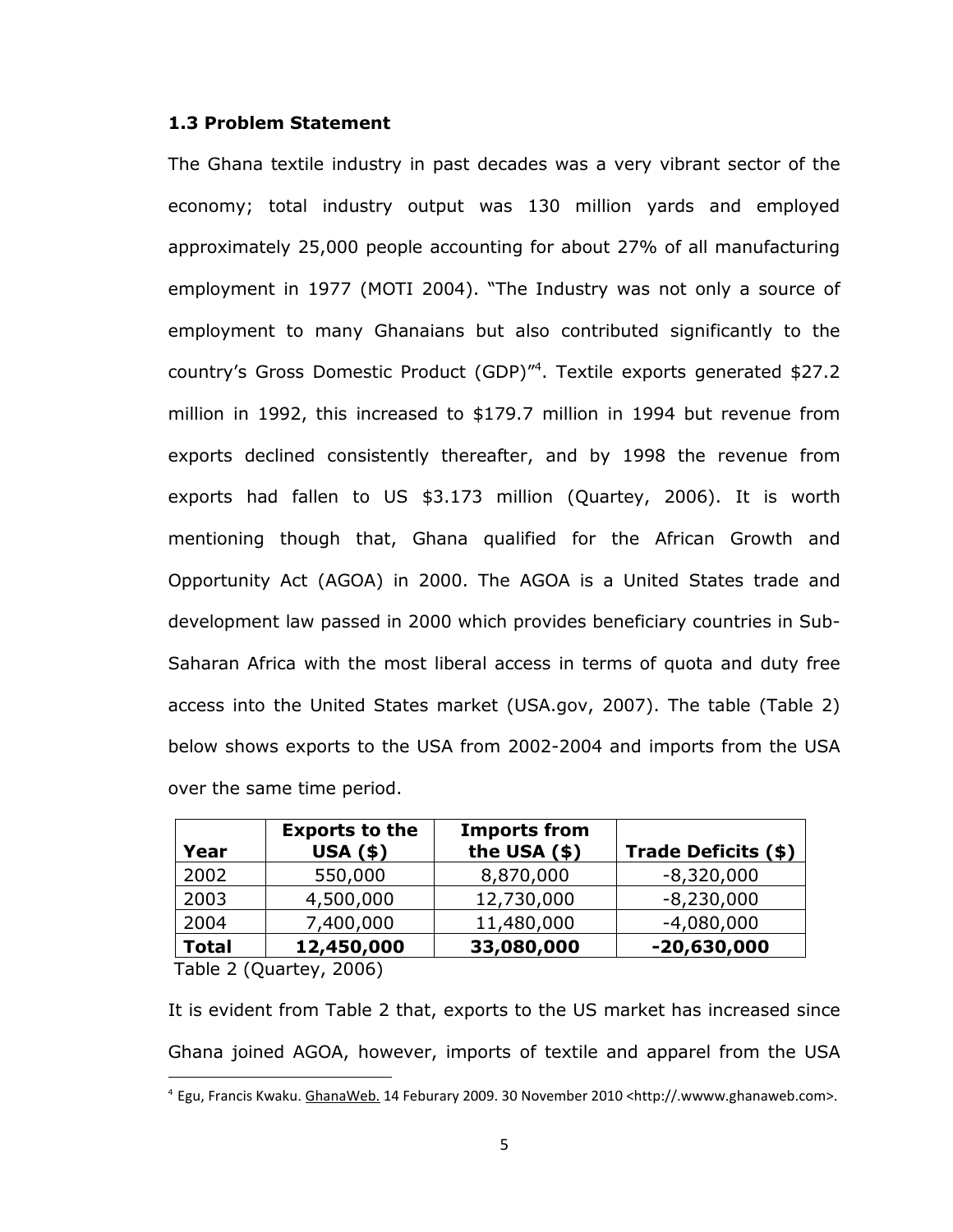has more than doubled over the same period. This development does not harm the productivity of the textile industry alone but also the general economic trade balance of Ghana. Apart from increased textile and apparel imports from the US, cheap imports (including smuggled items) from China and Pakistan remain a major challenge to the survival of the few existing companies (Ebert-Stiftung- Friedrich, 2006), (Ampofo, 2004) and (Quartey, 2006) . The increased imports, dumping and smuggling of textiles and apparel from overseas have caused the current deteriorated state of the Ghanaian textile industry.

There were about 16 large and medium sized textile companies in Ghana in the mid 1970"s. In the same time period there were 138 medium to large scale garment manufacturers in the country. Today Ghana can only boast of 3 large textile companies which are even on the brink of collapse and 40 garment manufacturers who operate either on a small scale or a soleproprietorship (Quartey, 2006). The situation in the textile industry has further worsened with the level of employment in the textile industry declining from a peak of 25,000 in 1977, 7,000 in 1995, 5,000 in 2000 and to less than 2000 people currently (Zizer<sup>5</sup>, 2010). The number of yards produced has also declined from 130 million yards in 1975 to 46 million yards in 1995; however, after Ghana joined the AGOA in 2000, the total industry output increased to 65 million yards. Currently total industry output is assumed to be 36 million yards (Zizer, 2010).

 $\overline{\phantom{a}}$ 

<sup>&</sup>lt;sup>5</sup> Moses Zizer is the Chairman of the Ghana Textile Leather and Garment Employees Union (TLGEU). In July 2010, he did a television documentary on pirated textiles and smuggled textiles from Abroad for Metro TV Ghana.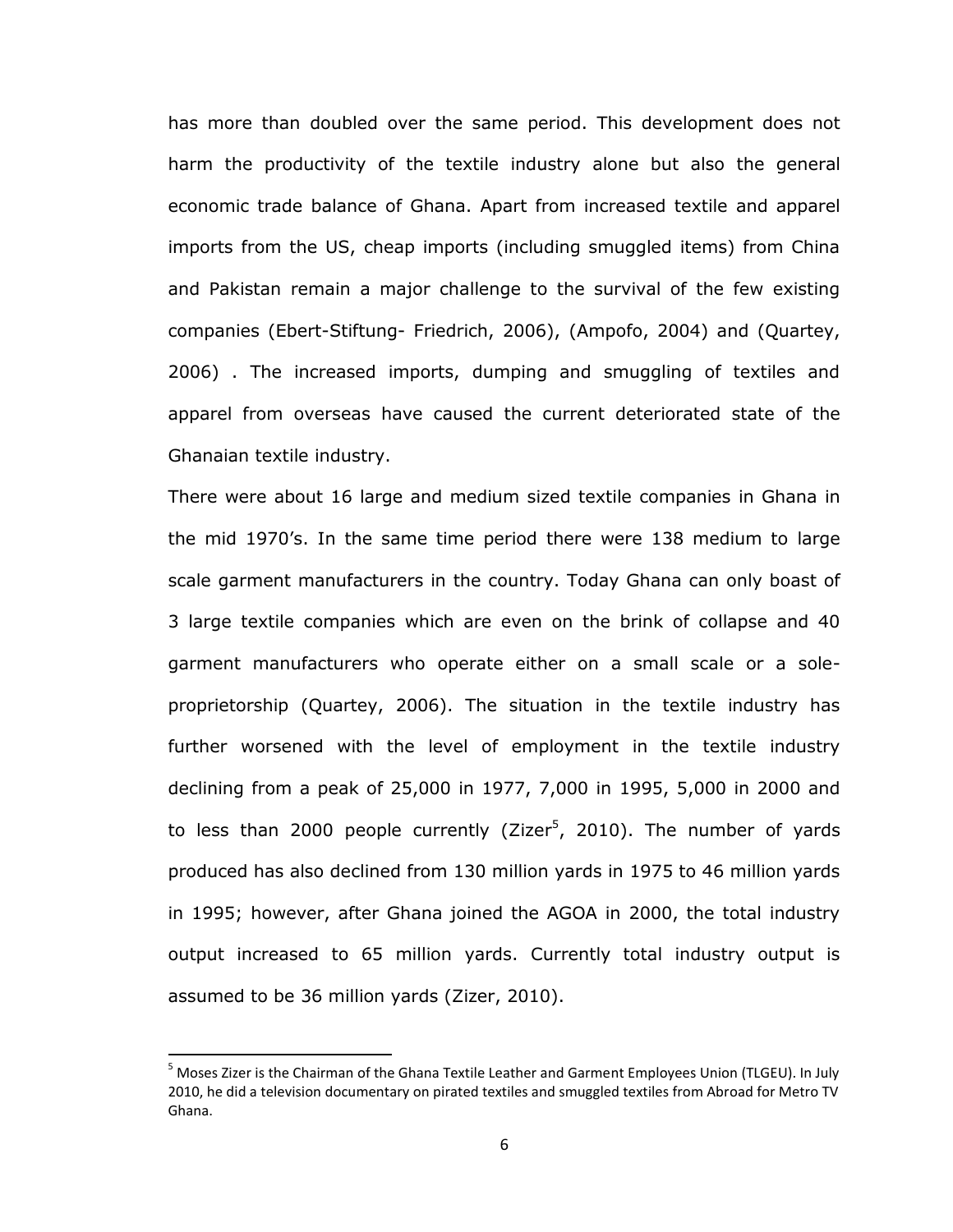Additionally, in recent years preference for African prints has been replaced with increased demand for second hand clothes and cheap apparel from China. According to a 2004 report by the International Trade Center based in Geneva, Ghana imports some \$43 million worth of used clothes annually. The Swiss Academy for Development (SAD) also states that 95% of Ghanaians in both rural and urban areas purchase second hand clothing. This makes Ghana the second lead importer of used clothes in Africa. By contrast, exports of apparel (textile) totaled just \$4 million last year (2003), making Ghana heavily reliant on imports.

The switch in preference for and in increase demand for second hand clothing together with increased reliance on imports has led to the shut-down of the spinning and weaving departments of the Ghana Textile Manufacturing Company Limited (GTMC) and the release of many workers. GTMC finally shut down their production line in December 2005. Juapong Textile also went into administrative and financing problems and shut down its production lines completely. The story is not different for Ghana Textile Print (GTP). Some of the companies which are still operating are believed to be importing gray baft and semi-finished/ bleached cloth for printing in Ghana. One such company is Printex which is believed to be producing below capacity. The only surviving local textile company in the industry is Akosombo Textile Limited (ATL), but the story does not look good for them either (The Financial Times Limited, 2007). Currently the Ghana textile industry employs less than 2000 people; total industry output is 36 million meters and has a market share of 30% (Moses Zizer, 2010).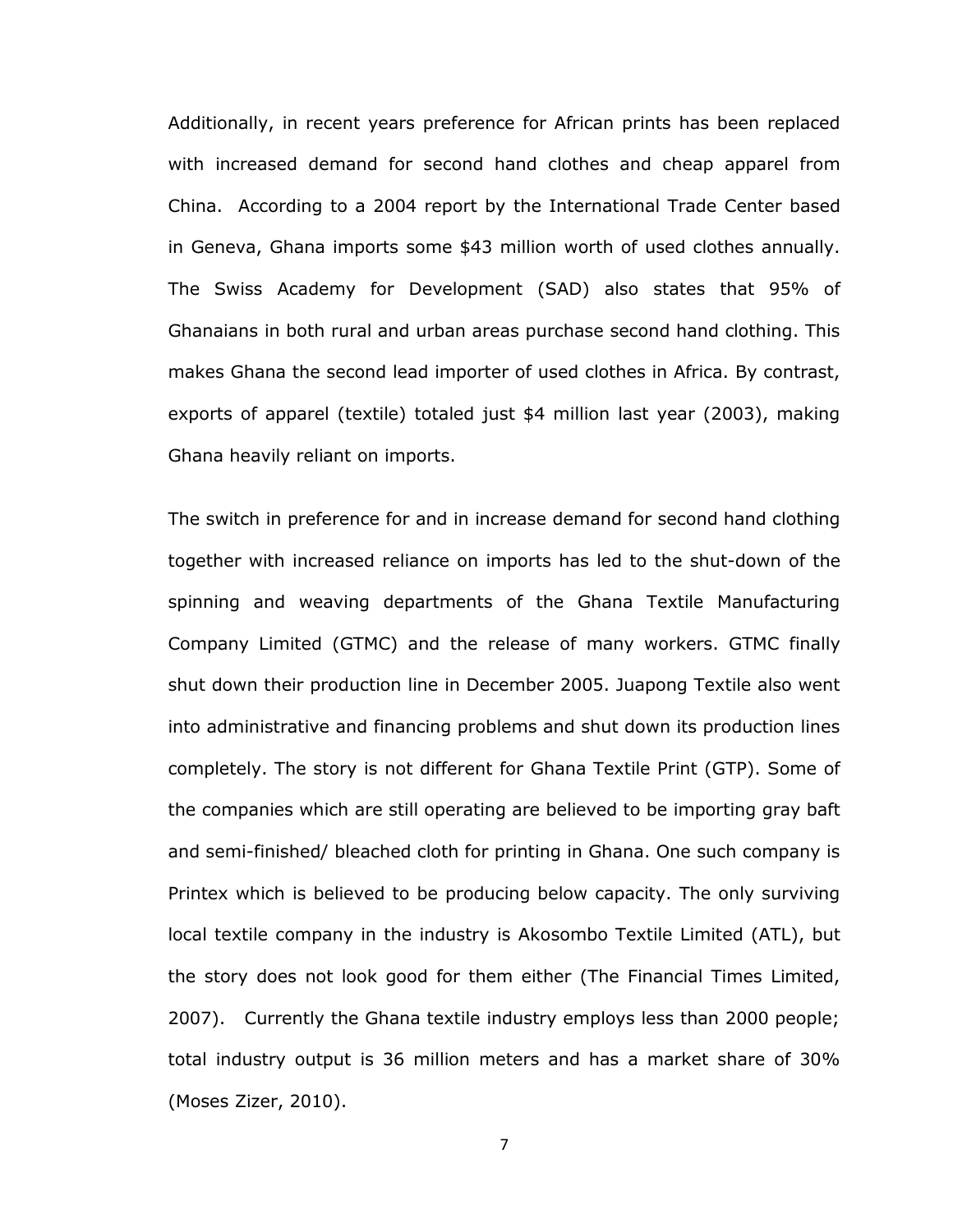The down turn of the textile industry in Ghana is very alarming and has attracted the attention of the media, policy makers and even foreign organizations and groups. In November 2004, the "National Friday Wear" was launched by John Agyekum Kuffuor the President of Ghana. "Its goal was two-fold: to celebrate African culture and more importantly, to create jobs by reviving the textile industry that is almost collapsing"<sup>6</sup>. The general public embraced this concept and till date, students, white and blue color workers wear African print apparel to school or work on Fridays. Additionally, the African Growth and Opportunity Act (AGOA) has created an avenue for producers in Ghana and selected African countries to produce textiles for both the local market and for exports to the US.

Even though, these have been great leaps to reviving the textile industry; the sector is still not vibrant, employs few people and operates under capacity; thus the need for this research. This research seeks to understudy two of the surviving companies in the industry; GTP and ATL by evaluating their performance for the past five years in the face of increased importation and smuggling of textiles and apparel from overseas. These two companies were chosen because, they are the major players in the industry at the moment and thus can provide information that will be useful for policy formulation and useful to the industry as a whole. Additionally, the  $\overline{\phantom{a}}$ 

<sup>6</sup> Egu, Francis Kwaku. GhanaWeb. 14 Feburary 2009. 30 November 2010 <http://.wwww.ghanaweb.com>.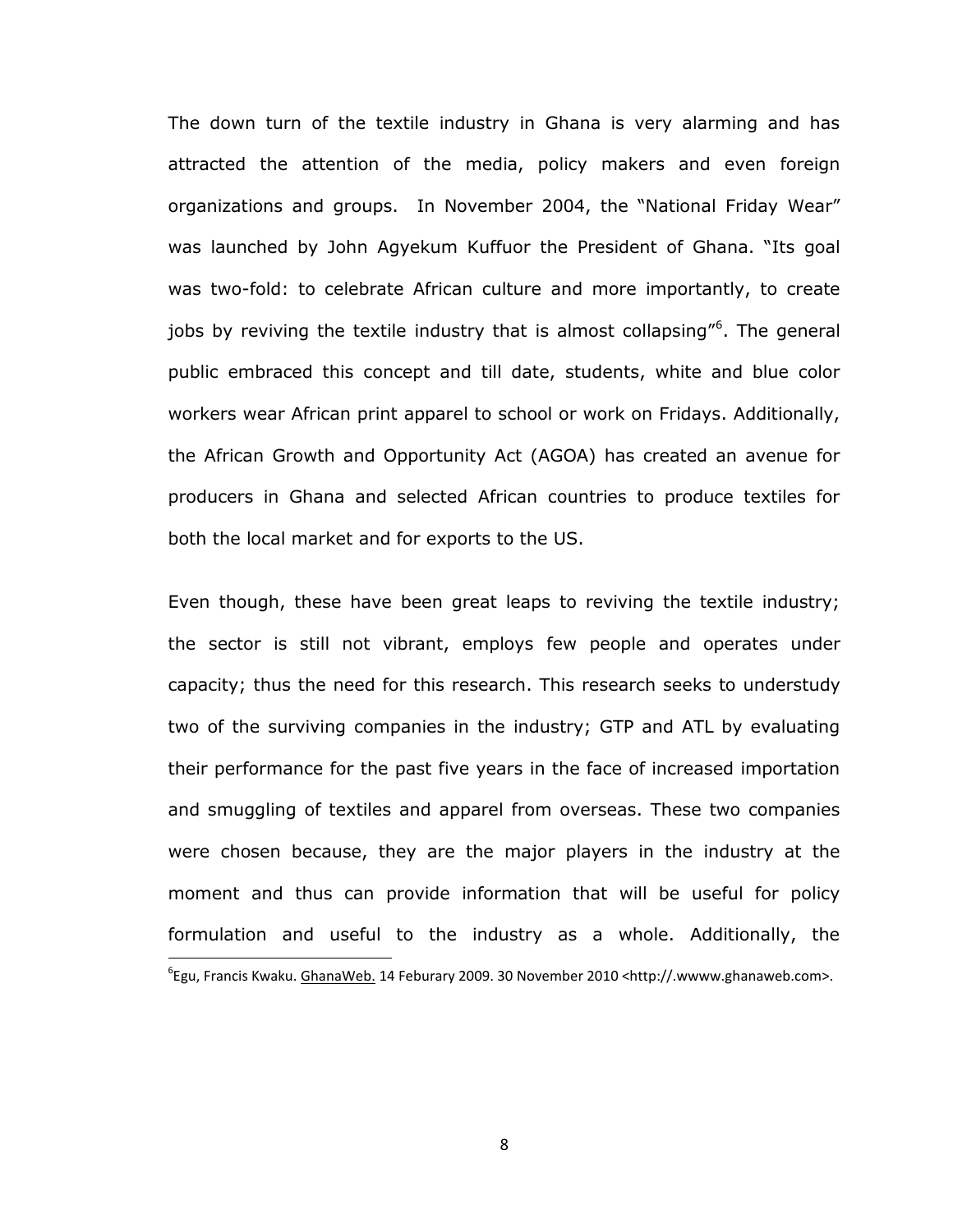researcher will conduct a survey of textile buyers to gather information that will be helpful in making recommendations to textile manufacturers that will boost their sales. The results of this research will provide information to other firms in the industry, new investors aspiring to enter the industry and government. It is hoped that the recommendations from this study will help the textile industry so that it can contribute to the industrialization, growth and development Ghana's economy.

#### <span id="page-15-0"></span>**1.4 Objectives of the Study**

The objective of the study is to gather information on the fundamental problems facing the firms in the textile industry and how these problems can be resolved through policy formulation to start the industrialization process in Ghana again starting with the textile industry. The research further addressed the following sub-problems:

- 1. How production and sales of Ghana-based textile manufacturing companies such as GTP and ATL products can be increased from the level of the firm?
- 2. Find out the most significant bottlenecks stifling expansion of the current domestic manufacturing industry, particularly GTP and ATL
- 3. Investigate policies/incentives government should implement/provide to help stimulate production and sales of domestic textile manufacturers
- 4. Evaluate the expansion potential of the Textile Industry in Ghana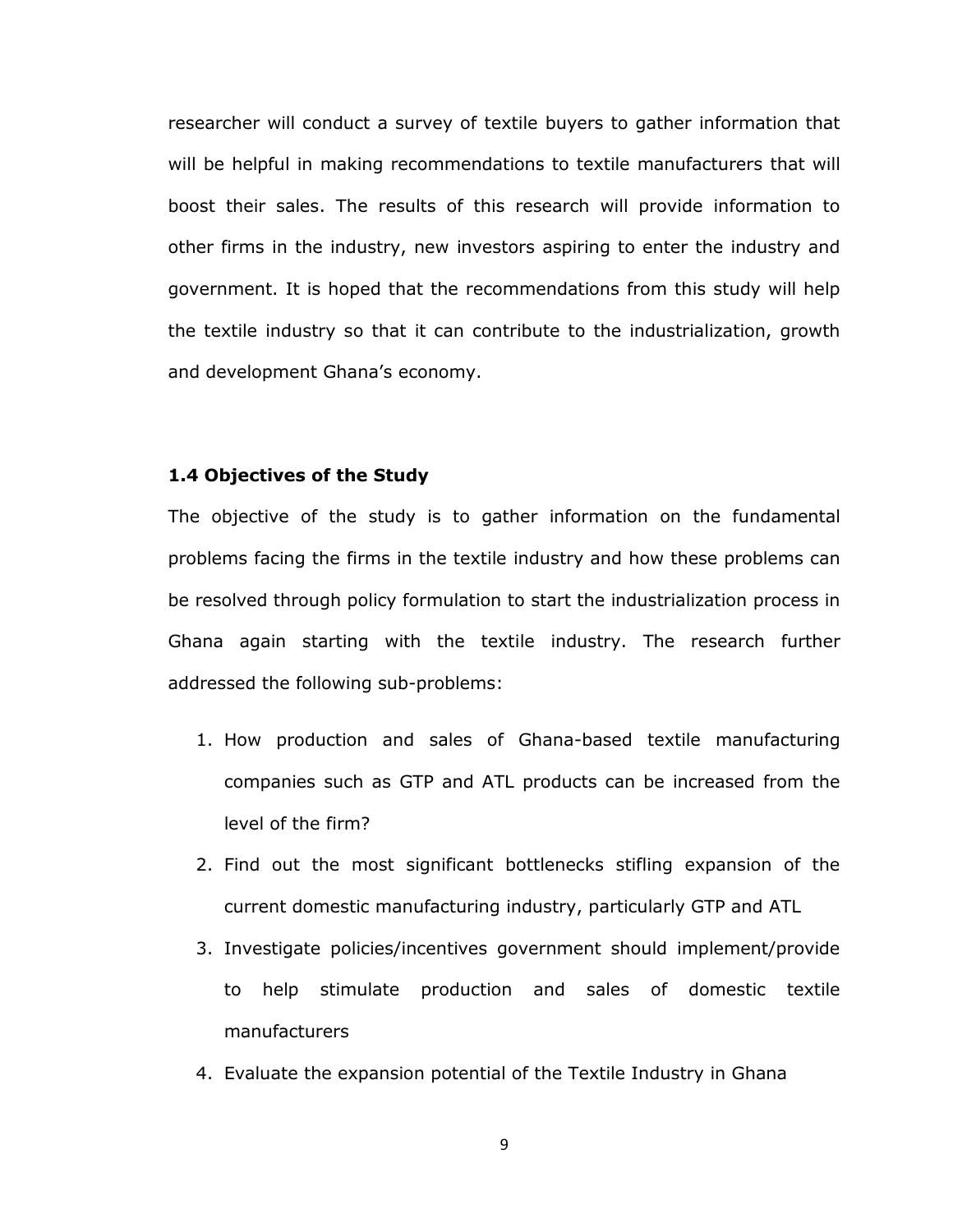5. Evaluate impact of trade liberalization and smuggling on the textile industry

# <span id="page-16-0"></span>**1.5 Research Questions**

# **Research Topic:**

An Investigation into Strategies and Policies to expand the Textile Industry in Ghana: The Case of the Akosombo Textile Limited (ATL) and Ghana Textile Product (GTP).

# **Primary research question**

What strategies and policies should be implemented by Ghanaian textile firms and the Ghana government respectively to help stimulate Ghana's moribund textile sector?

# **Other Relevant Research Questions**

- 1. What factors account for the recent abysmal performance of Ghana"s textile industry (Using ATL and GTP as case studies)
- 2. What strategies can firms adopt at the firm level to improve their performance?
- 3. What Policies can government initiate to help revive and expand Ghana"s Textile Industry?
- 4. What lessons from textile and garment industries from other parts of the world will be useful to GTP, ATL and Ghana"s textile industry in general?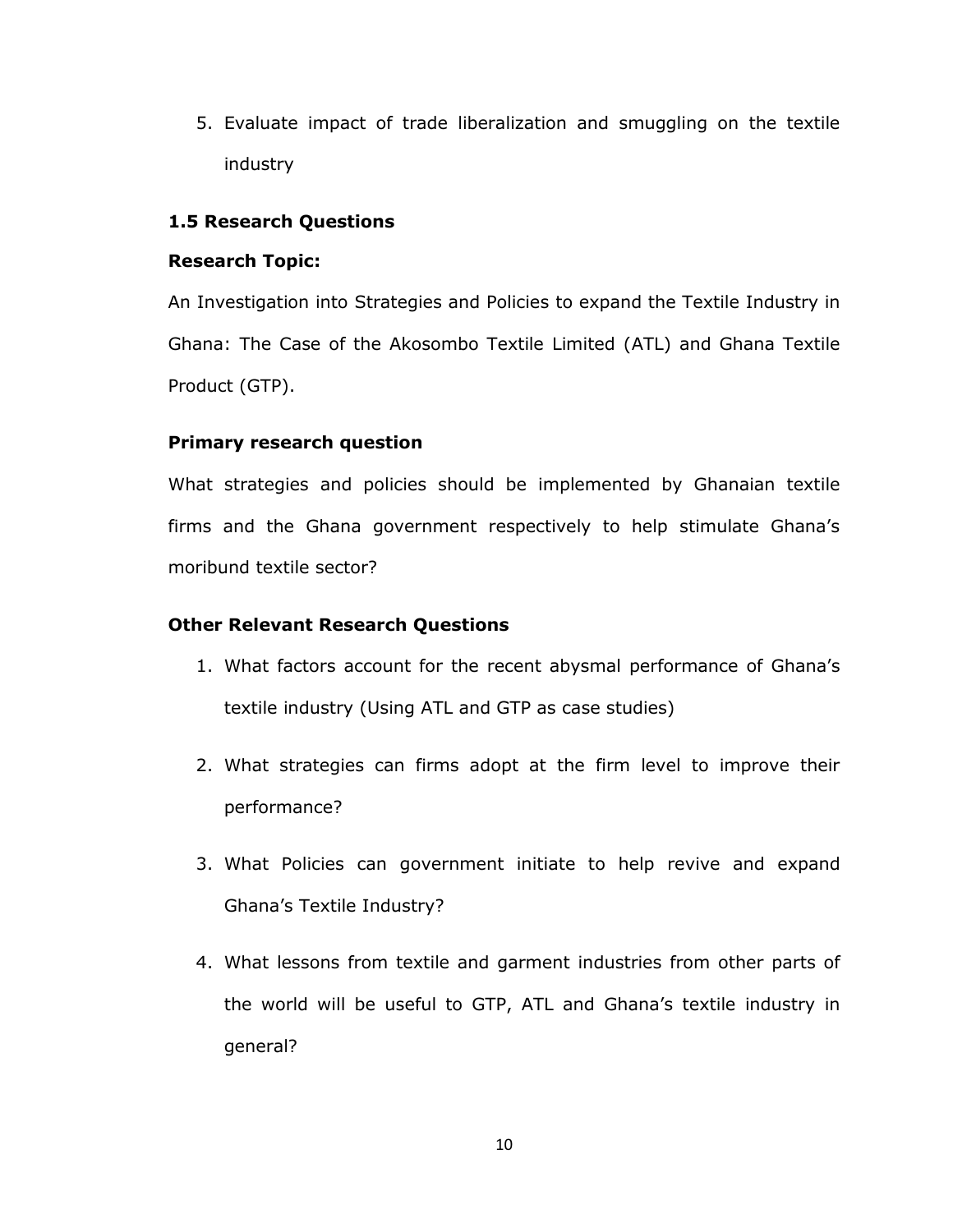# <span id="page-17-0"></span>**1.6 Relevance of the Research**

This research is very relevant at the moment in Ghana's economy because:

- It will provide information to the government and textile firms on the strategies to employ to revive the dying textile industry
- By providing information to revive the textile industry, lots of jobs will be created; subsequently unemployment will decline especially in rural areas where cotton farming is prevalent. This will inherently reduce poverty in most rural areas thereby reducing rural- urban migration
- It will also contribute to existing literature, by providing information about the current conditions pertaining to the textile industry in Africa with Ghana as a case study
- Information provided from this research can also be utilized by other African textile manufacturers facing similar problems
- Information provided will emphasize the need for Ghana to diversify its export portfolio and estimate monetary benefits of a well functioning textile sector

# <span id="page-17-1"></span>**1.7 Outline of Thesis**

The research is structured under five main headings or chapters and is presented in the form of: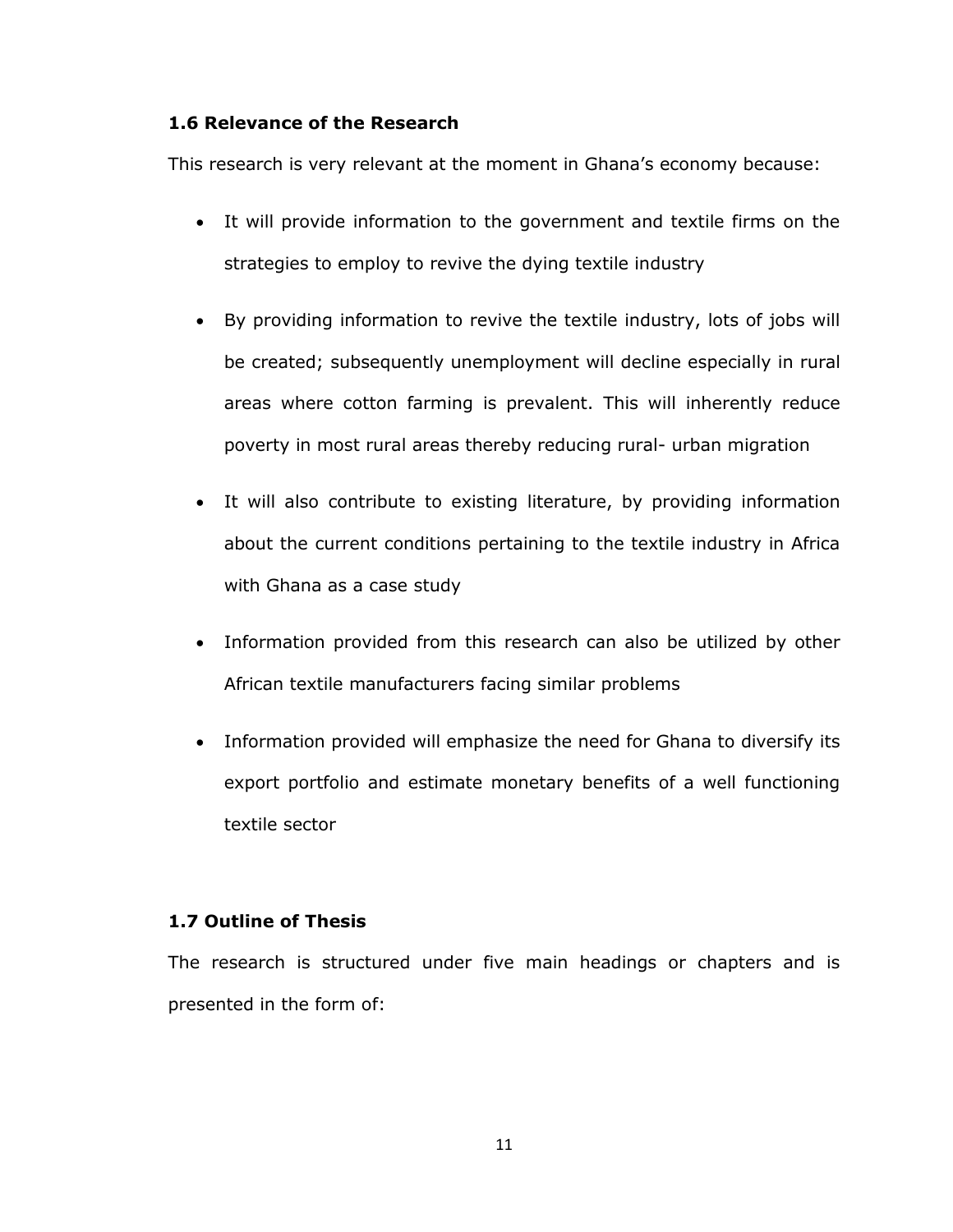**CHAPTER 1** – Background to the study and Introduction

This section of the research focuses on problem statement, research questions, relevance of research and the research objectives.

**CHAPTER 2** – Literature Review

In this section, existing literature will be critically analyzed and the contributions previously made by other authors pertaining to the research question will be discussed.

**CHAPTER 3** – Review of Methods and limitations

This section outlines the methods used for the study and the tools used for data collection. It describes type of data gathered and discusses highlights potential limitations of the study

**CHAPTER 4** - Summary Analysis and broad discussion of results

This chapter thoroughly discusses the results and compares results to findings from secondary data. The data gathered is interpreted in this chapter through graphs, charts and other statistical measures.

**CHAPTER 5**- Conclusions and recommendations

This chapter proposes policies and draws general conclusions based on the results from chapter 4 and the data collected.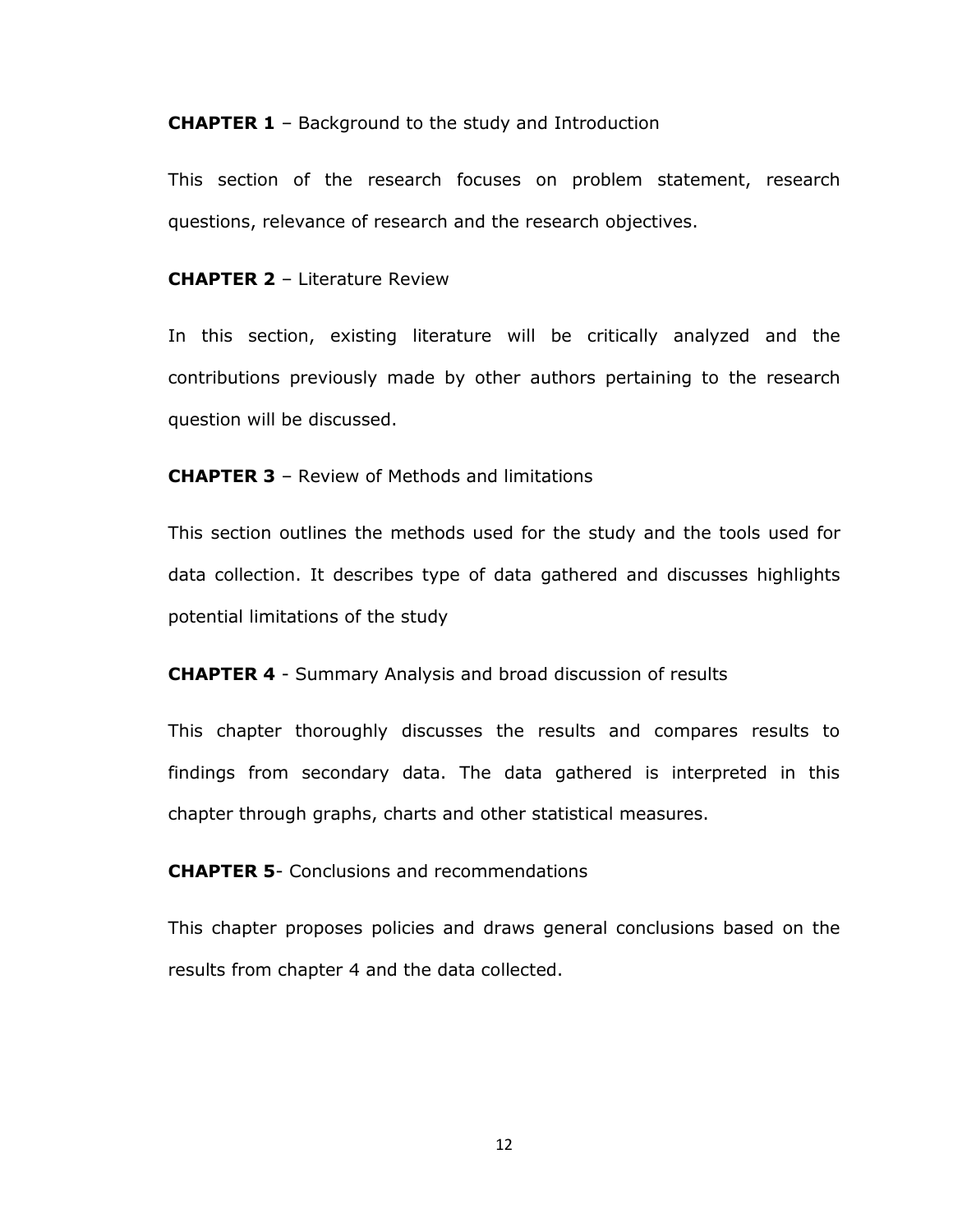#### **CHAPTER 2**

#### **Review of Relevant Literature**

# <span id="page-19-2"></span><span id="page-19-1"></span><span id="page-19-0"></span>**2.1 Economic History of Ghana's Textile Industry**

Historically, Textile and Clothing (T&C) industries constituted the first manufacturing sector of the industrialization process where export production became dominated by developing countries (Ebert-Stiftung-Friedrich, 2006). During the transformation from an agrarian to an industrial society, virtually all countries passed through an initial period of accelerated development of the T&C sector. In the mid 1960s, developing countries accounted for nearly 15% of world textile exports and less than 25% of world clothing exports. In 2000, these shares are more than 50% and 70%, respectively (Ebert-Stiftung-Friedrich, 2006). Clearly the global textile industry has been taken over by developing countries, especially from Asia. In 2003, China alone accounted for 20% of total world exports of textiles and 28% of clothing (Ebert-Stiftung-Friedrich, 2006). This has created stiff competition on the international front in the T&C sector, leaving the T&C industry of African countries almost non-existent and highly uncompetitive. Trade in the T&C sector, however, has grown faster than total trade in goods between 1962 and 2001 and it will remain an economic springboard for growth and development for many developing countries. This is one reason why Ghana needs to revive its textile industry to enable it take advantage of the continuous growth opportunities in the world"s T&C sector.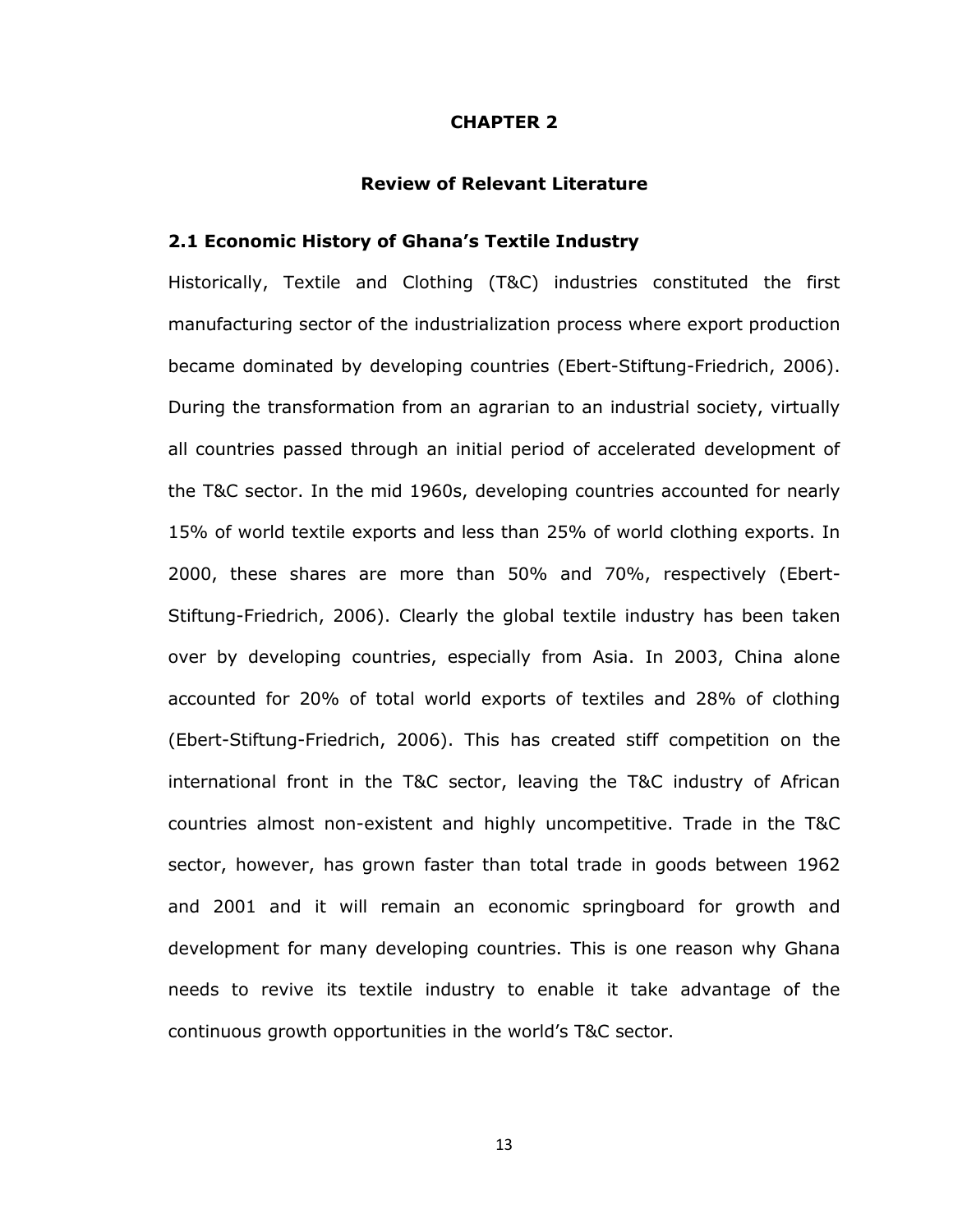Prior to the almost non-existence nature of Ghana's textile industry, industrial development had been recognized as one of the surest means of ensuring higher and sustained growth rates. As already stated, T&C industries constituted the first manufacturing sector of the industrialization process (Ebert-Stiftung-Friedrich, 2006); as such nearly a decade after independence in the late 1960s, the first president of Ghana Dr. Kwame Nkrumah started the textile sub-sector.

The T&C industry played a key role in Ghana"s industrial sector, contributing significantly to employment and economic growth. Textile exports generated \$ 27.2 million dollars in 1992, this increased to \$ 179.7 million in 1994 (Quartey, 2006). Ghana"s textile industry employed some 25,000 people and accounted for 27% of total manufacturing employment. The cotton plantation in the Northern Region also employed about 7,500 farmers. Annual cotton production was estimated to be around 35,000 tons; this translated to total industry textile output of 129 million yards in 1977 with capacity utilization rate of about 60% (Hoefter, 2001). Quartey (2006) reported that Ghana Textile Product (GTP) was the industry leader with an annual production of 30.7 million yards in the late 1070s. This was followed by Ghana Textile Manufacturing Company (GTMC), Akosombo Textile Limited (ATL), and Printex Ltd with production levels of 15 million, 13 million and 6 million yards respectively.

By mid 1970's about 16 large and medium sized textile companies had been established in Ghana. The Garment industry also had some 138 medium and large-scale garment manufacturing companies during that time (Quartey,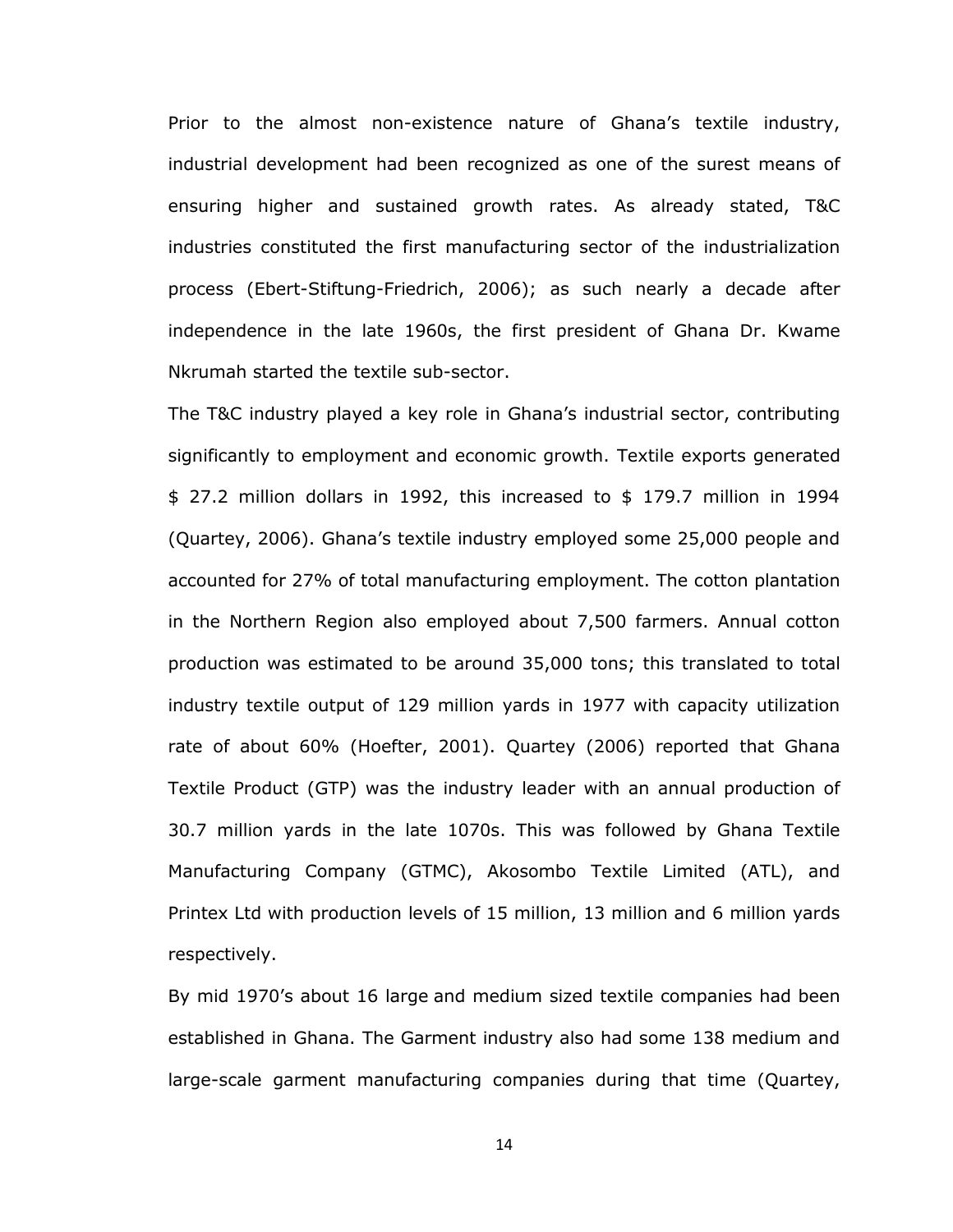2006). Hoefter (2001), in her study attributed the decline in the sub-sector"s output to inconsistent government policies over the years. The removal of trade barriers in the 1980s is one such policy. As at 2002, the four major companies that survived the turbulence in the sub-sector were the GTMC, ATL, GTP and Printex with a total industry output declining from its 1970s level of 129 million yards to 46 million yards in 1995. The sector recovered in 2002 producing 65 million yards which translates to an average of 49.4% of initially installed capacity of the four firms (Quartey, 2006).

In 1995, employment within the sub-sector declined to a mere 7,000 declining further to 5000 by the year 2000. As the situation continues to deteriorate, employment continues to decline; as at March 2005 the four major textile companies in Ghana employed a mere 2961 persons (Madichie and Saeed, 2010). By March 2005, GTP was producing 9 million yards, ATL 18 million yards GTMC 2.24 million yards and Printex 9.84 million yards. A total annual output of 39.04 million yards was produced by the industry which translates to 10% of initially installed capacity. Revenue from exports of made in Ghana textiles fell to US \$3.173 million in 1998 and continued to decrease thereafter (Quartey, 2006). GTMC shut down its manufacturing plant in December 2005 leaving the textile industry with three major players; GTP, ATL and Printex (Daily Guide, 2005). These three companies still stand the risk of being shut down if imports and smuggling from China continue to intensify. The reasons for the decline in output are varied. Most researchers have argued that, the decline in Ghana's textile industry is owed to, poor infrastructure, competition from cheaper imports from Asia mostly China,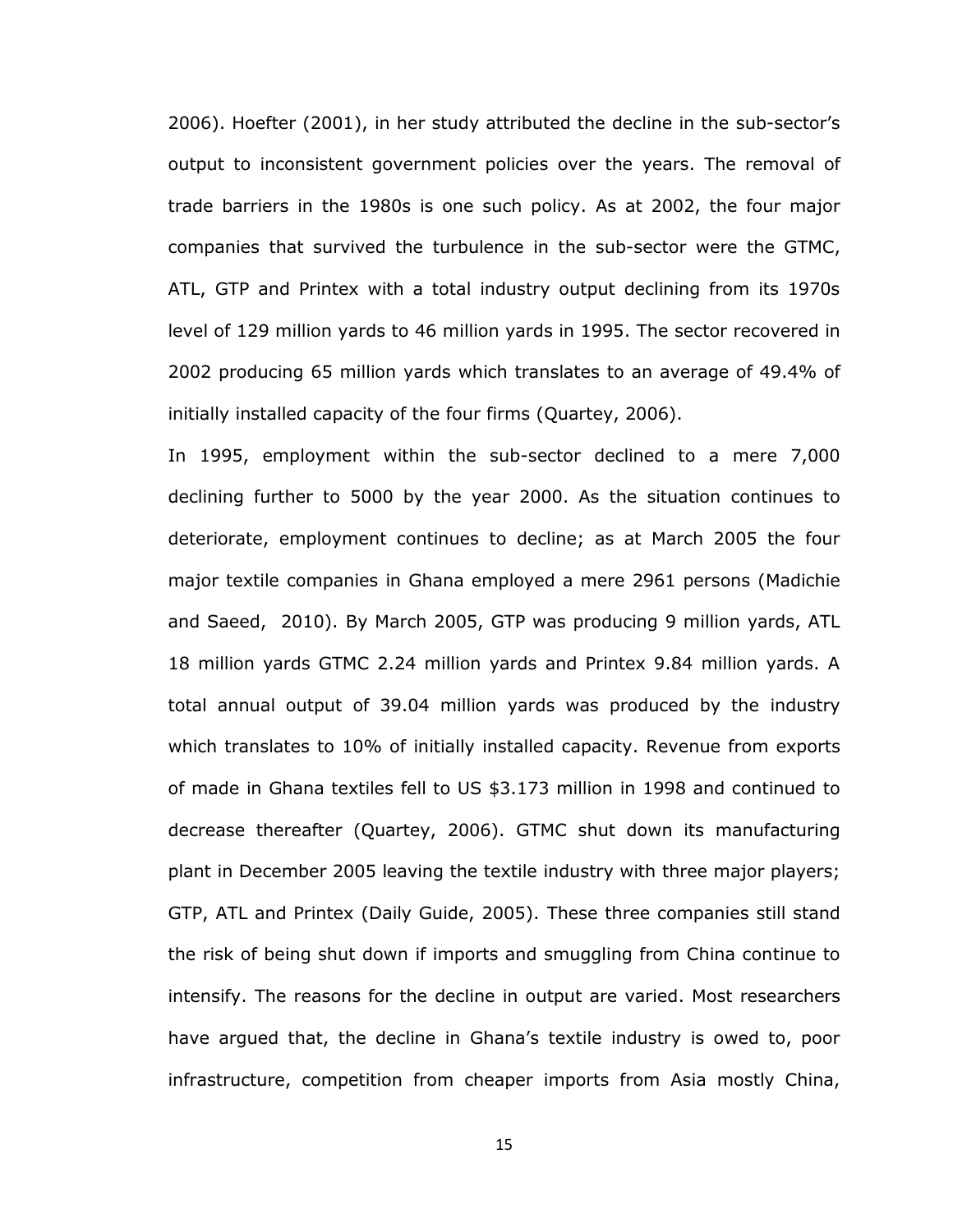heavy dependence on Second-Hand clothing (SHC) and government policies. There is a dearth of literature that tries to identify the real causes of the demise of Ghana"s once vibrant textile industry. This research will contribute to such literature.

#### <span id="page-22-0"></span>**2.2 Import Substitution Industrialization**

ISI emerged in post World War II era in Latin American countries. ISI seeks to protect local industries through various avenues such as tariffs, import quotas and subsidized government loans. ISI runs counter to the economic theory of comparative advantage, where countries specialize in the production of goods in which they have a particular advantage and then engage in international trade<sup>7</sup>.

Most African countries such as, Kenya, Zimbabwe, Nigeria, Ethiopia and even Ghana in the 1960s and 70s employed Import substitution (IS) in the form of providing incentives for investment and domestic production through the protection of domestic firms from competing imports. Governments usually substituted imports of consumer products with local production, thereby creating demand for the importation of machinery, raw materials and intermediate products (Ebert-Stiftung- Friedrich, 2006).

Ebert-Stiftung –Friedrich (2006) indicated that several African countries benefited economically during the ISI era. Kenya had 24 ginneries with an installed capacity of 140,000 bales, Zambia and Ghana"s T&C sector

 7 Science Encyclopedia. Net Industries. Feburary 2011. 1 March 2011 <http://science.jrank.org>.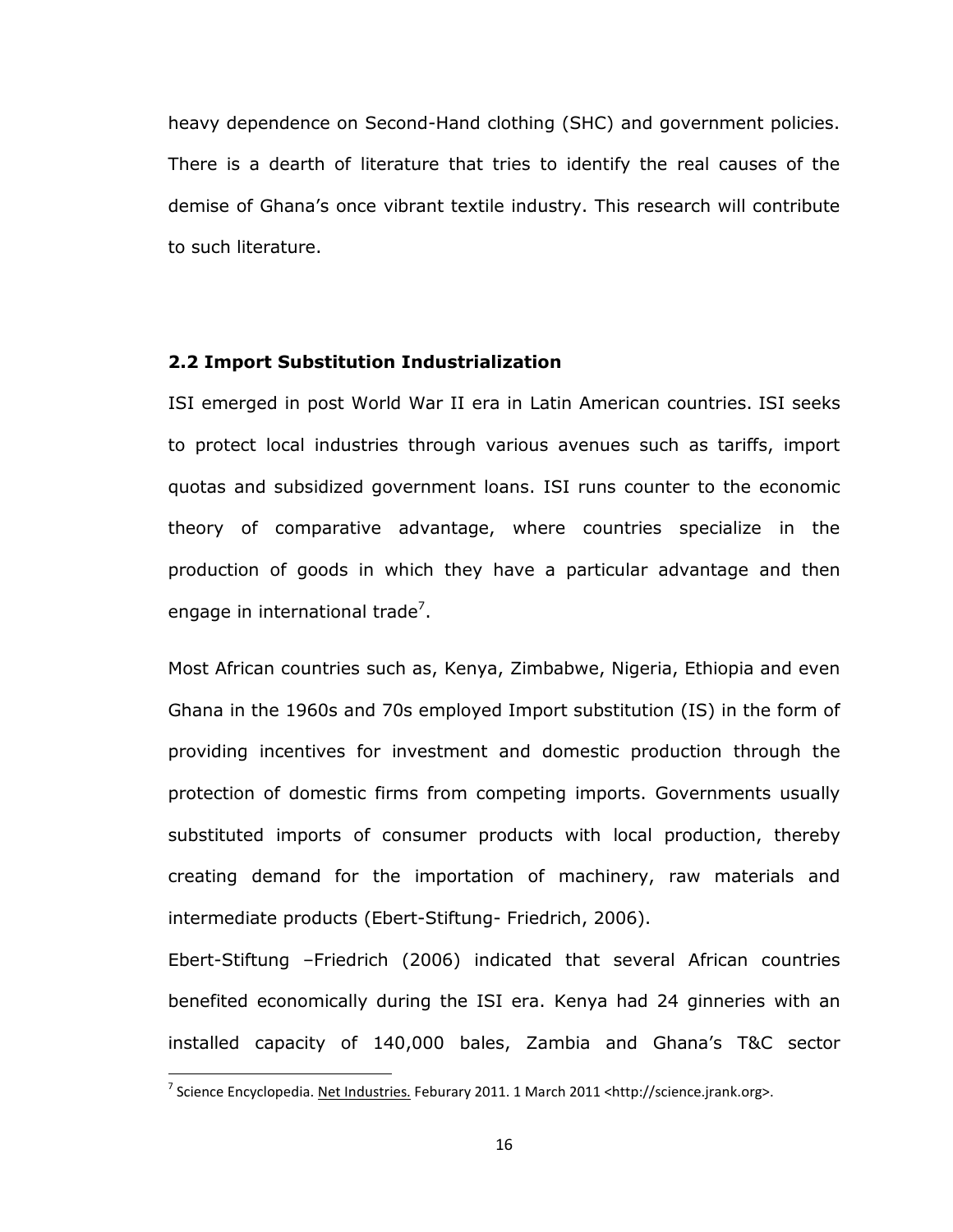employed 25,000 people each and Nigeria"s T&C sector also employed some 200,000 workers.

The end of the IS-phase was triggered by two oil price shocks; the price of a barrel of crude oil first jumped from US \$ 2 in1972 to US \$ 12 in 1974 and later on from US \$ 17 in 1978 to US \$ 40 in 1980/81(Ebert-Stiftung-Friedrich, 2006). Many African governments were forced to finance their fuel imports with foreign loans, for political reasons; daring not to increase the price of local fuel accordingly. The World Bank advised them to obtain more foreign loans, without giving much consideration to their future capacity to service debts. When the foreign debt crisis exploded in the 1980s, import substitution came to a virtual standstill and was rolled back by the infamous structural adjustment programs. Government subsidies to the manufacturing sector were cut, restrictions on foreign trade removed and currencies depreciated. Domestic manufacturers suddenly had to openly compete with importers and in most cases, lost large parts of domestic market shares (Ebert-Stiftung- Friedrich, 2006). This policy shift resulted in the widespread destruction of Africa"s manufacturing capacity built during the ISI phase.

Ebert-Stiftung- Friedrich (2006), pointed out in his study that Asian counties have shown that ISI can work. He suggested three prerequisites needed to raise productivity levels and make ISI very successful: heavy investment to build the physical environment for market integration, trade policy surveillance on company performance and provision of public infrastructure. African countries may be able to make ISI work if they follow the Asian example carefully. However, from a purely "economic" perspective, there is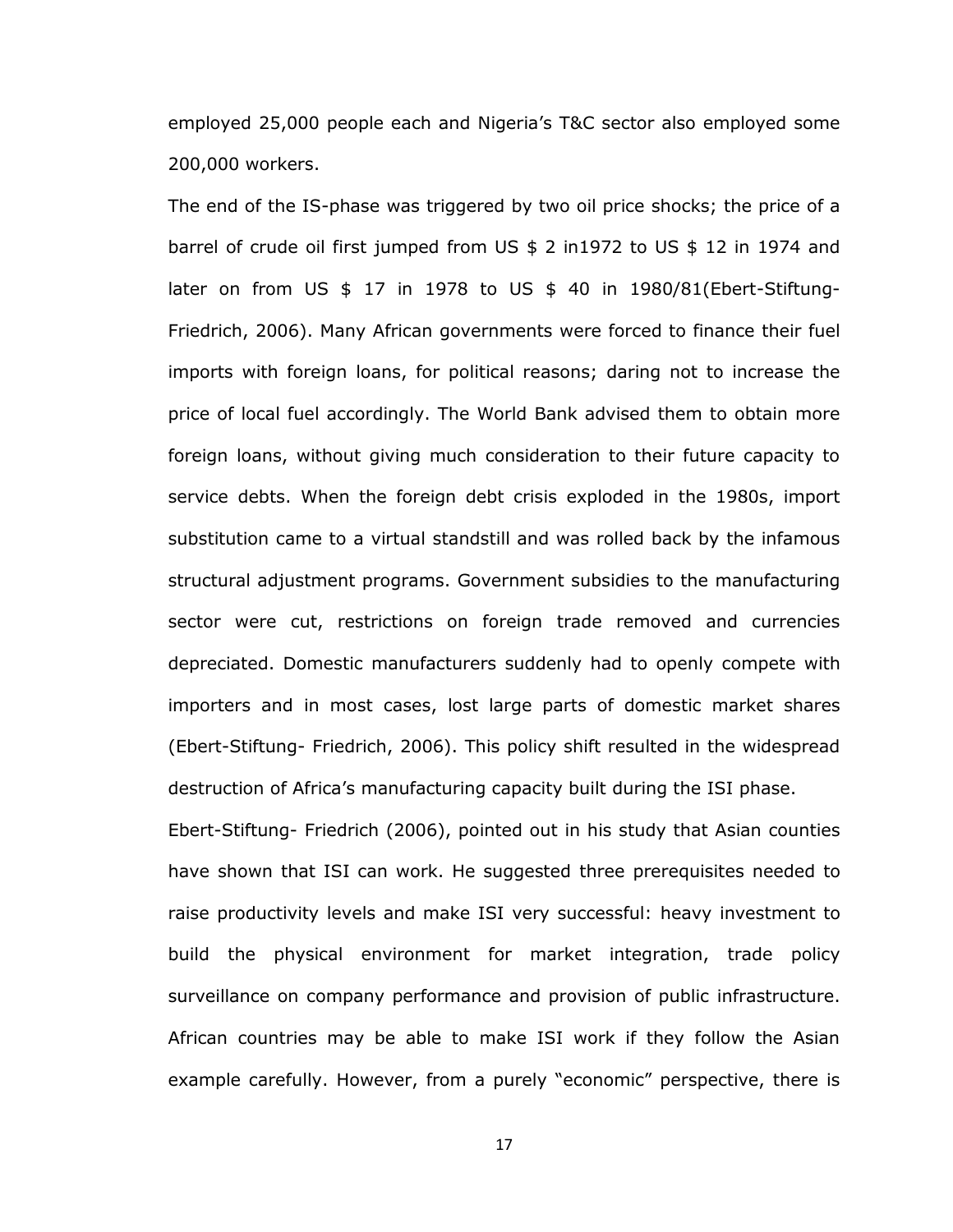no assurance that ISI which constitutes an interference with markets will work for sure.

### <span id="page-24-0"></span>**2.3 Trade Liberalization**

The abrupt end of the ISI era led to the implementation of Trade Liberalization policies in most African countries in the 1980s. Trade Liberalization is the removal of trade barriers such as tariffs, quotas and other non-tariff restrictions on trade. This makes an economy freer and more open to fair trade with other countries (Krugman and Obstfeld, 2006). Even though, Economists like David Ricardo have argued that, the elimination of barriers to trade lead to fair trade and benefits all parities; trade liberalization have yielded negative results in sub-Saharan Africa. Ebert-Stiftung- Friedrich (2006), Quartey (2006) and Baber and Baden (2005) all reported a reduction in Ghana"s textile output and employment levels subsequent to adopting Trade Liberalization policy. According to MOTI statistics, Ghana recorded about 50% reduction in T&C output between 1983 and 2000, whilst T&C employment declined by 80% (25,000 in 1975 to 5,000 in 2000). Ebert-Stiftung- Friedrich, (2006), cited that T&C imports claimed 70% share of the local market leaving to domestic producers just the remaining 30% in 2004. Other countries point to a similar loss of T&C capacity. In Zambia, T&C employment dropped from 25,000 in the 1980s to below 10,000 in 2002. Kenya used to have 24 ginneries with an installed capacity of 140,000 bales, but today only 10 ginneries are in operation and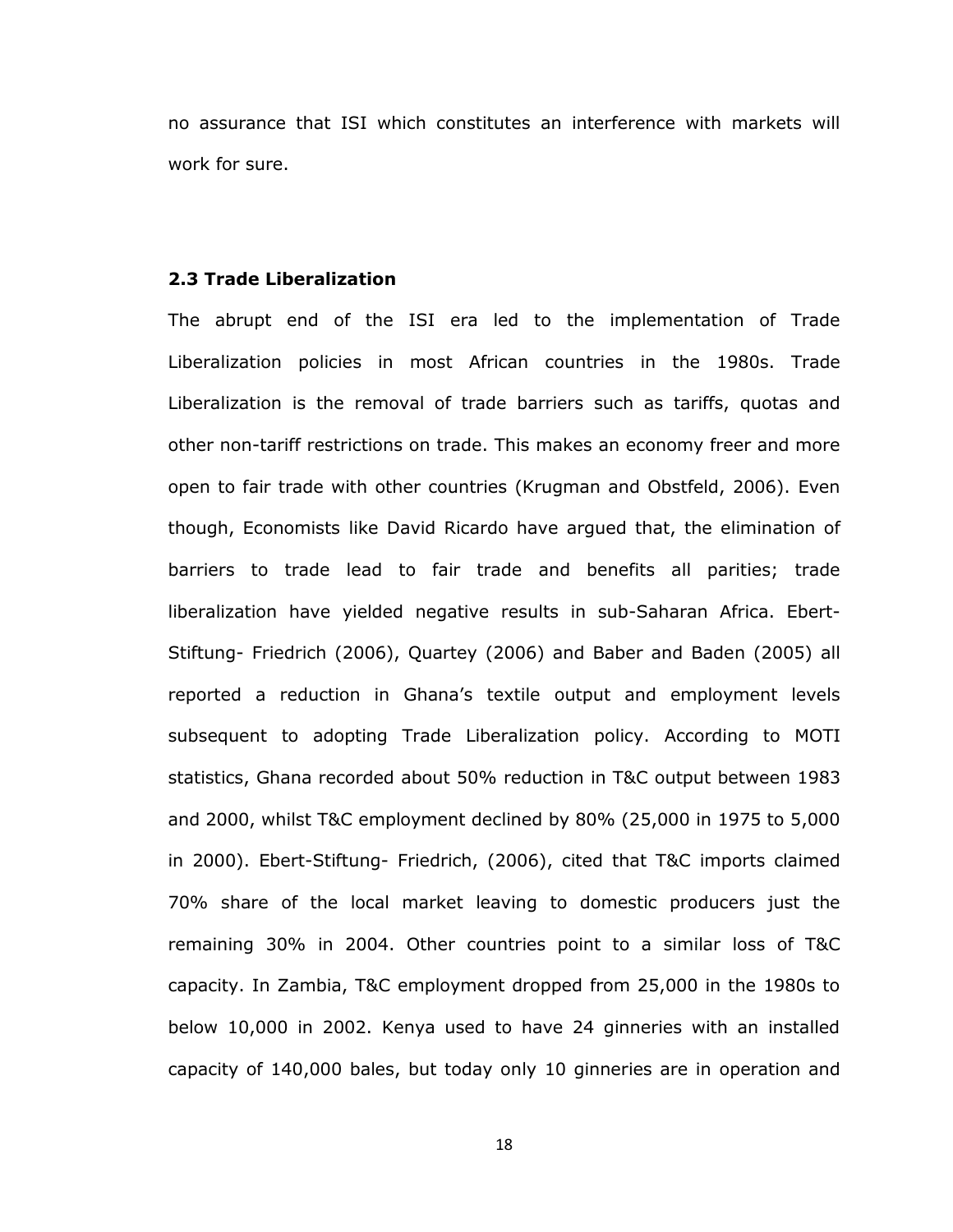their total output is down to 20,000 bales. With these results one wonders whether the switch to an open economy has delivered better results. It not surprising that, Quartey (2006), Baber and Baden (2005) and Ampofo (2004) all blame the regressive nature of the textile industry on trade liberalization. On the contrary Ken Iverson, the Chief Executive Officer (CEO) of Nucor sees trade liberalization as a blessing and cited that the real problem facing the American steel industry was management"s failure to keep pace with innovation (Collins, 2001). This is in line with the findings of Madichie and Saeed (2010) who argued that, the real problem facing the Ghana textile industry is lack of innovation.

Although, Krugman and Obstfeld (2006) mentioned that ISI fell out of favour as it did not deliver on its promise of rapid economic development; the statistics of the textile industry in sub-Saharan Africa proves otherwise. Again, Asian counties have shown that ISI can work and that a domestic market-led strategy can be the platform to get ready for an export-led deepening of industrial production.

#### <span id="page-25-0"></span>**2.4 Problems facing Ghana's Textile Industry**

The decline of Ghana"s textile industry started in the early 1980s after the forced removal of protectionist measures (Trade Liberalization). Since then, the textile industry has not benefited from any particular government policy or public investments (Hoefter, 2001). The problems the textile industry faces will be discussed under different headings in subsequent paragraphs.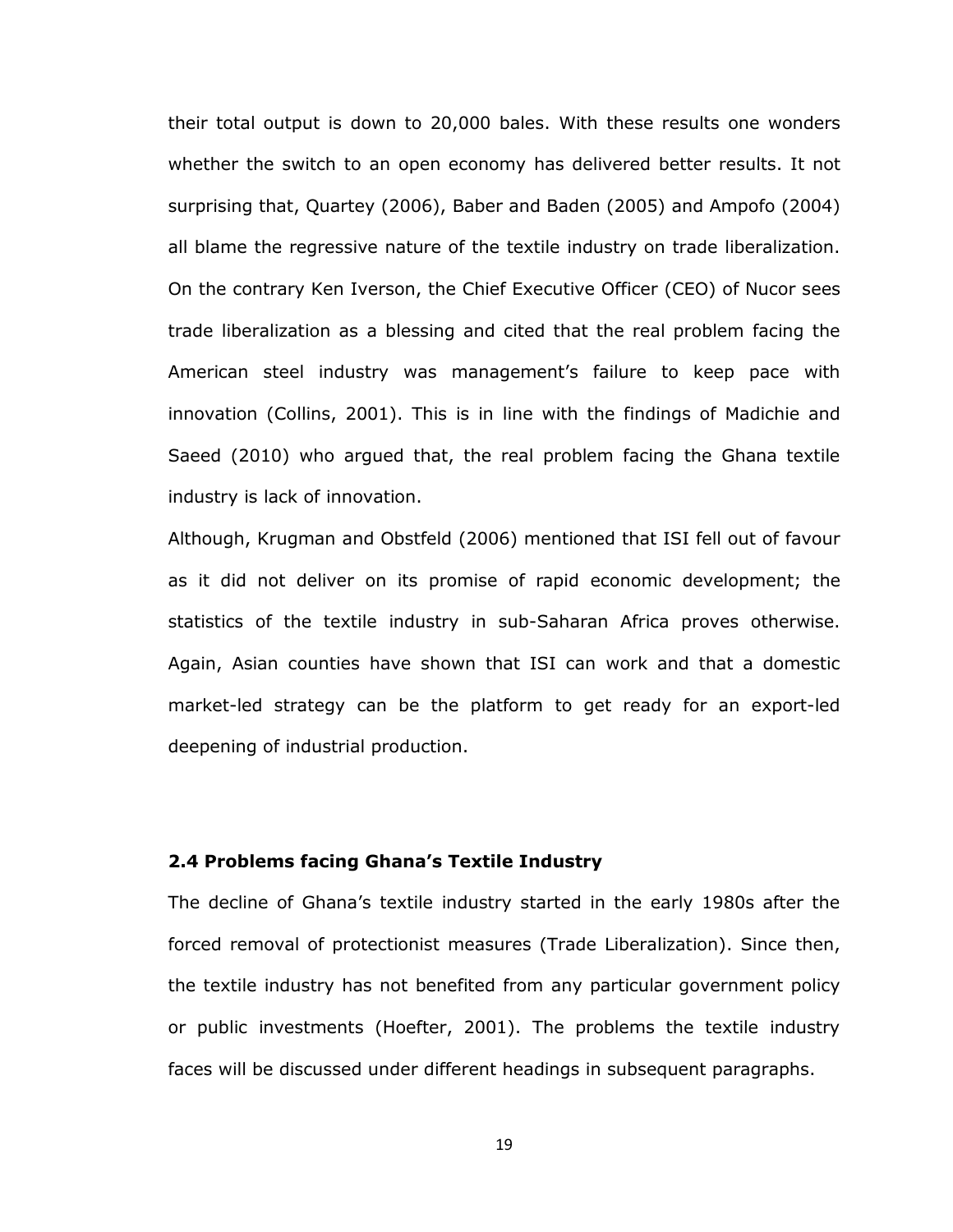#### <span id="page-26-0"></span>**2.41 High Costs**

The main cost element of a textile product is the raw material, mostly cotton which makes up 40% to 80% of the total cost. One major disadvantage for Ghana"s textile industry is the high price of domestic cotton. Ghanaian textile mills are required to process all local cotton before being allowed to import cotton. Hoefter (2001), compared the cotton yield in Ghana to regional yields and found that Ghana"s cotton production is 775kg/ha which cannot compare with 1,200 kg/ha regional average. Ghanaian cotton prices are 40% above World market prices with high transportation and utility costs; how can the local textile prints compete with foreign ones. Even more importantly, how can the high cost of local cotton be reduced?

Quartey (2006) for example in his survey of 40 textile manufacturers had 15% and 11% of respondents citing high cost of production and high wage bills respectively as reasons for reduced production and lay-offs.

In the United States, the Farm Security and Rural Investment Act of 2002 doubled subsidies of cotton production in the U.S to nearly \$4 billion annually. The subsidy enables cotton farmers to grow cotton at a cheaper cost thus making U.S cotton prices low and more attractive on international markets (Singer, 2004). With no such subsidies in Ghana, it seems unlikely that Ghanaian manufacturers can compete effectively on international markets.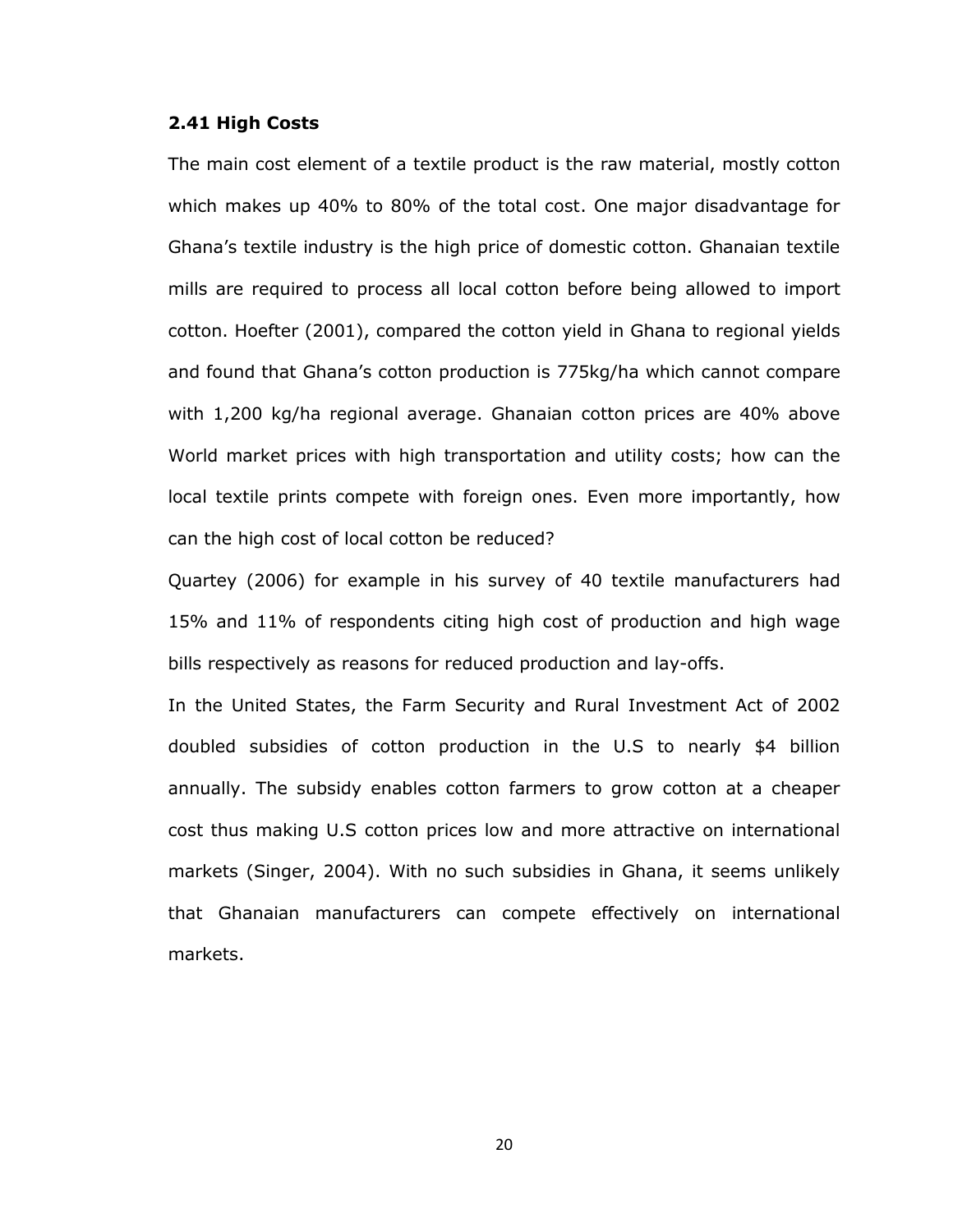#### <span id="page-27-0"></span>**2.42 Imported Second-Hand Clothing (SHC) and Textiles**

Quartey (2006) again, from his survey of 40 textile firms had 15% of respondents blame their poor performance on the influx of imitated products from abroad, particularly Asia. Others (7%) mentioned smuggling and dumping.

#### <span id="page-27-1"></span>**2.43 Outmoded Capital Stock**

Ghana"s textiles companies are ill equipped to pose any realistic competitive challenge to their foreign counterparts. Hoefter (2001) found that the productivity and output capacity level of Ghana"s textile industry is ½ of China's. The outdated nature of machines has resulted in manufacturers' inability to build up economies of scale and produce the large quantities required for exportation. In Hoefter"s research, her findings showed that Ghana"s textile production costs were approximately two times higher than that of East Asia. The resultant effect is its inability to compete with imported products due to high pricing.

#### <span id="page-27-2"></span>**2.44 Poor Location and Infrastructure**

Ghana"s textile factories are mostly located around the south, further away from the source of raw materials which are mostly located in the Northern part of the country. Madichie and Saeed (2010) in their research of the dilemma of Ghana"s textile industry, found high transportation cost, poor and unreliable delivery channels/ cost as one of the major problems facing the textile industry. These costs could have been avoided if textile factories were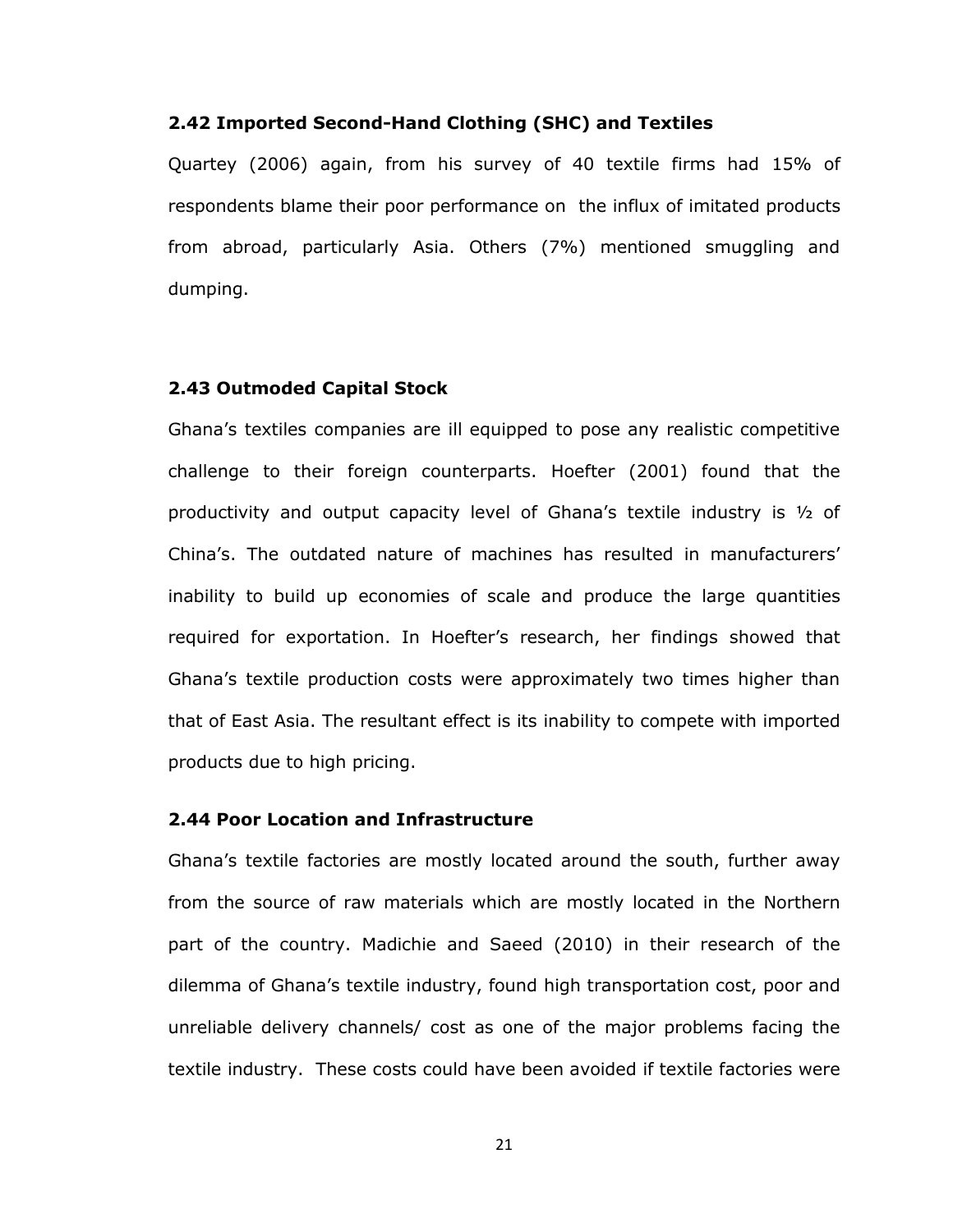located closer to the source of the raw materials. Occasional power (electricity) and water interruptions were other factors they found that impacted on textile companies" inability to produce to meet export orders on time.

# <span id="page-28-0"></span>**2.45 Information infrastructure**

Hoefter (2001) in her study found it incredible that the Ghanaian textile industry does not benefit from research institutes in the areas of marketing, design or product development and innovation. Ampofo (2004) also argues that, the industry lacks the management know-how in running large firms and the ability to increase the productivity of workers to international levels. This leaves the fate of the industry in management personnel who lack the technical know-how of running and managing large companies. They assume management positions on political basis (government appointment).

#### <span id="page-28-1"></span>**2.46 Attitude of Ghanaians**

Mardichie and Saeed (2010) in their study of the dilemma facing Ghana"s textile industry highlighted the negative attitudes towards "made in Ghana textiles" among the indigenous people. Indeed the attitude of Ghanaians towards "made in Ghana" goods seems to have further compounded the ability of the industry to compete effectively (Mardichie and Saeed, 2010). Quartey (2006) survey of 40 textile firms couldn"t emphasize this point better. Out of the 40 firms 44% of the respondents cited low demand for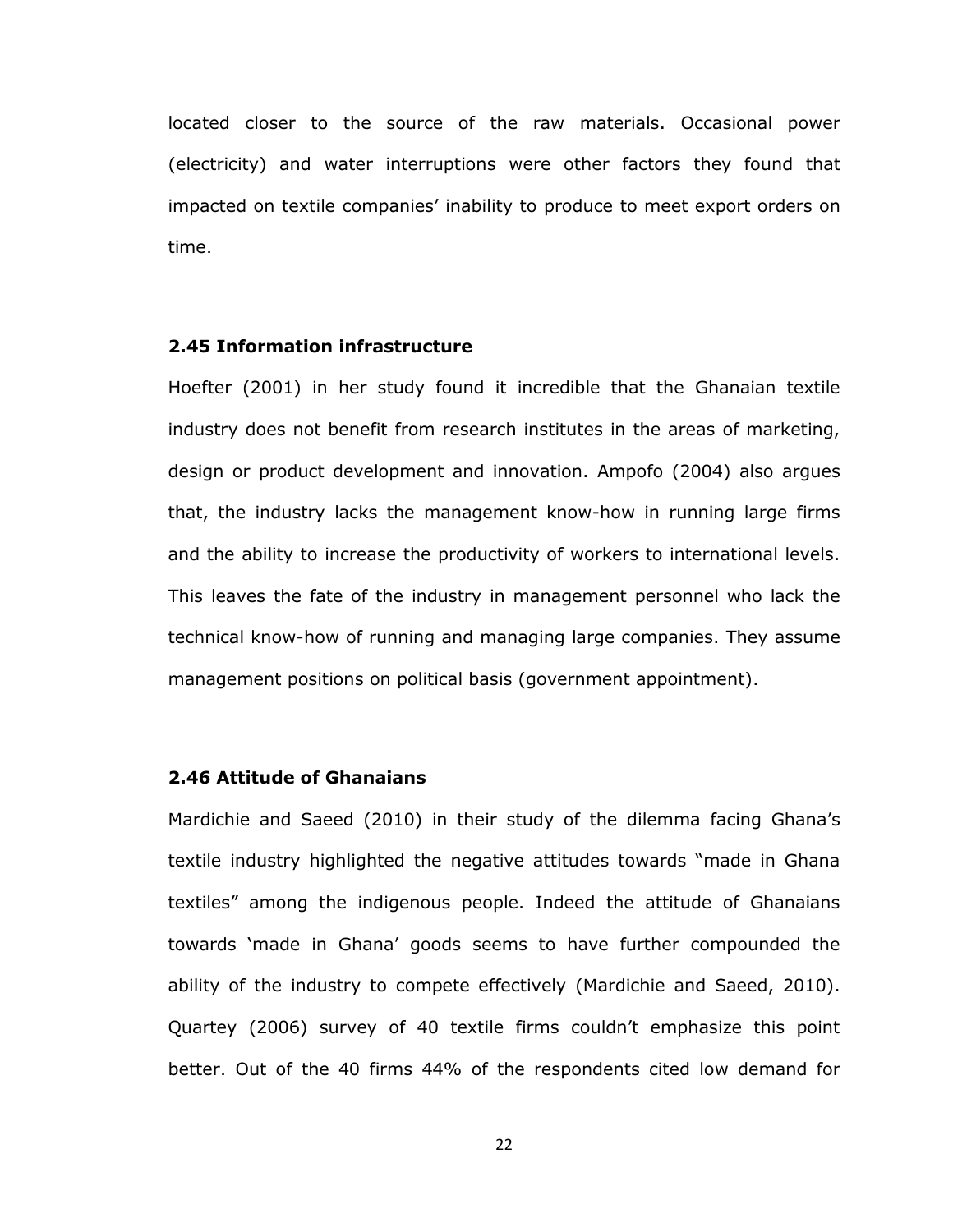local textile products as the principal reason for the decline in production. As Quartey (2006) put it, consumers have argued that although the locally produced finished fabrics are relatively better in terms of quality, the market for imported products has increased because the imported products have attractive colours, new designs and a softer and glossier finish compared to the "made in Ghana" ones. Mardichie and Saeed (2010) concluded that despite the "entrepreneurial spirit" of the textile industry, they are haunted by the 'innovation ghost'.

# <span id="page-29-0"></span>**2.47 Poor Standardization**

The findings of Mardichie and Saeed (2010) outlined poor packaging of manufactured textiles for exports as reasons for low demand for made in Ghana textiles. Others factors found in their study were poor finishing of products, lack of quality conformity to standards and manufacturers' inability to meet export orders on schedule as reasons for the poor performance of made in Ghana textiles and their inability to compete on the international markets. Additionally, the inability to use appropriate marketing communications strategies to promote various textile products and the reluctance to embrace information communication technology are commonly stated factors affecting the Ghana textile industry by foreign markets (Mardichie and Saeed, 2010). As already discussed, this can be associated with out-dated machinery and the lack of innovation in Ghana's textile industry.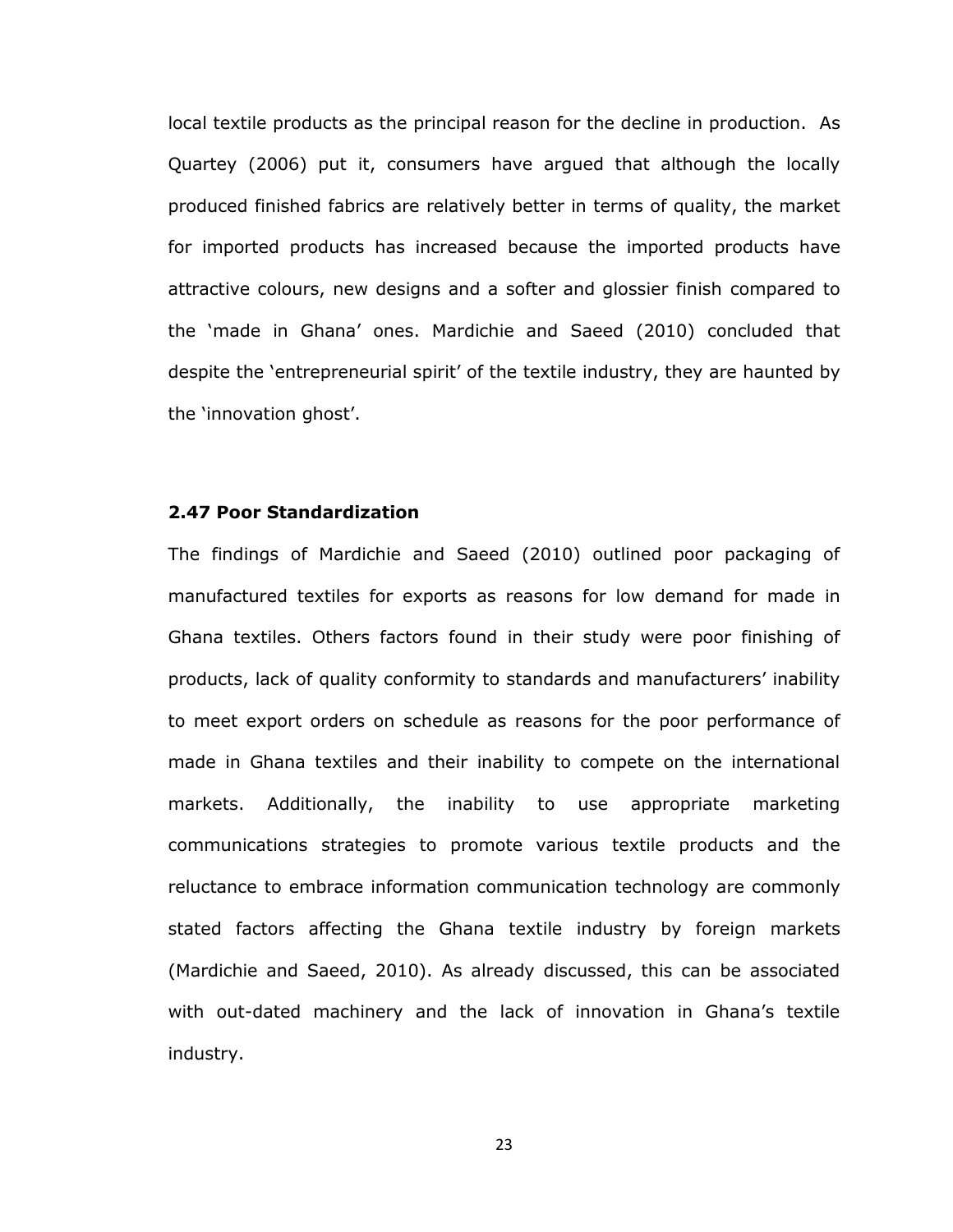#### <span id="page-30-0"></span>**2.5 Conclusion**

Even though, Ampofo (2004), Quartey (2006), Madichie and Saeed (2010) and Hoefter (2001) argued in their studies that imports of SHC and cheap imports from China significantly and negatively impacts the Ghana textile industry, Baden and Barber (2005) observed that the SHC has some desirable effects. The findings of their study indicated that the SHC sector creates approximately 150,000 employments in the informal sector. This employment level when compared to the 25,000 created by the textile industry in its peak period is insignificant.

Additionally, the results of Madichie and Saeed (2010) were consistent with findings of previous researchers such as Quartey (2006), Baden and Barber (2005) and Ampofo (2004) who stated that, poor infrastructure is one of the core causes of the uncompetitive nature of Ghana"s textile industry and its subsequent loss of market share. Hoefter (2001) on the contrary disregards poor infrastructure but blames poor management, lack of access to credit facilities and poor government support as the grass root cause of the current state of Ghana's textile industry.

Generally, even though the Ghana textile industry is underperforming, manufacturers agree that there is a big potential in textile exports. They however, have reservation about operating in some of these markets particularly within the ECOWAS sub-region due to trade barriers. Some of the trade barriers include among others, imposition of 20% duty by Cote d"Ivoire (contrary to ECOWAS regulations), transit tax collected at Benin and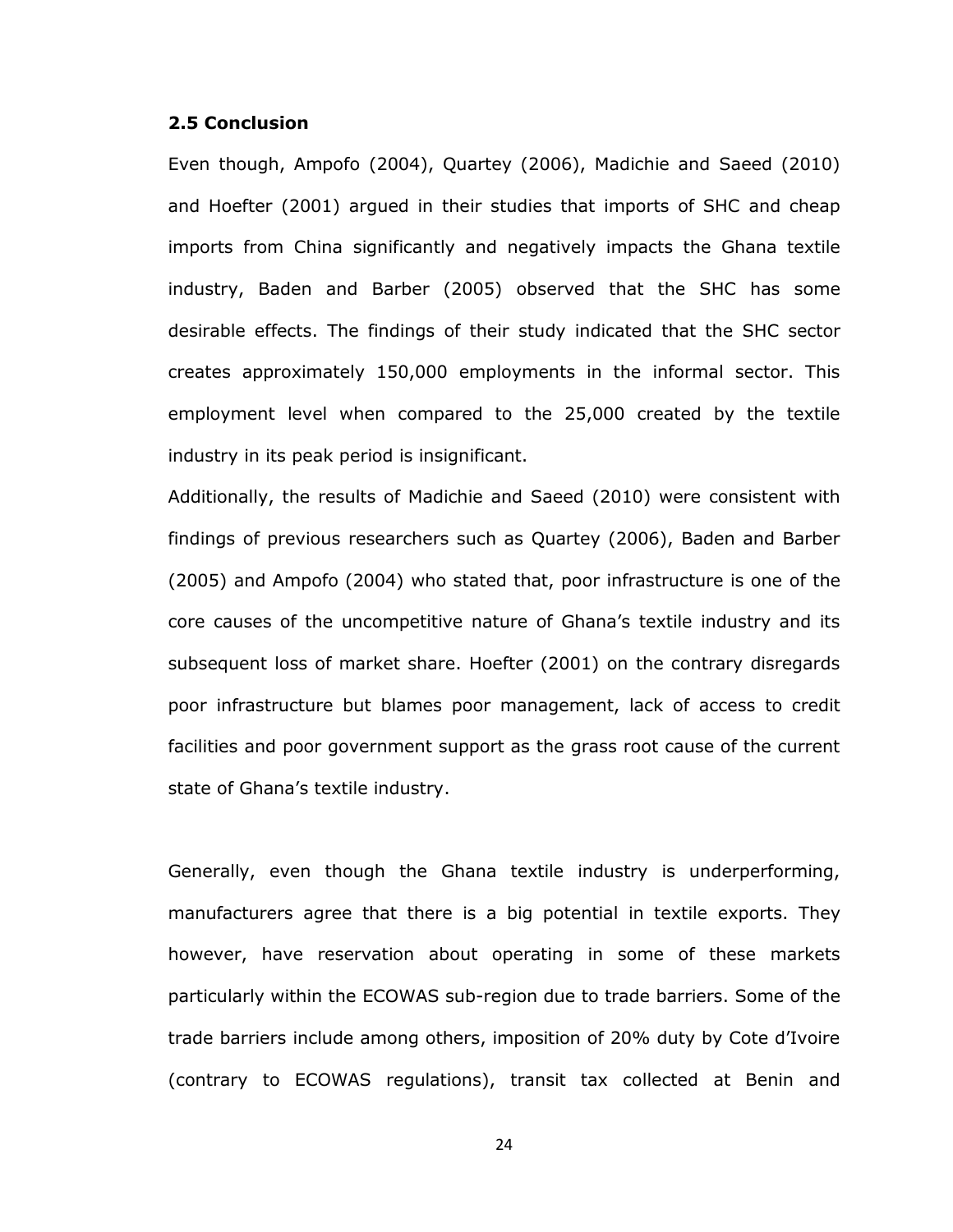extortion by Nigerian authorities (Quartey, 2006). Now the question is, "What can be done to enable textile manufacturers to take advantage of this huge export market identified"?

There is generally no reason to believe that T&C industries today cannot play the same developmental role they played in the UK, the US, Germany and Japan. T&C industries have played a key role in several waves in industrializing the East Asian economies such as: Hong Kong, Singapore, Taiwan, South Korea, Malaysia and more recently China, Indonesia, Thailand and Viet Nam (Hoefter, 2001).

Though, there is extensive literature on the problems facing textile companies; little has been done to include the perspective of local buyers and what textile manufacturers ought to do to increase potential of expansion. A current gap in literature concerns the textile companies need to do to make local buyers prefer their textiles to imported ones by incorporating the views of buyers. This research will help fill that literature gap. The research is very relevant and necessary because it seeks to identify the bottlenecks facing the textile industry and to formulate policies to revive it with input from buyers, manufacturers and the government. The results of this study should be useful to policy makers in other countries should they decide to stimulate their textile sector.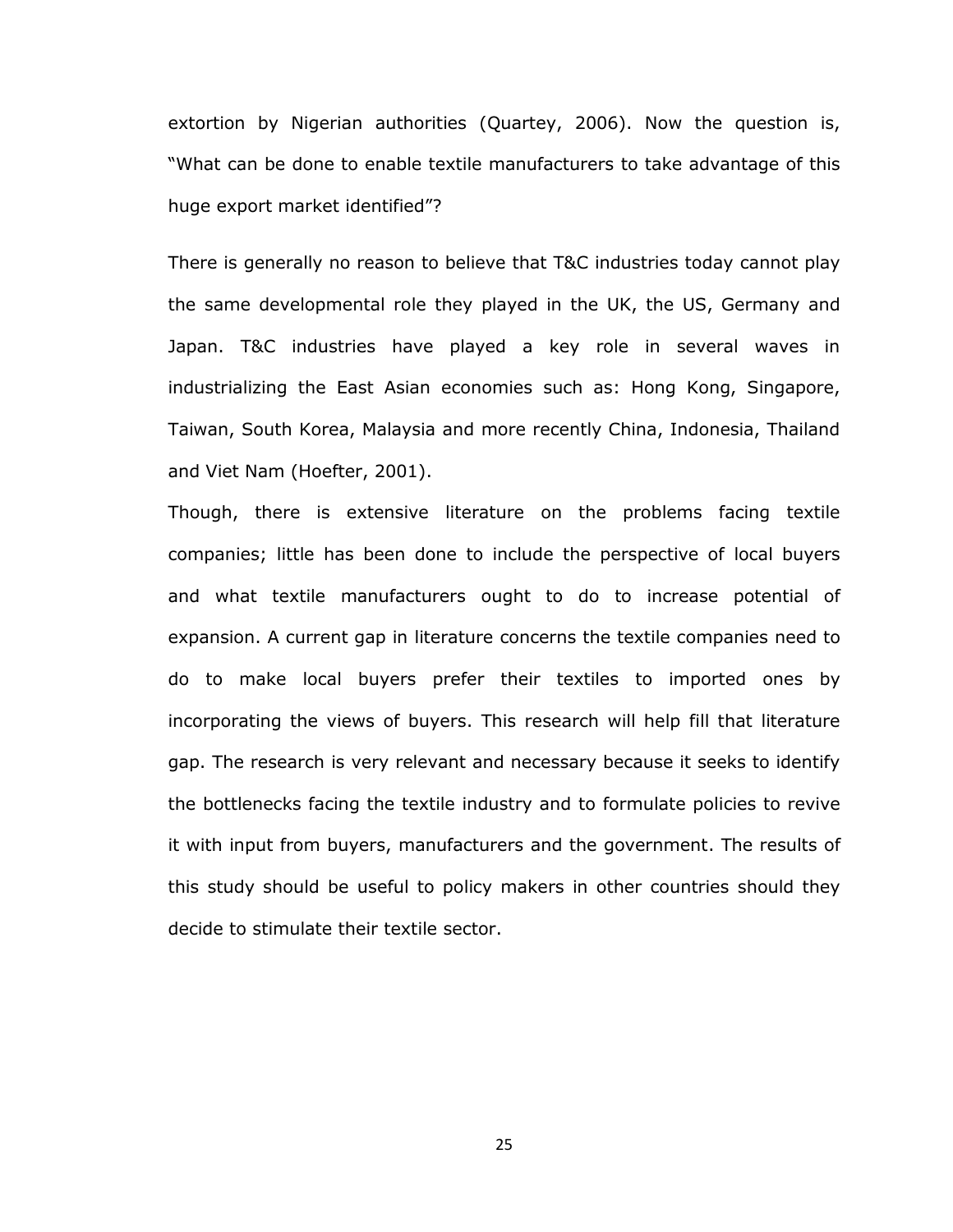#### **CHAPTER 3**

#### **Review of Methods and Limitations**

#### <span id="page-32-2"></span><span id="page-32-1"></span><span id="page-32-0"></span>**3.1 Methodology**

The research topic for this project is an Investigation into Strategies and Policies to expand the Textile Industry in Ghana: The Case of Akosombo Textile Limited (ATL) and Ghana Textile Product (GTP). To attempt to answer this research question, the first task was to find the problems facing the industry using the two companies selected. This was done by interviewing managers who are in key positions to provide the needed information. The Second task was an interview with a government official to find out what policies government can implement to solve the problems cited by the textile industry. The third task brought stakeholders in the textile industry together to brain storm/ discuss strategies and measures that ought to be taken from the manufacturers' stand, policy maker's stands and the textile union's stand to expand the industry. Finally, the buyers" perspective of the textile industry was be evaluated through survey questionnaires. This enabled the researcher connect the problems facing the textile industry from the manufacturers" point to that of the buyer. This enabled the researcher better make recommendations that directly impact the textile's industry's from diverse angles.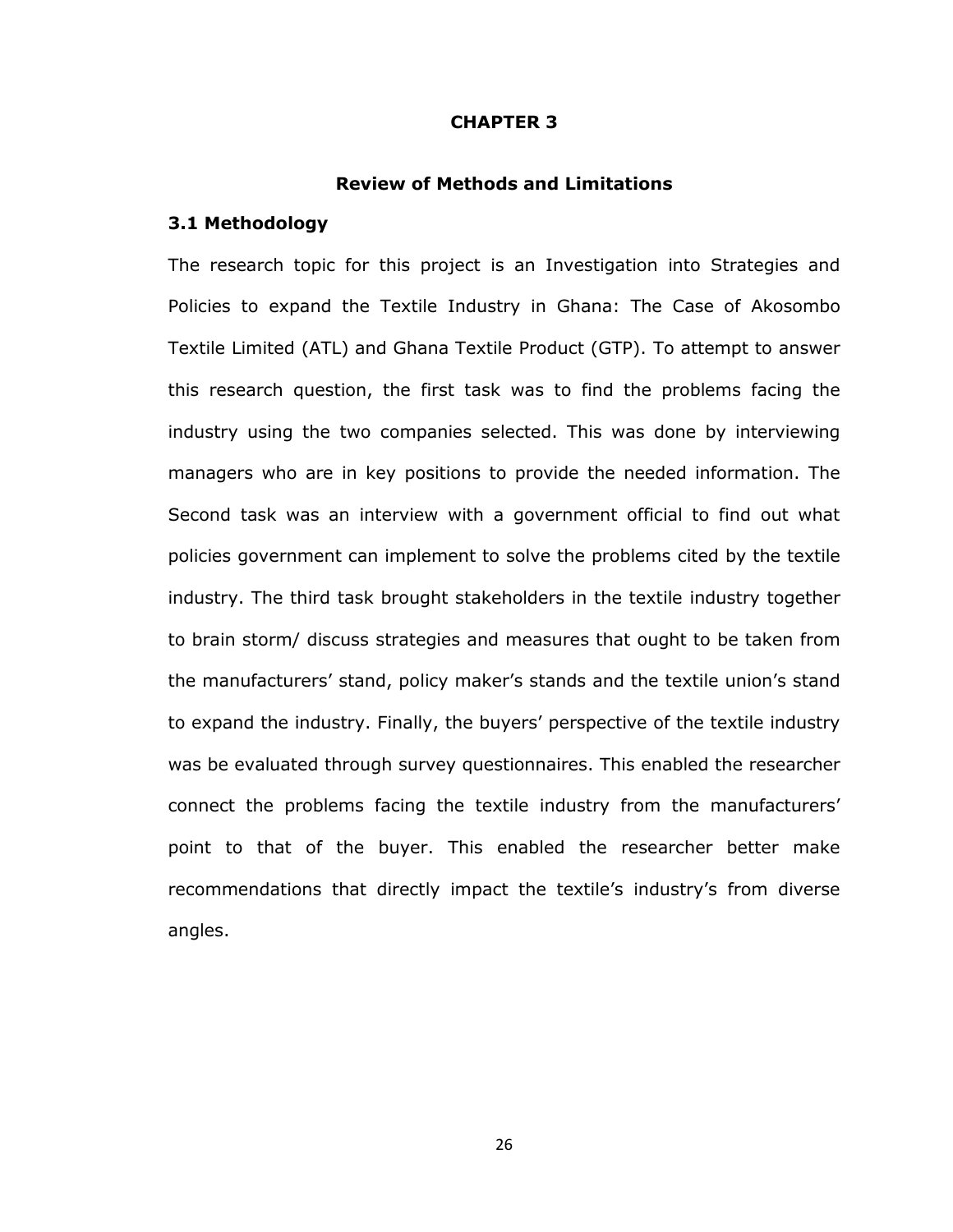#### **Why a Case Study**

Sarantakos (2005) defines a case study as an empirical inquiry that investigates a contemporary phenomenon with its real-life context when the boundaries between phenomenon and context are not clearly evident; and in which multiple sources of evidence are used. The research took the form of a case study because, the approach is valid for answering the research question particularly because multiple sources of evidence was used to evaluate the problems facing the textile industry whilst the elements being under-studied is still operating (a real-life context). This approach is also justifiable because, Madichie and Saeed (2010) in a similar research used a case study and obtain reasonable results.

For an industry with three major players, understudying the two major companies enables the researcher to draw conclusions that are representative of the entire industry.

#### **Exploratory**

The research explored several strategies, policies and measures that should be implemented given the problems facing the textile industry. Information gathered from literature on the research topic provided foreknowledge about the area of study thus; enabling the researcher to put this research into context by filling the gap created by previous studies.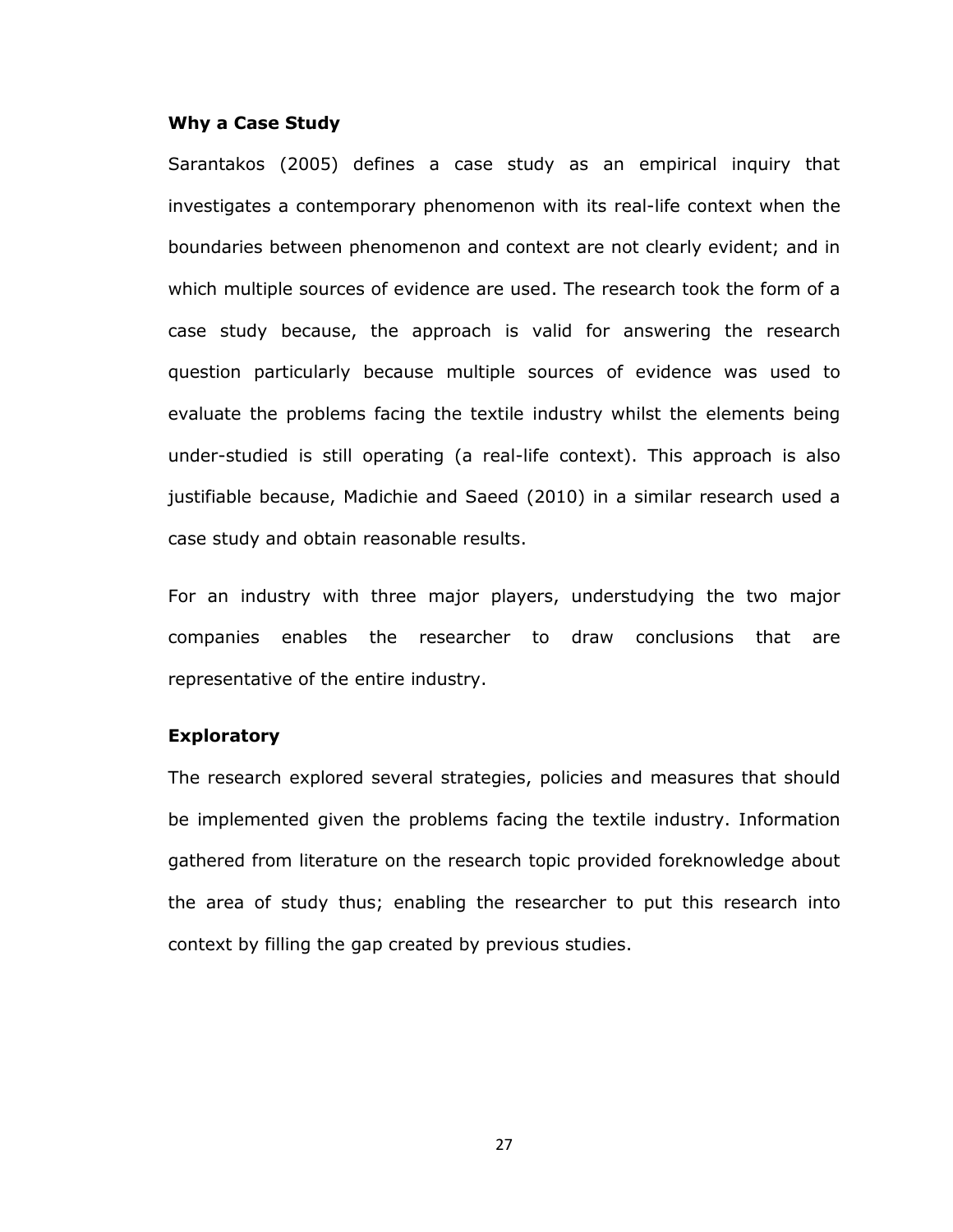# <span id="page-34-0"></span>**3.2 Methods of Data Collection**

Data collection was conducted by means of interviews, survey questionnaires, focus groups and reliable internet sources by the researcher. Primary data was predominantly used for the study and it was collected through survey questionnaires, interviews and a focus group discussion. Secondary data was partially used and this was obtained from literature and internet sources.

#### **Gaining Access and Reliability of Data**

The researcher got a formal letter of introduction from Ashesi University College for the companies going to be understudied and MOTI. The letters were given to managers/officers in key positions or departments that would be interviewed. The researcher got needed permission to investigate the subjects and use information provided publicly. Information provided is therefore from experts; thus reliable and relevant for the purpose for which it was gathered. This gives information provided by this study high level of credibility.

#### **Interviews**

The researcher conducted a structured interview with two managers from each of the firms being understudied. The use of an interview is appropriate because it is consistent with the approach Madichie and Saeed (2010) used in a similar study. It was also convenient given time limitation of the study and the busy schedule of the interviewee. The interview had structured questions with relevant questions positioned first. The structured interview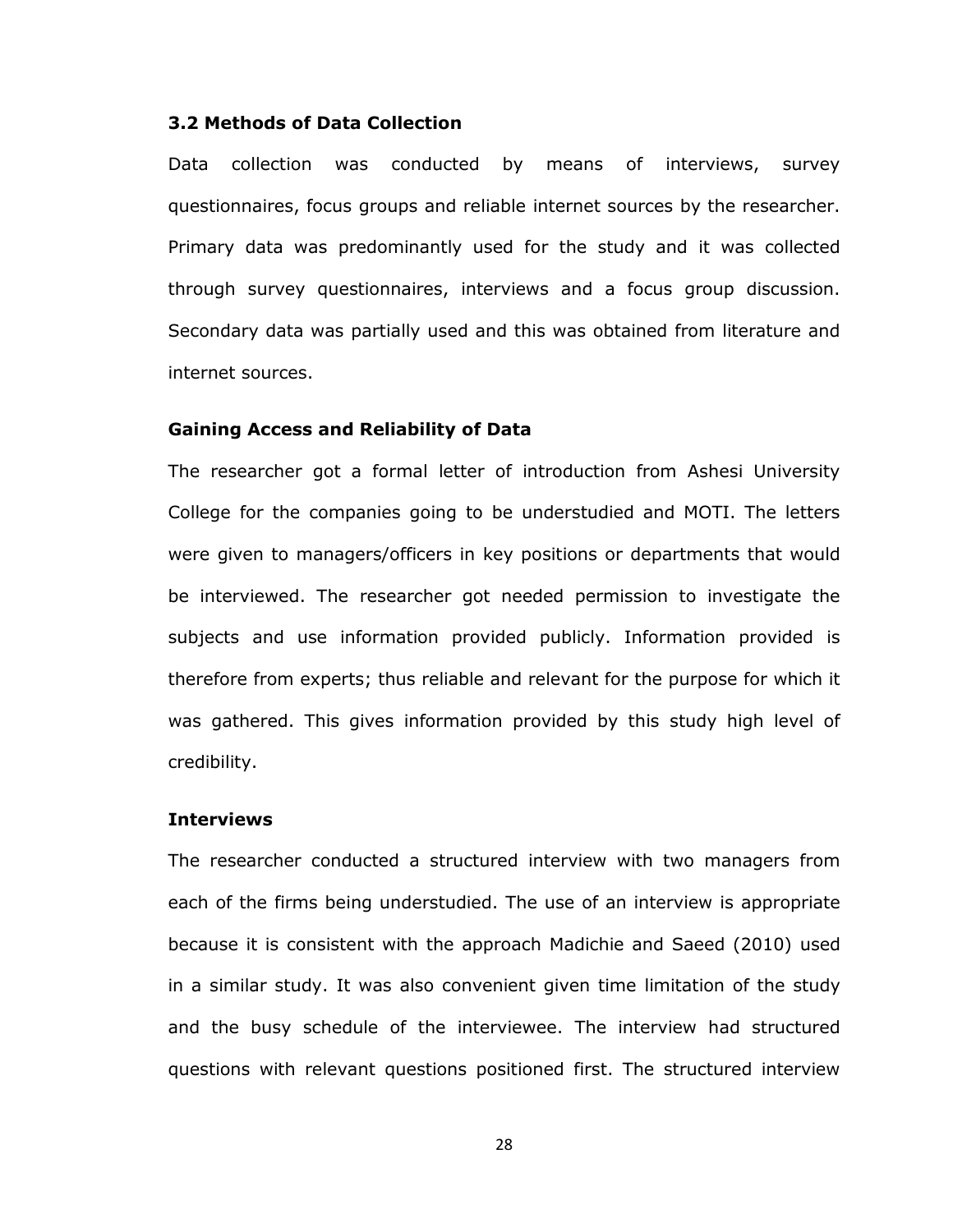questions were two pages long; some questions had follow up questions thus an interview was used in the study to allow the respondents to further clarify certain factors such as printing procedures and elaborate on the specific problem they were facing. A recorder was used to record the interview; this was necessary to enhance accuracy in reporting answers provided, for objectivity and convenience sake. Information on products, sales, prices and number of employees were e-mailed to the researcher subsequently. Refer to appendix for a sample of the interview guide for textile manufacturers.

#### **Focus Group**

The researcher conducted a focus group discussion with a representative each from MOTI, TGLEU, GTP and ATL. The focus group discussion was relevant because it brought the stakeholders involved in a brainstorming session on the strategies and policies that will be most effective in addressing the problems the textile industry faces. This approach was used because, it was a one off discussion session hence with the busy schedule of these experts it was convenient. It was also a cost effective, efficient and quick way to get the experts directly involved with the study together to formulate to go back and forth on relevant policies and strategies that will cause a turning point of the textile industry. The focus group discussion took place for a time span of 45 minutes. It also provided relevant information which is first hand information aimed at reviving the industry.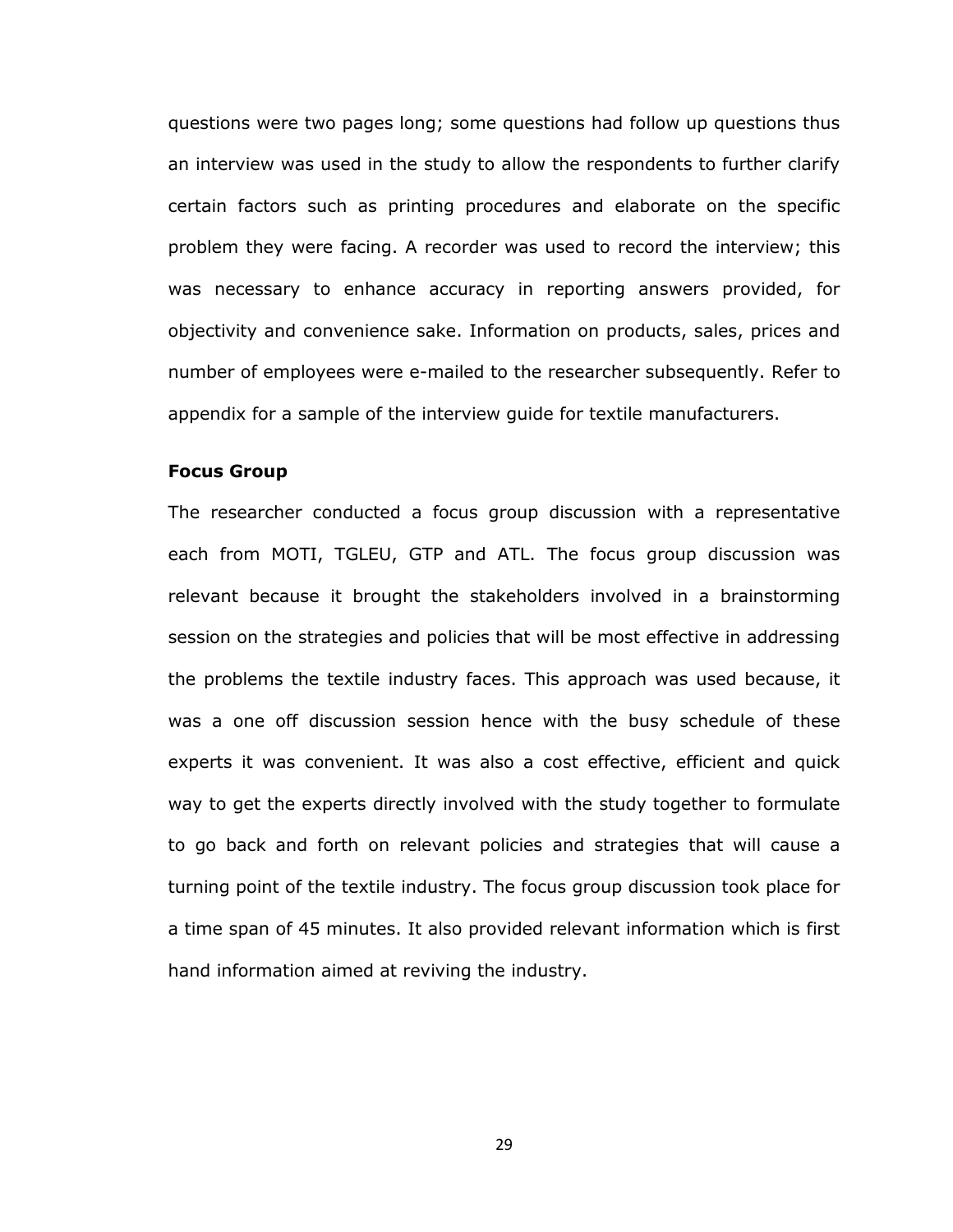#### **Survey Questionnaires**

The questionnaire was designed in an inverted funnel format with mostly closed ended questions. Closed ended questions were used because; it is faster and convenient for the respondents to tick. Hence it did not drive respondents away; it significantly increased the speed of made gathering data. The questionnaire was a page long with primary questions placed first; followed with secondary questions. The questionnaire was designed for cloth buyers. Bearing in mind the how busy people are generally, the questionnaire was designed to fit one page, precise and straight to the point. On average, it took about three and a half minutes for respondents to finish answering the questions after it had been handed to them.

The main variables in the questionnaire were price of a yard of cloth, respondents" preferred form of clothing, disposable income of respondents and the average amount of money spent on cloth annually. The questionnaire was geared towards establishing the preferences of buyers in order to make recommendations to manufacturers on pricing bearing in mind the disposable income brackets of buyers and other relevant factors. See appendix for a sample of the questionnaire.

#### <span id="page-36-0"></span>**3.3 Sampling Procedure**

The study was conducted over a time span of seven months; starting from September 2010 to April 2011. For convenience and cost reduction reasons, data for this study was gathered in Accra and the stakeholders for this research were; cloth buyers, GTP, ATL, Printex and MOTI.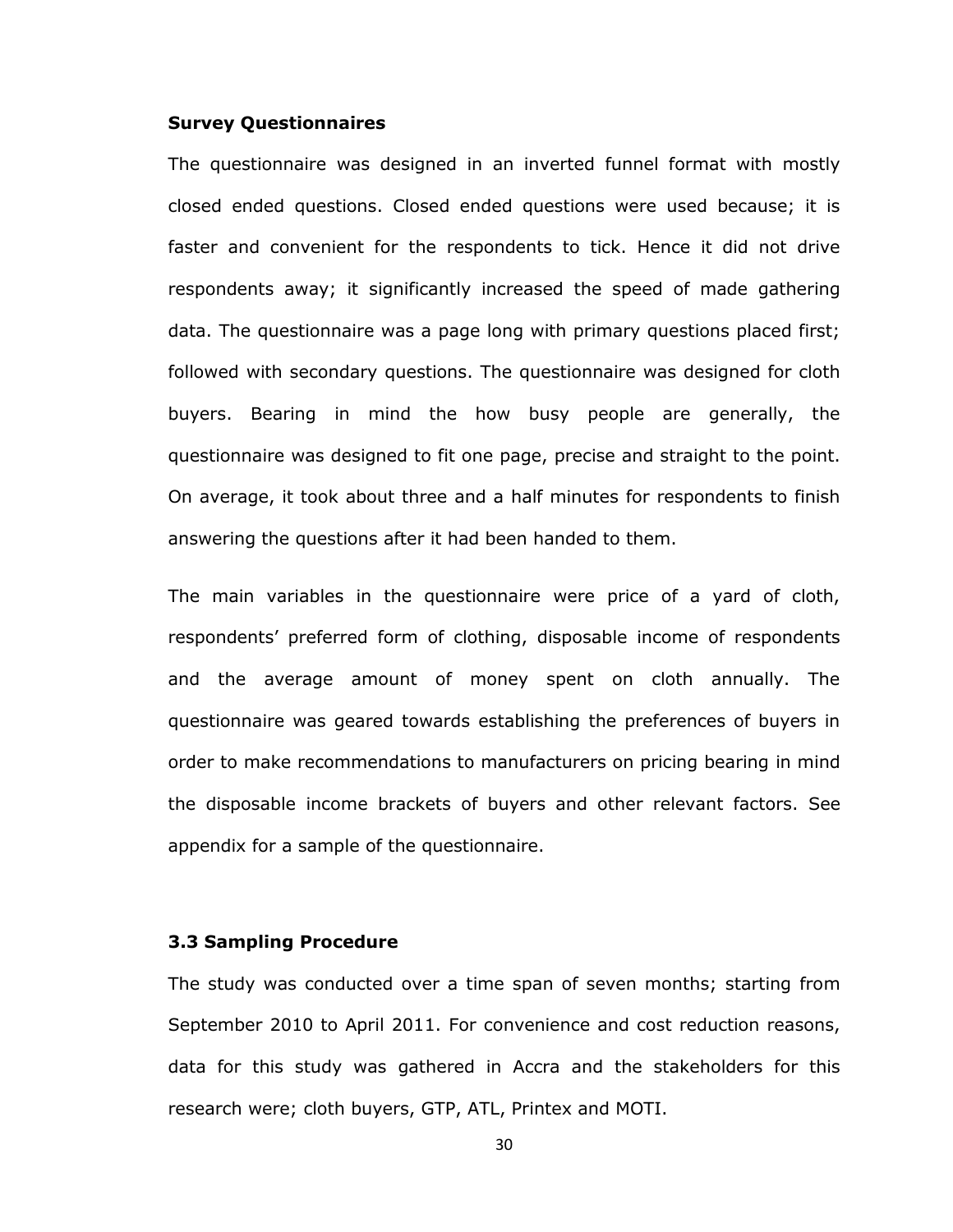#### **Sampling Frame**

The study"s sampling frame consists of people in the youthful age in Accra. The study took this as the target population because; people in this category are mostly either in school or work; thus earn pocket money/ allowance, wage or salary. As a result, they can choose what to purchase with this disposable income. The researcher believes cloth is one of the goods that can be purchased. The sample space is therefore 883488 (Mba, J Chuks, 2010).

#### **Sample size**

The study used 150 people as the sample size given the sample frame. Even though, a larger sample size would have been more suitable given the sample frame of the study; due to time limitation, money and other resources the researcher believes this sample size is sizeable and representative of the entire sample frame. The survey correspondents will be selected through **Accidental Sampling.** This sampling method was used to avoid any form of biases. This technique gives any member in the target population equal probability of being selected. Respondents were chosen randomly irrespective of gender during the survey and handed questionnaires to fill.

# <span id="page-37-0"></span>**3.4 Limitations**

The research methods, data collection, information and interpretation of the results are bound by certain limitations. The limitation the researcher encountered when conducting this study were: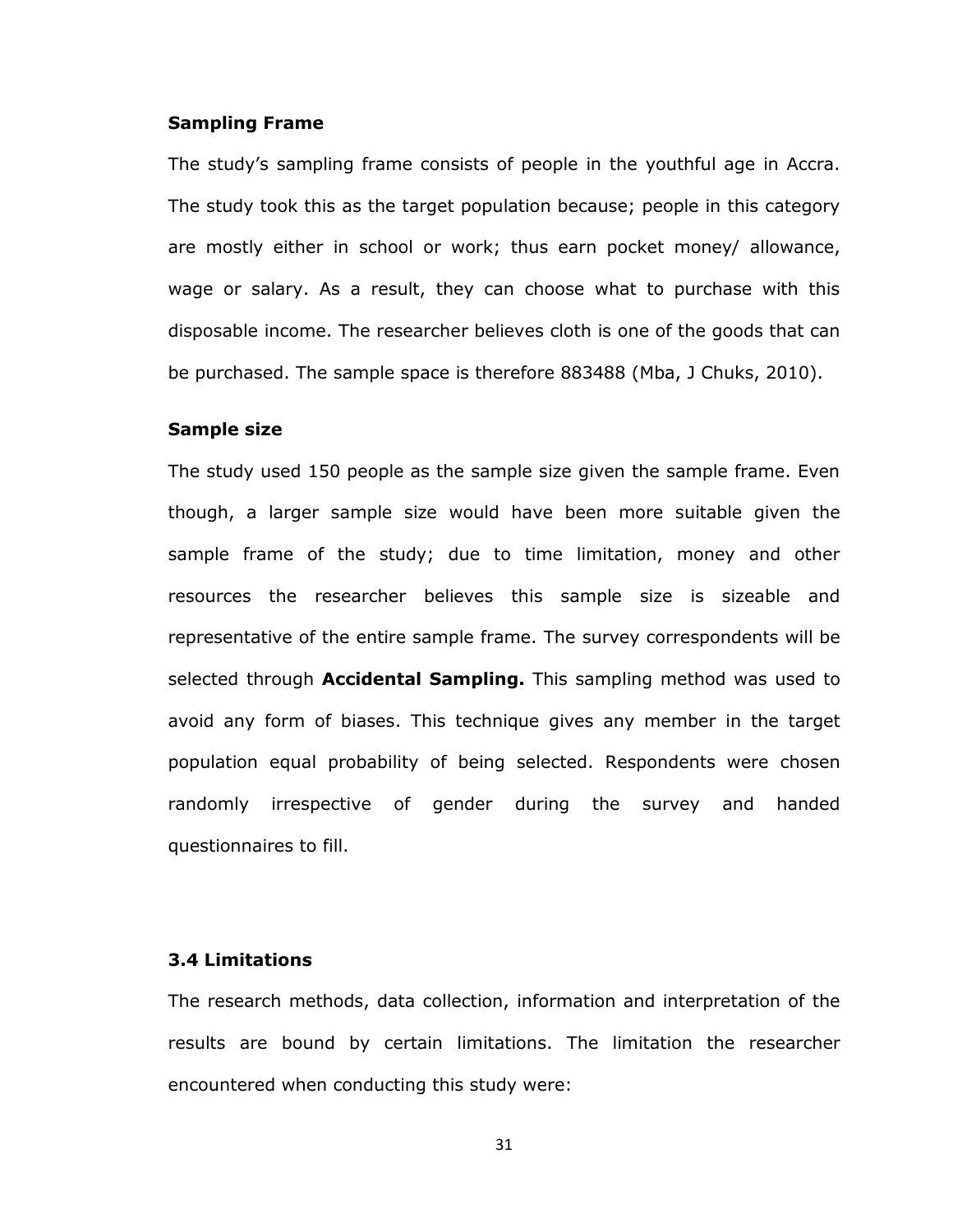- The research was based on two textile companies in the country thus information gathered might be restricting and not fully representative of the entire textile industry.
- Time and money were limiting factors. The research was not funded by any organization or group of people. The lack of funds means few correspondents were contacted for data collection. The few correspondents contacted too were concentrated in Accra; thus data gathered did not cover a large number of the sample frame.
- Some statistical information provided on output was not consistent with facts and historical evidence.
- Vital information on prices, number of employees, total number of cloth manufactured, cost accounts and income statements of the selected companies were not provided even if provided did not cover the five year time period indicated. According to an insider, financial data cannot be provided due to tax evasion purposes.
- Due to bureaucratic procedures in Ghana, key government officials who are in the right position to provide relevant information on policies could not be contacted.
- Certain assumptions were made on prices, total output and demand of textile products in the interpretation and analysis of results that might not be valid.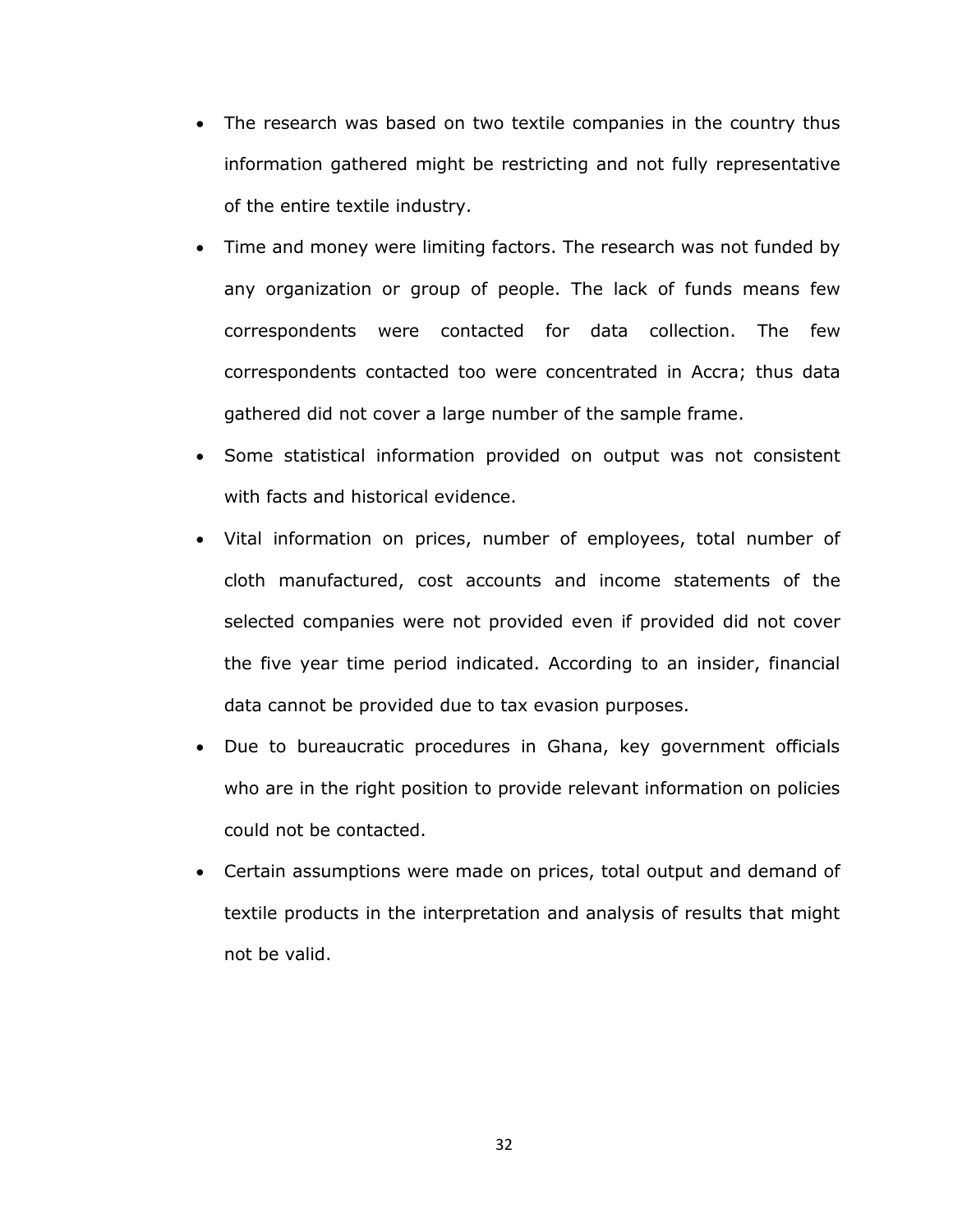# **Chapter 4**

#### **Analysis and Discussion of Results**

#### <span id="page-39-2"></span><span id="page-39-1"></span><span id="page-39-0"></span>**4.1 Operationalization of Words**

Throughout this section, the words and phrases outlined below have been contextualized and will be used as follows:

**Task force:** A 16-member Task force to be responsible for the seizure and disposal of imported and pirated Ghanaian textiles on the market.

**Western Corridor:** Takoradi Port as the only import corridor/hub for all African Textile Prints (ATP) coming into Ghana

#### <span id="page-39-3"></span>**4.2 Profile of Ghana Textile Print (GTP)**

l

In September 1960 Ghana Industrial Development Corporation (IDC) and two UK firms (Unilever and Lever Brothers) agreed to build a textile firm in Tema (Akwada<sup>8</sup>). In 1964, Tex Styles Ghana Limited was set up and production began as well. By 1976 the Ghana government had acquired total equity of 55% (Akwada).

In the early years of the  $31<sup>st</sup>$  December Revolution, In September 1982 to be precise, workers took over the factory"s administration. In November 1988, however, the government closed down the factory for alleged malpractice by

 $8$  Mr. Davidson Akwada is the Safety and Operation Manager of Ghana Textile Print. The information was provided during a personal Interview for this research project.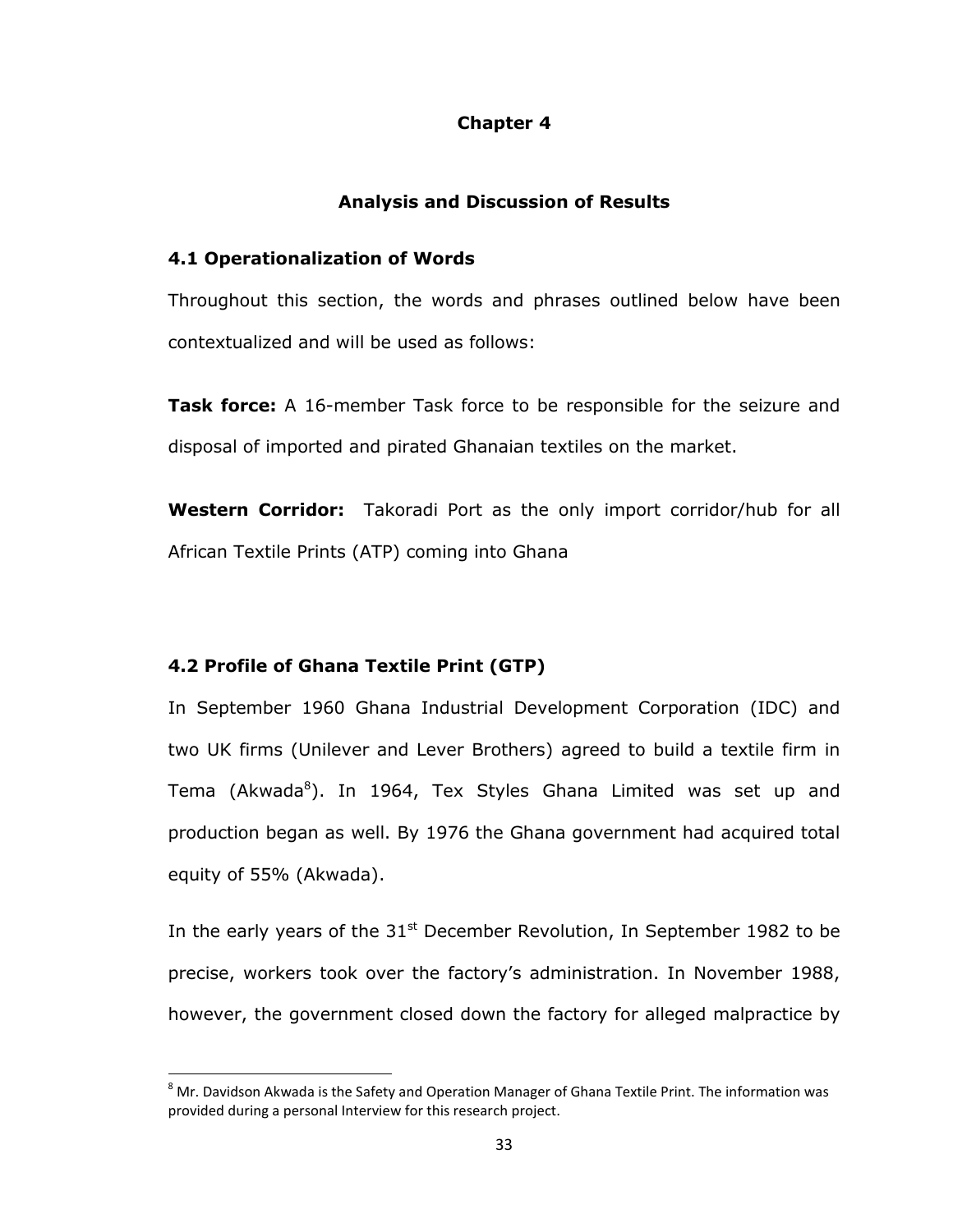the workers" administration. It re-opened in a month later to be run by a government appointed committee.

On June 1 1994, Unilever and Vlisco (firm based in Holland) resumed management control of the company with a ten year plan to reach full production capacity by 2004 (20 million yards of wax prints) (Twum<sup>9</sup>). This target could not be met due to increased cost of cotton and foreign competition. Management set a new capacity target from 2006- 2011. Ghana Textile Print (GTP) was incorporated in January 1996 (Akwada).

In the late 1980s GTP was the market leader of the textile industry with total output of 30 million (Twum). By 2005, GTP had moved to second place in the industry with total production output of 9 million. As of December 31 2010, GTP employed approximately 692 people. Table 1 in the Appendix shows a gradual increase in total output. It should be noted that in 2008, total production was approximately 20 million yards (Twum). The management of GTP attributed this huge increase to the Friday wear campaign initiated by the former president (Mr. John Agyekum Kuffuor) in 2007 which prompted demand for textile products again.

In an attempt to deal with competition from Chinese imports, management introduced Nustyle last year (2010). Nustyle is a new textile brand with variety of colours and new designs. According to management, this brand is performing very well on the market because its contemporary designs.

l

 $9$  Mr. Paul Twum is the Finance Manager of Ghana Textile Print. He provided information for this research project in a personal Interview.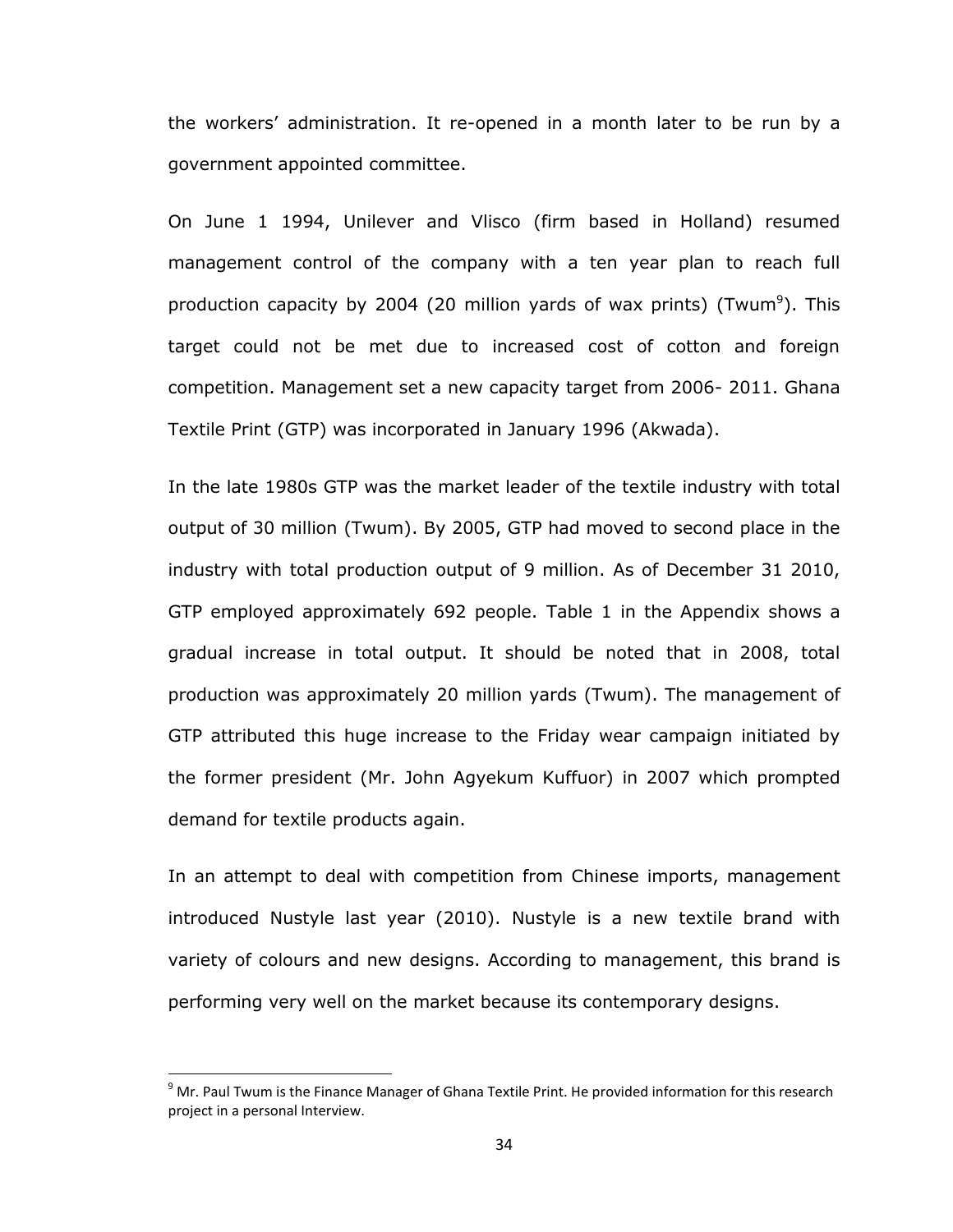# **Product Line of GTP**

GTP generally has two broad product categories; the **Wax Product** and **Fancy Product**. Their main raw material is the grey cloths, which come in bales from China, Thailand, Cameroon and Juapong- Ghana.

# **Wax Products**

Under the wax product, GTP has three product lines:

- 1. Wax prints
- 2. Wax block
- 3. Wax covers

# **Fancy Products**

These are products that do not have wax in their making. All colours are printed directly onto the cloth by the use of Roller-Printing Machine (RPM) and the Rotary Screen Printer (RSP). Currently 90% of fancy cloths are printed with the RSP and 10% with the RPM.

# **Examples of Fancy Products**

1. Woodin:

These are selected segments sold only in the Woodin boutiques distributed across the country. (e.g. MOSAIK)

2. Nsroma ( formally known as Diva Products and Institutions): These are selected segments sold by Premium African Textiles. e.g. MESSAGE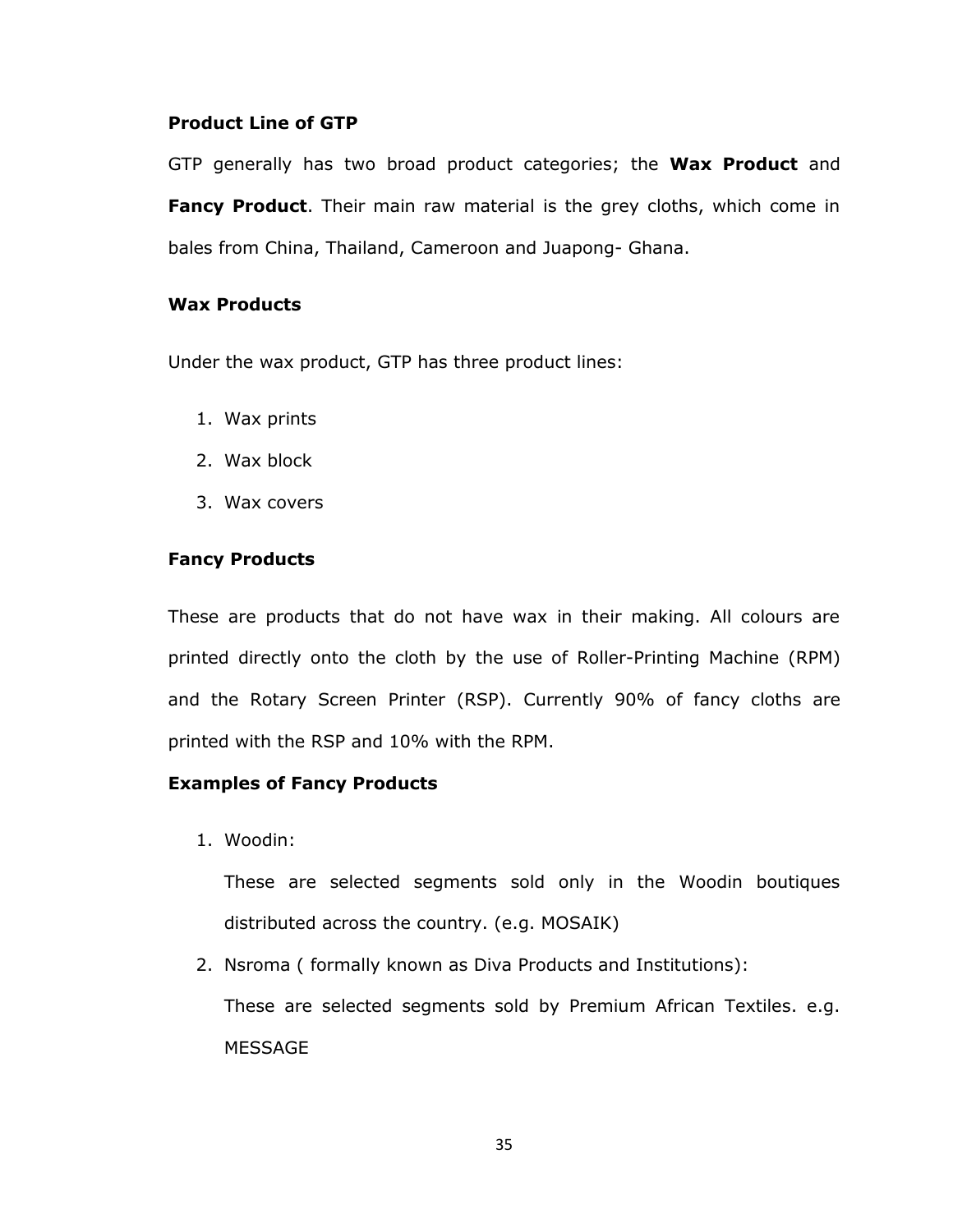3. Institution Products:

 These are fancy prints ordered by various organizations and institutions (e.g. SSNIT, Takoradi Polytechnic)

# **Nustyle**

l

GTP introduced this brand last year. It is a combination of wax and fancy. This textile brand was purposefully made for young adults. It is very colourful with contemporary designs and suitable for all occasions. It was introduced to compete with Chinese imports.

#### <span id="page-42-0"></span>**4.3 Profile of Akosombo Textile Limited (ATL)**

Akosombo Textile Limited (ATL) was established in 1967. ATL is a part of Char Marketing Group - a Chinese group of Textile companies (Opoku<sup>10</sup>). ATL manufactures real wax, African fancy prints, polyester/cotton printed and dyed fabric. It has its manufacturing plant in Akosombo and an administrative office in Accra. The main raw materials for their textile manufacturing are cotton, black oil and chemicals (dyes). ATL gets its cotton from Ejura, Nsuta, Kwamang and Afrancho located in the savanna areas of Ghana, black oil from Accra and imports the chemicals from China, Togo and the UK (Opoku). The designs for most of their textile brands are done by their experts with the use of Adobe Photoshop; designs for the ABC brand, however, are created in the UK.

 $10$  Mrs. Margaret Opoku is the Marketing manager of the Akosombo Textile Limited. She provided information for this research project through a personal Interview with her.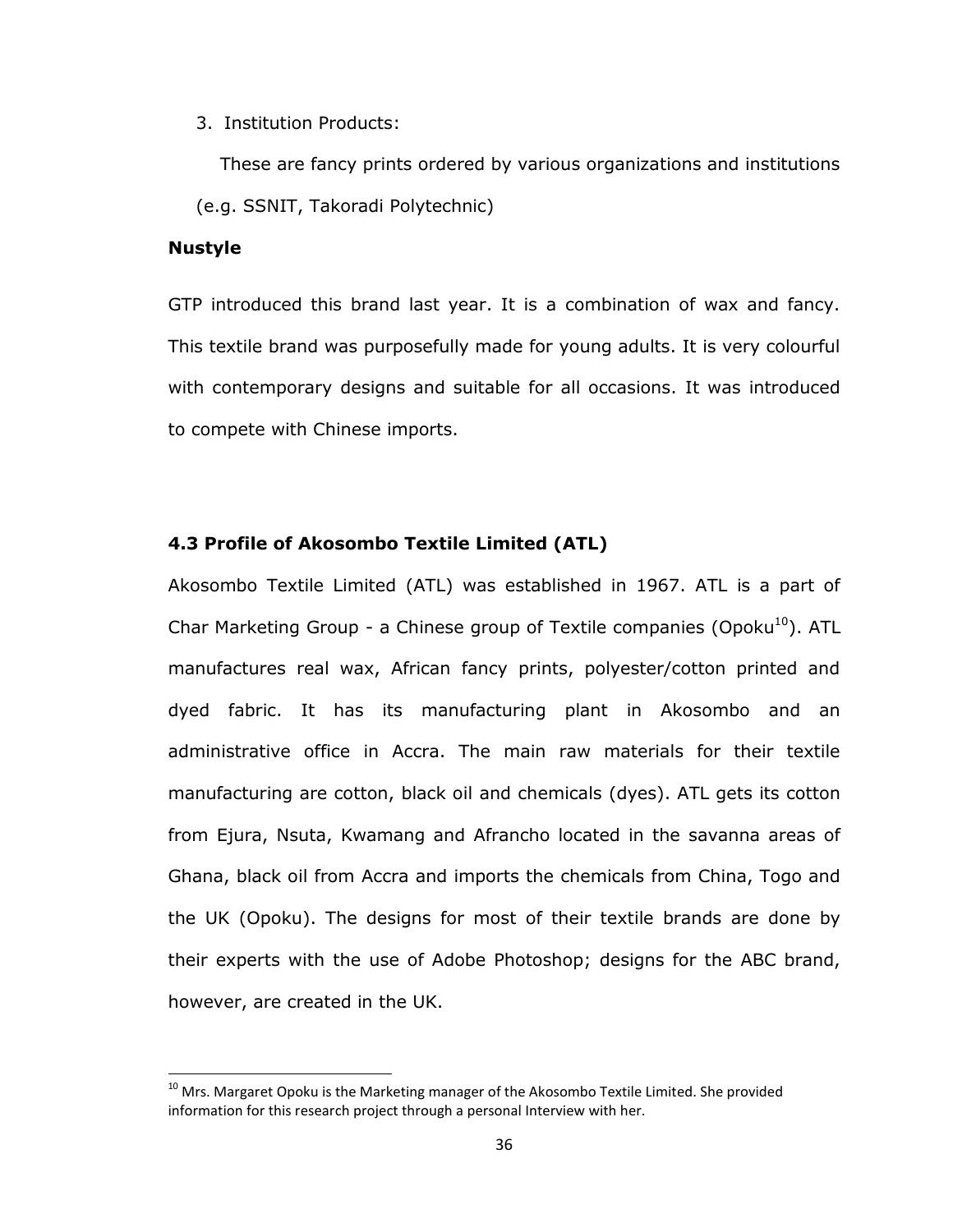In the late 1970s, ATL was the third largest textile company in Ghana with total output of 13 million yards (Opoku). In 2005, ATL commissioned new plants and equipments for the production of ABC wax and Supper wax which used to be imported from the UK. In that year, ATL emerged market leader of the textile industry with a total output of 18 million yards.

In an attempt to deal with competition from Chinese imports, ATL introduced new brands (Daviva and Treasure) in 2008. These brands were targeted at two distinct market segmentations. Treasure was targeted at the high earned in society where as Daviva was targeted at middle income earners. These according to management have yielded positive results. Currently, ATL employs about 1,500 people and has five broad product lines. Each of the product lines has different brand names and colours that are used to create differentiation.

# **Product Line of ATL**

### **1. Fancy: (Funeral Fancy**)

Mostly used for printing funeral cloth or dark coloured cloth. These have traditional designs with few colours; the colours are usually:

- Black & white
- Black & red
- Black & brown
- Deep black/red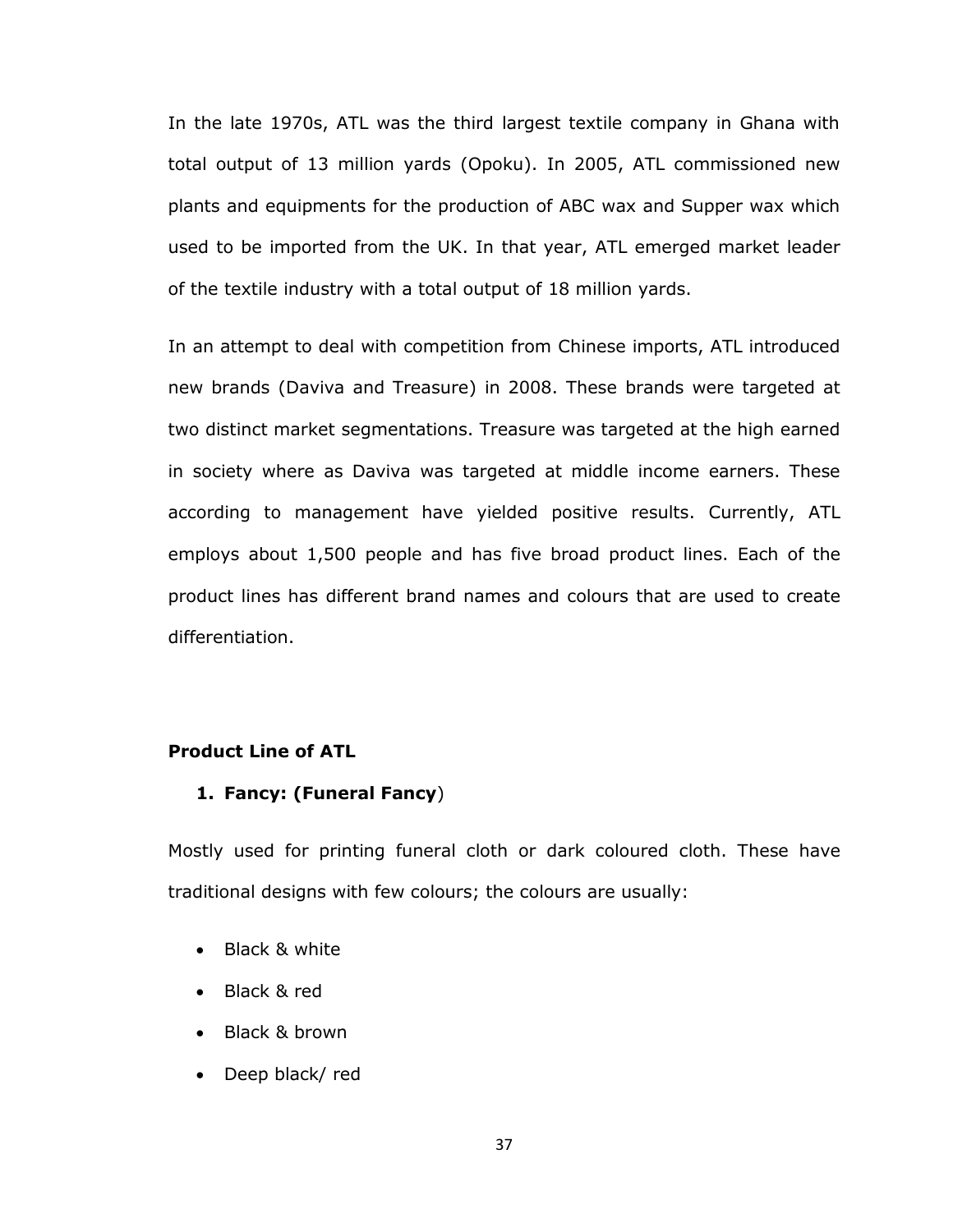# **2. WAX Product Brands**

These are prints that have special designs with few colours. It is mostly used for ceremonial events, however, occasionally it is used to sew casual wears.

- Cracko print
- ATL print
- Sepia print
- ABC wax
- Indigo
- ABC super wax

# **3. DAVIVA**

These are very colourful prints with several contemporary designs; they are designed such that, they suit all occasions and events.

- Daviva Gold
- Daviva Expression

# **4. Traditional Print**

This is traditional Kente which has been modified with contemporary designs and colours. It is mostly for the high-income bracket's and most often worn for special events.

• Treasure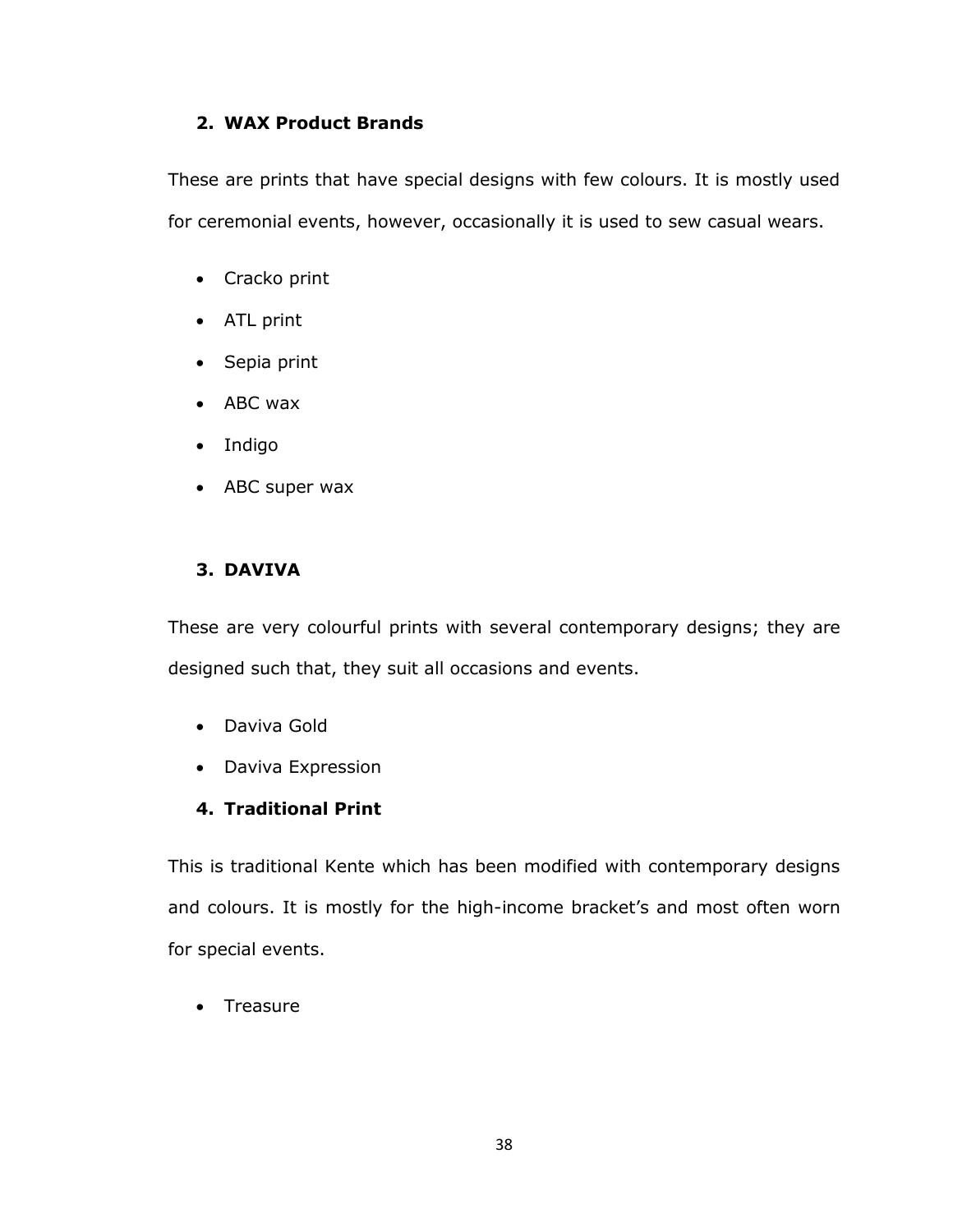#### **5. Institution**

These are prints ordered by institutions and organization; they are specially made to suit the needs of that ordering entity.

#### <span id="page-45-0"></span>**4.4 Current Problems Facing the Ghana Textile Industry**

The managers interviewed from ATL and GTP all outlined four major challenges crippling the textile industry. These problems the textile industry face as gathered from the interviews will be discussed under different subheadings.

# **Dumping**

Chinese textiles imported or smuggled into the country are of substandard or inferior products which do not meet the standards set by the Ghana Standards Board (GSB). According to GSB, some of these imported textiles from China contain 28 banned chemicals that are believed to cause cancer and skin diseases. This technically constitutes dumping; the average prices of these textiles are about 65% lower than made in Ghana textiles due to the substandard nature. The challenge here is, textile manufacturers in Ghana face stiff regulations from GSB, manufacture high quality textiles which are expensive thus unattractive.

# **Influx of Imitated Textiles from China**

Chinese textile manufacturers copy registered designs that belong to textile companies in Ghana. They copy brands and salvage markings, labels and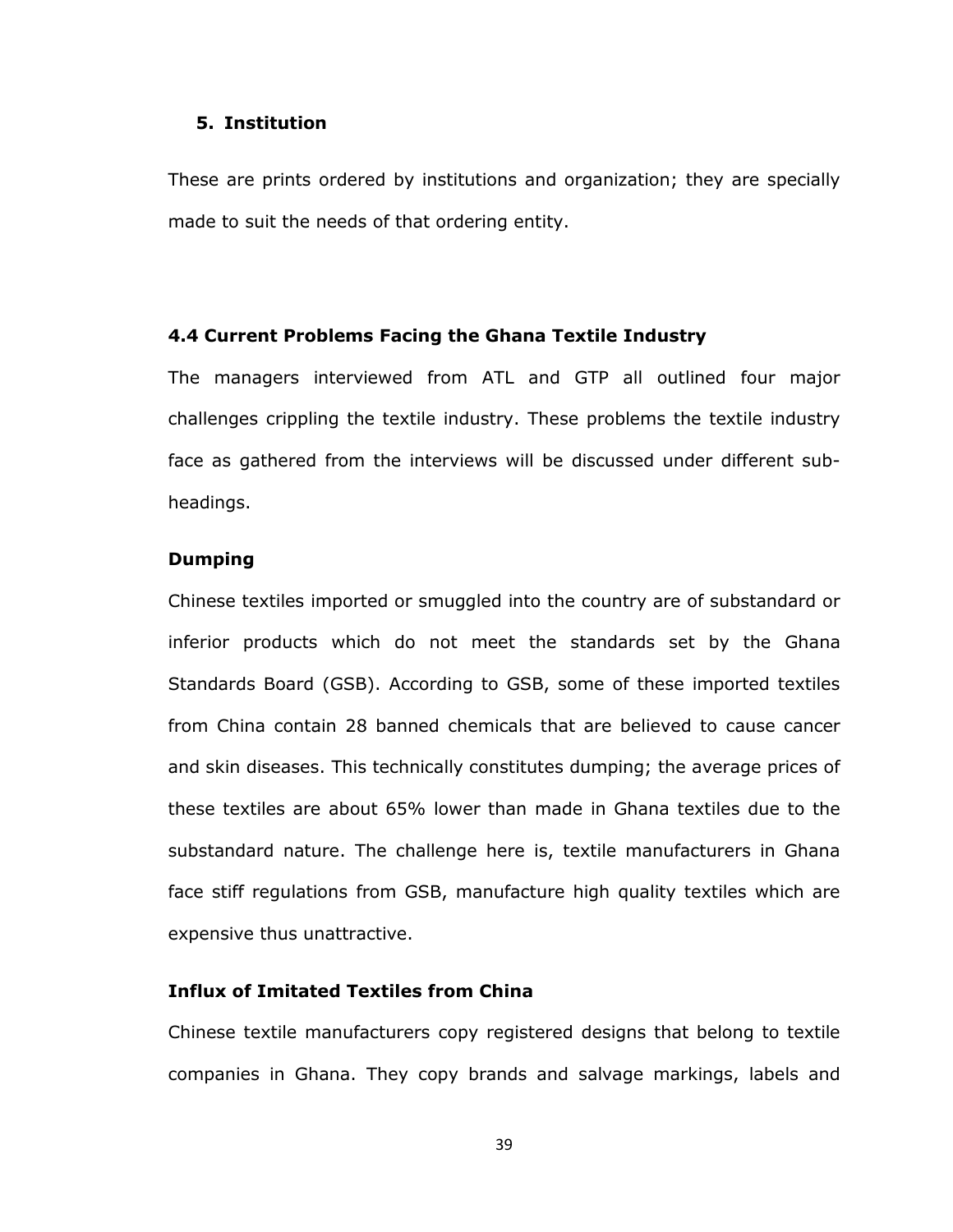logo of the Ghana standard board. These are copyright properties that are paid for by Ghanaian manufacturers to distinguish their products from imported ones. The Chinese manufacturers, however, pirate these copyright properties at no additional cost.

Textiles from China are most often smuggled into the country with misleading labels and descriptions. For instance, some textiles smuggled into the country have labels like KTL, GTA, ETL, ATS (imitating labels such as GTP or ATL) with no country of origin declared. These are attempts to deceive buyers to believe that, the imports are made in Ghana textiles. This strategy has yielded good results for Chinese manufacturers but undermines Ghana"s textile industry. Additionally, Chinese imports are fraudulently mis-presented for tax and duty evasion purposes. Fancy textiles imported are misrepresented as wax print or lower quantities are declared than what is actually imported to pay lower customs duties. These fraudulent activities have caused and continue to cause huge financial loss to local manufacturers and the state as a whole.

# **High Utility Cost**

 $\overline{\phantom{a}}$ 

Manufacturers in Ghana suffer extremely high utility tariffs. In January petroleum price was increased by 30% in January this year; this directly impacts operational costs of textile manufacturers. Electricity and water tariffs were also increased in June last year (2010) by 289% and 64.6% respectively<sup>11</sup>. Electricity and water are heavily used in the manufacture of textiles, thus with these high tariffs the manufacturers incur high operational

 $11$  Isaac, Essel.JoyOnline.17 September 2010.28 March 2011<http://wwww.myjoyonline.com>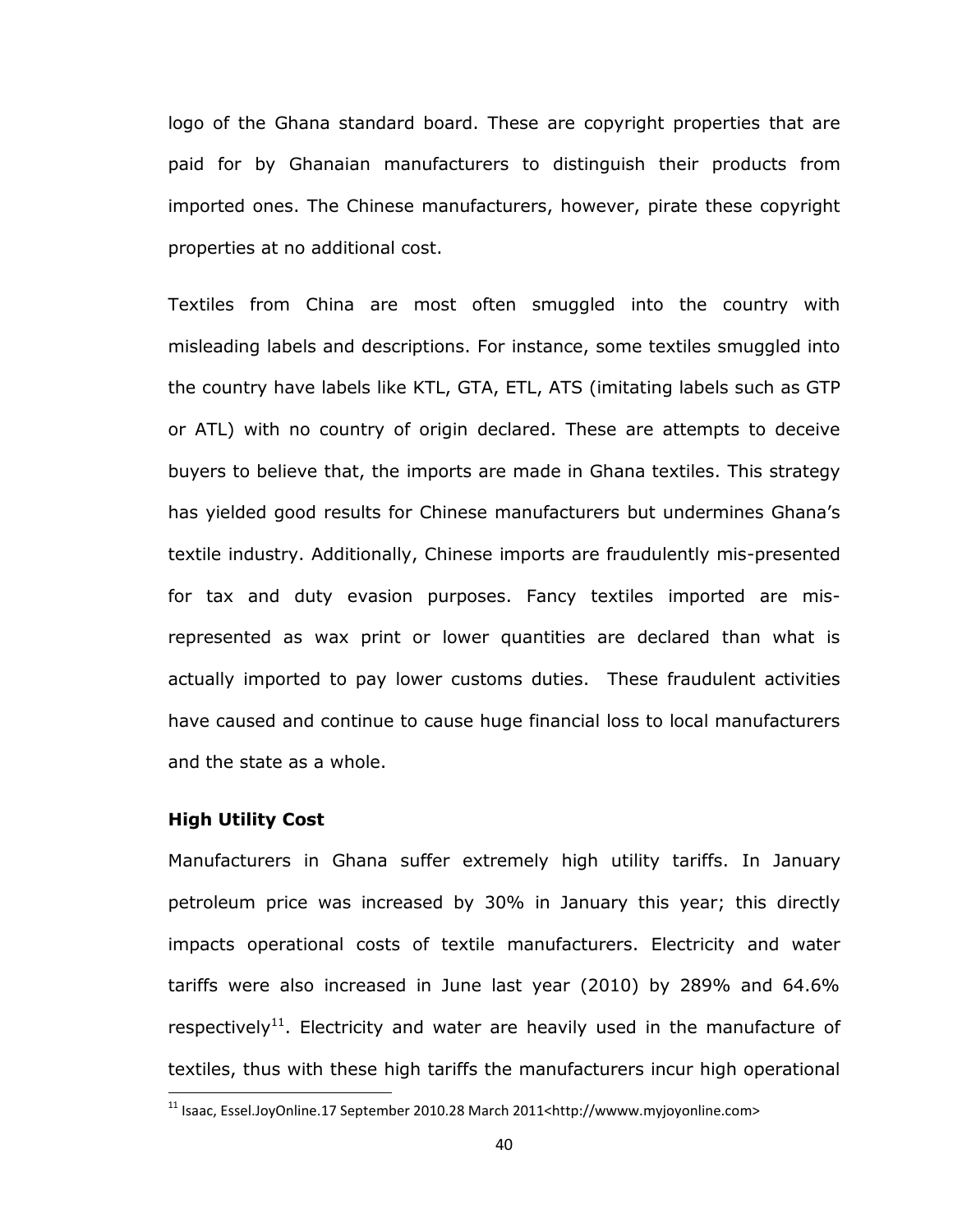cost which prevents them from being competitive. To further worsen the high costs manufacturers" incur, cotton prices in Ghana are 40% higher than world cotton prices (Hoefter, 2001). The high utility tariffs in Ghana make it highly impossible for local manufacturers to reduce prices and compete with Chinese imports and on international markets.

#### **Outdated Plants and Machinery**

Even though, the two companies (ATL and GTP) understudied had changed their plants in the mid 2000s, their plants and equipments are still not the most recent technologies. Both companies use Adobe Photoshop in making textile designs whilst the Chinese and developed country manufacturers use Computer Aided Designs (CAD) and Computer Aided Manufacturing (CAM) Systems which saves 50% of designer"s time. This allows textile designers to be more creative and productive, producing twice as many designs as compared to Adobe Photoshop (Africa and Middle East Textiles Issue, 2010).

Furthermore, in printing textiles the two companies use Rotary Screen Printing (RSP) and Roller Printing Machine (RPM) which restricts the number of colours that can be used at a time. Mostly, only two colours can be used at a time. This explains why made in Ghana textiles have very few colours compared with the Chinese imports. The latest technology in textile printing is Digital Printing. This technology allows manufacturers to simultaneously print several colours directly on textile with the aid of Direct-to Garment (DTG) printing. These factors work directly against local manufacturers by increasing their costs of operations.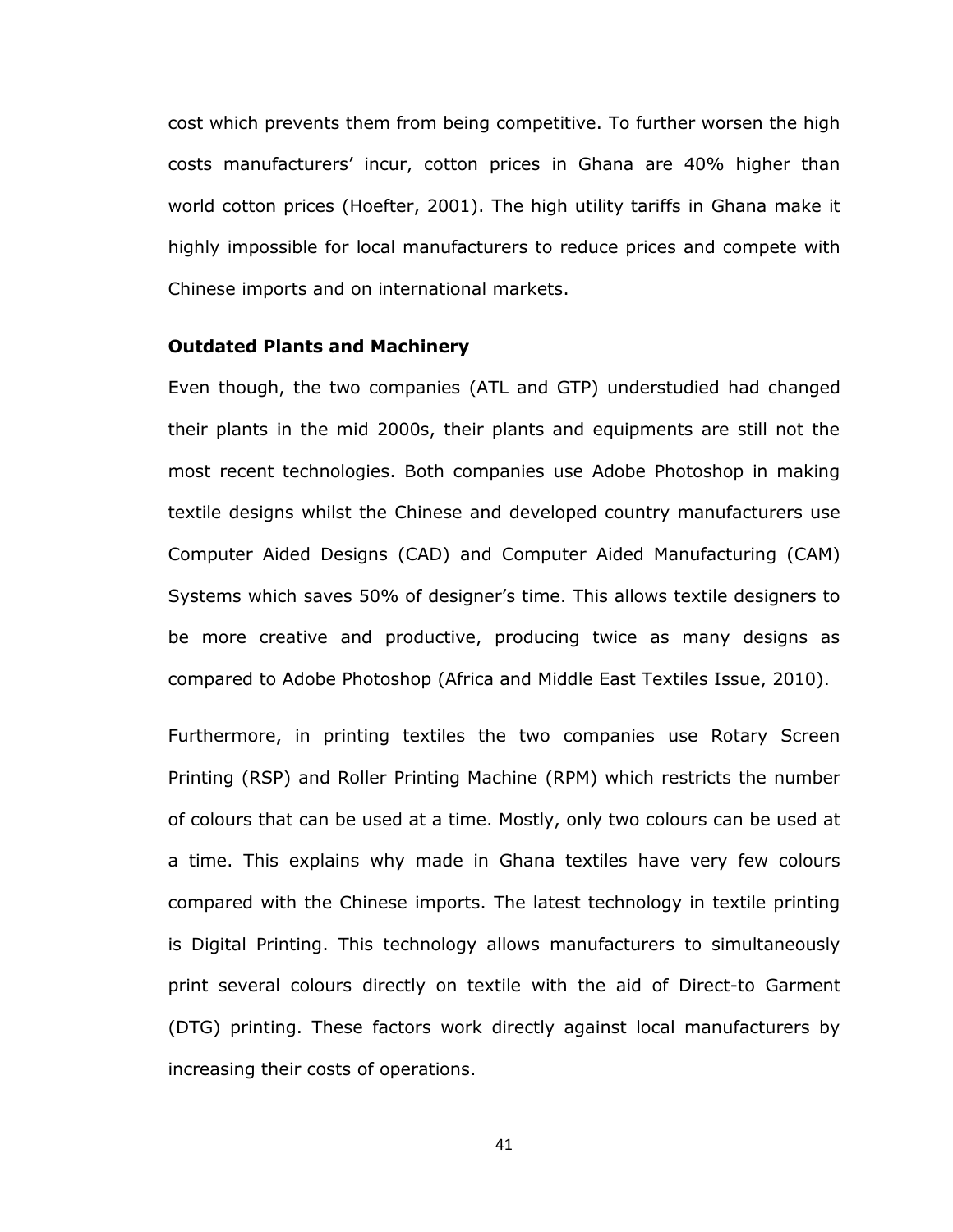This particular problem the textile industry faces as found in this study is consistent with the findings of Madichie and Saeed (2010) and Hoefter (2001).

#### <span id="page-48-0"></span>**4.5 Revenue Loss to the State**

In 1976, Total Textile Print Manufactured in Ghana was: 130 million yards In 2008, Total Textile Print Manufactured in Ghana was: 30 million yards In 2008, Total Textile Print legally imported into Ghana was: 10miilion yards (CEPS, 2008)

The calculation below is based on extremely strong assumptions. Given that the demand for textile print is still strong but there is a steep decrease in the total amount produced, then it is likely the amount smuggled into the country is very large; about 90million yards.

Assuming demand for textile print was held constant from 1976 till 2008 despite increase population. This means, total manufactured textiles and imported textiles in 2008 should be equal to the total output in 1976 (130 million yards).

The difference in total output is loss to the state:

10 million  $+$  30 million = 40 million yards

130 million - 40 million = 90 million yards (represent smuggled textile products)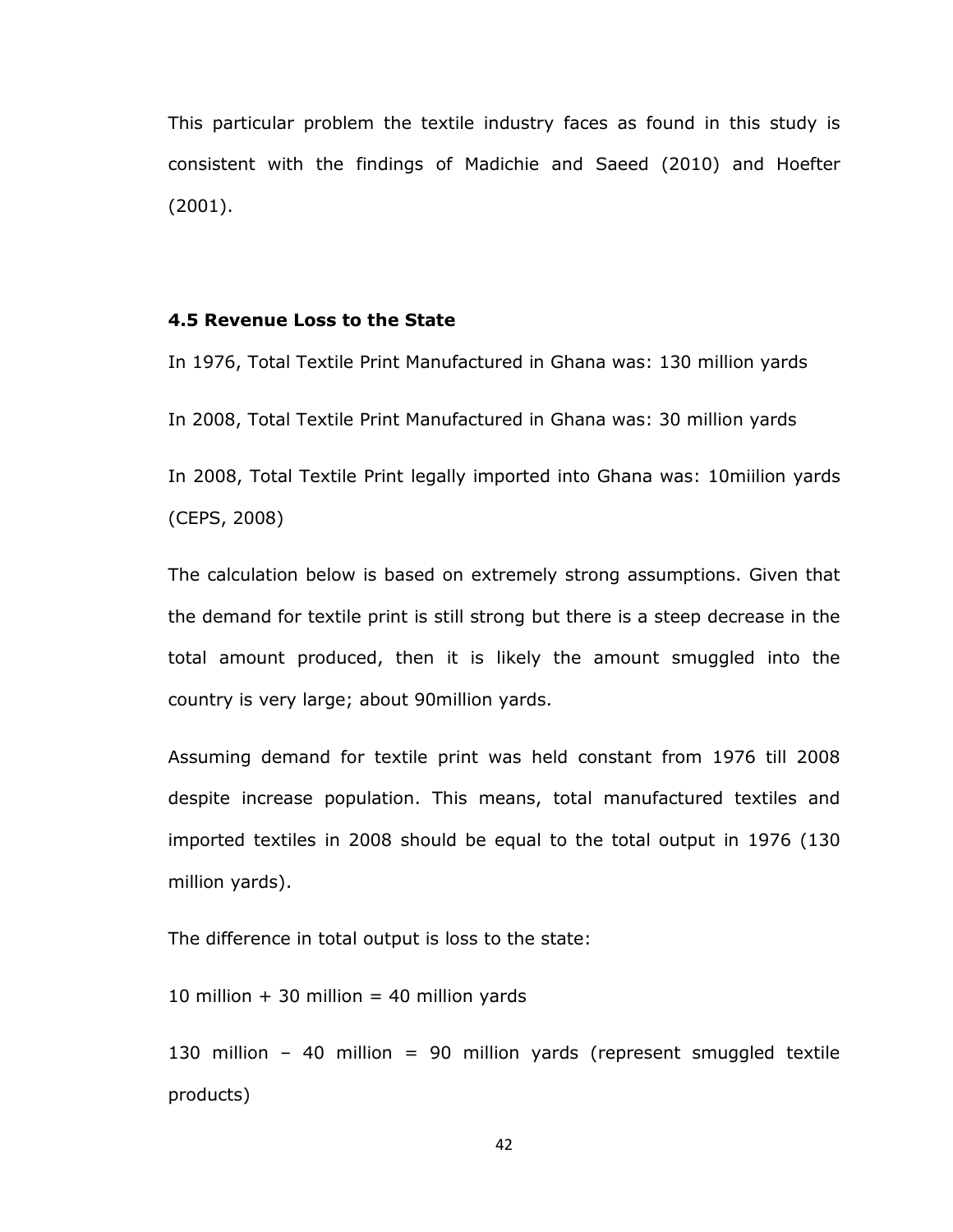#### **Revenue loss on 90million yards**

The following represents costs elements that were evaded due to smuggling:

Duty = 20%, Inspection = 5%, ECOWAS = 4%, VAT/NHIL =  $15\%$ 

#### **Total = 44%**

Minimum Cost/yard =  $$1.00$  Loss of revenue/yard =  $$0.44$ 

Assuming 90 million yards are smuggled, the **National Loss is =** 

#### **\$ 39.60 Million in 2008**

#### <span id="page-49-0"></span>**4.6 Analysis of Survey Results**

Out of the 150 survey respondents, Fig 3 shows that 34% and 33% of respondents cited lack of variety in designs and less colours (vibrant colours) respectively as reasons why they prefer Chinese textiles to made in Ghana textiles. Using Pareto analysis (critical few), these two characteristics are the fundamental reasons why the demand for made in Ghana textiles has decreased. 67% of respondents (the two characteristics added) stressed on unattractive archaic designs coupled with lack of vibrant colours or few colours as the characteristics of made in Ghana textiles.

These characteristics ranked highly probably because most respondents were between the ages of 18- 25 (46%) and 26 - 32% (27%) as shown in Fig 5 in the appendix. People in these age range are highly youthful and prefer colourful textiles to dull conservative designs. The National Population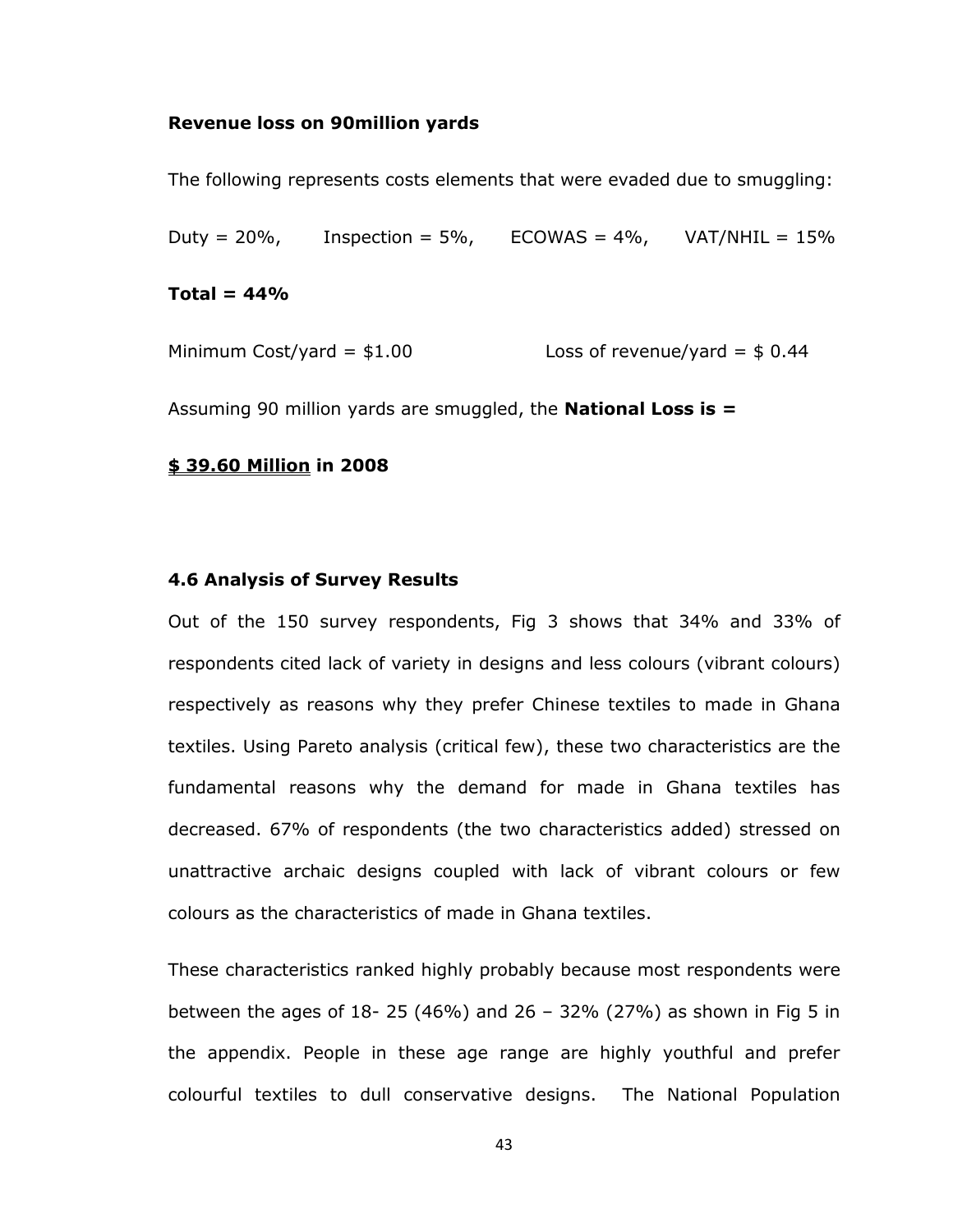Council of Ghana states that Ghana has a very youthful population; thus addressing lack of variety in terms of designs and improving textile colourings solves one of the problems of Ghana"s textile industry in part.

Additionally, 71% of respondents were single. This further confirms the statics of the age structure of respondents. These respondents stated that, if local textile manufacturers create contemporary designs with flamboyant colours, the Chinese textiles will not be a favoured option. Most young and single respondents stated that they prefer to wear vibrant and colourful textiles with variety of designs. Fig 6 in the appendix shows the marital status of respondents.

The responses given by the 28% married respondents were quite different from that of the single respondents. Traditionally in Ghana, the bride groom presents the bride with textile prints as part of the package presented during their engagement; subsequently, married women most often wear textile apparel. This can be the reason why all 28% of married respondents chose textile print as their most preferred form of clothing. 15.6% of married respondents were above age 35 and receive an average monthly salary above GH.  $\phi$ 500. This category of respondents, cited quality as the main characteristics they look out for in textiles. Though, they cited archaic designs as a problem with made in Ghana textiles, they barely complained about colours.

Fig 1 in the Appendix shows the different prices respondents are willing to pay for a yard of cloth. 70% are willing to pay between GH¢2 and GH¢5; this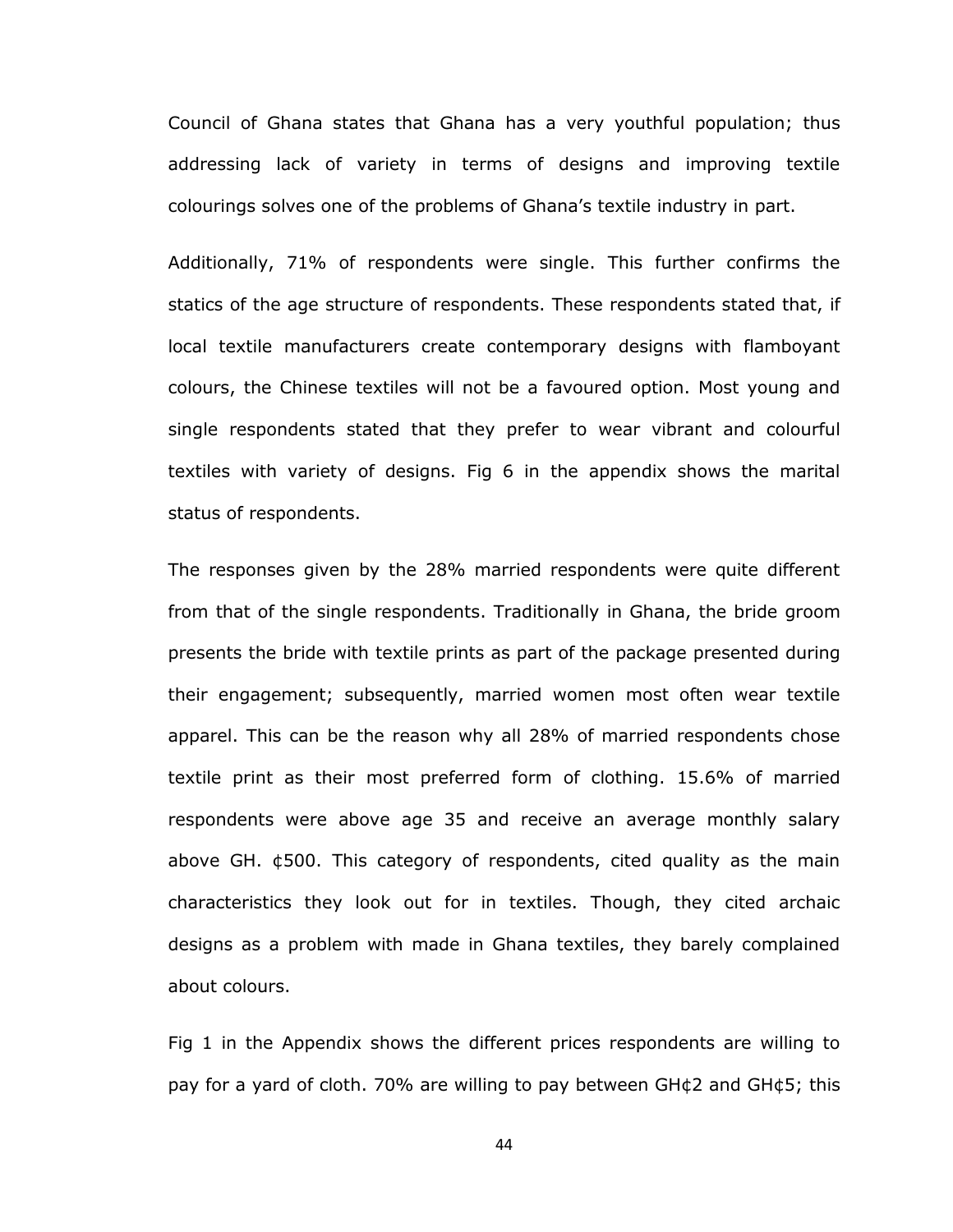can be attributed to the fact that a large proportion of respondents earn between GH¢101 - GH¢399 (29%) and GH¢400 - GH¢500 (30%). They stated that, local manufacturers should reduce prices to make their textiles competitive. The average salary range of respondents was between GH¢400 - GH¢500 and due to multiple use of this money, "allocation for textile is secondary", said one respondent.

Even though 57% of respondents stated that they prefer textiles as a form of clothing, they cited that, made in Ghana textile prints were expensive hence they prefer secondhand clothing which was more affordable. This is consistent with the finding of Barber and Baden (2005).

#### <span id="page-51-0"></span>**4.7 Existing Solutions**

The government in collaboration with the Ghana Ministry of Trade have put in place measures to curb smuggling of goods and the influx of substandardized textiles from China. This includes:

#### **Western Corridor**

The Takoradi Habour has been made the only hub through which textiles can be imported. To enforce this restriction, a 16 member **Task Force** was inaugurated late last year (2010) to be responsible for thorough inspection at the Habour and for the seizure and disposal of imported and pirated Ghanaian textiles on the market. The Task Force includes representatives from all the textile companies in the country, Deputy Acting Director of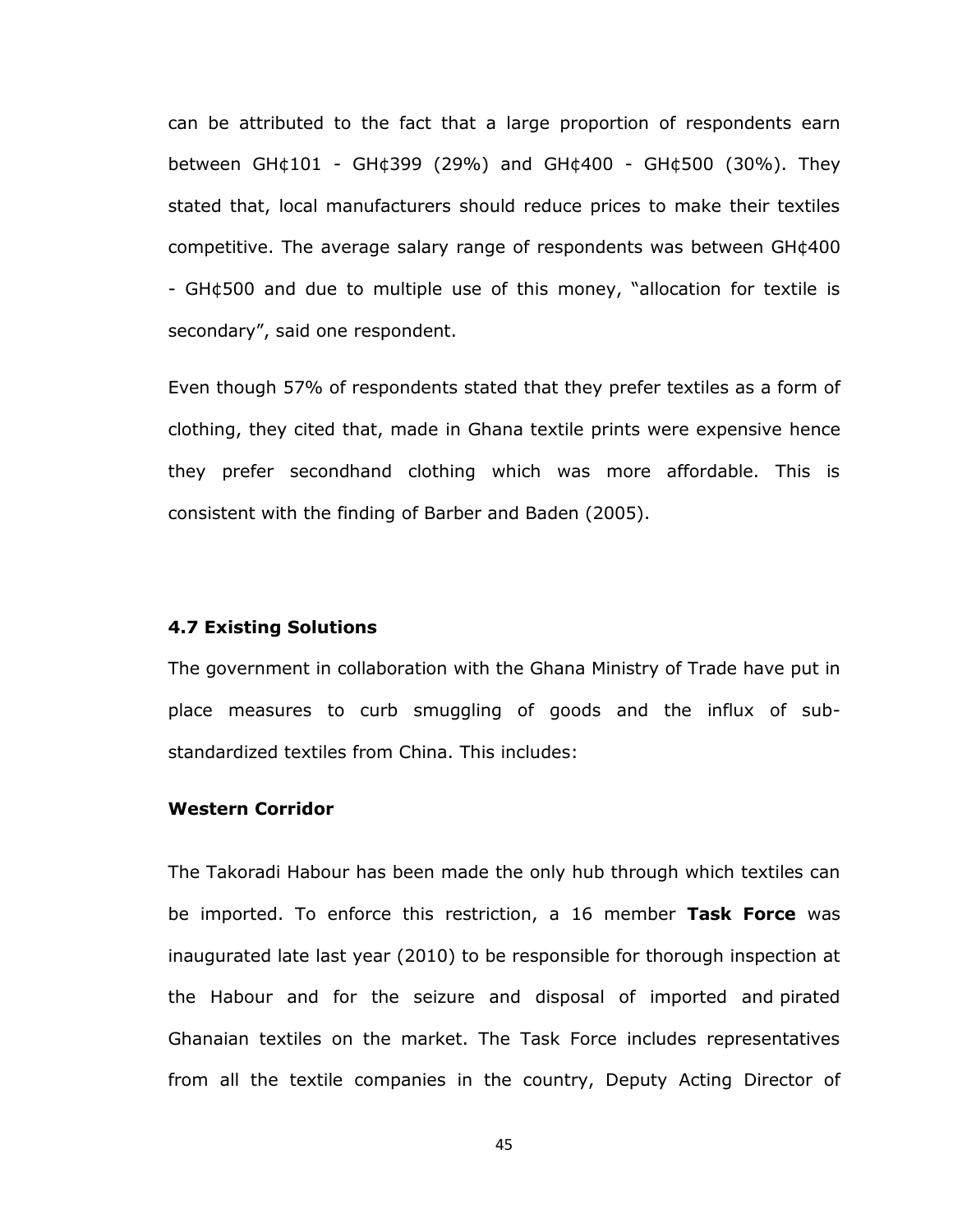Communications - Ministry of Trade and Industry (MOTI), Deputy Commissioner (Operations) - Customs and Excise and Preventive Service (CEPS), Legal Chief Collector (CEPS), a representative from Ghana Revenue Authority (GRA) and Assistant Commercial Officer of MOTI.

The textile companies in Ghana have also introduced new brands like Nustyle by GTP and Daviva, Treasure and Prestige by ATL to compete with the aim of fighting Chinese imports.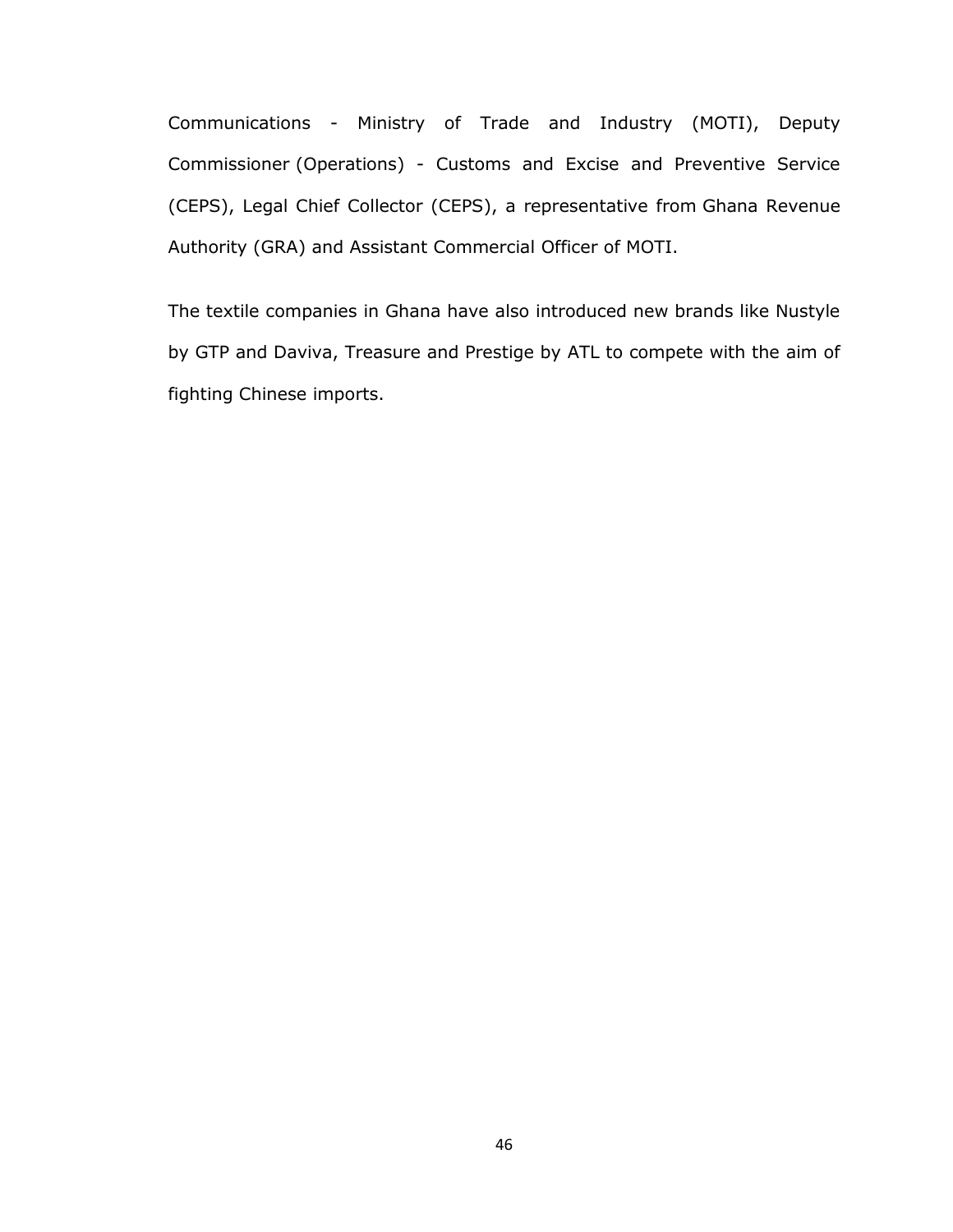#### **Chapter 5**

### **Recommendations and Conclusion**

#### <span id="page-53-2"></span><span id="page-53-1"></span><span id="page-53-0"></span>**5.1 Government Measures**

#### **Subsidize manufacturing costs**

In China and the US, the government subsidizes production in the form of export rebates, reduced utility tariffs and subsidized cotton to enable manufacturers produce at a reduced cost and price their products competitively. This strategy can be adopted in Ghana, to reduce manufacturers' costs and allow them to produce on a large scale to enjoy economies of scales and price competitively to compete effectively locally and on international markets.

#### **Special loans and Grants**

Loan grants should be made readily available at lower interest rates to manufacturers through special arrangements by the government. This is being done in Nigeria to enable manufacturers get access to capital easily to enhance productivity and large scale production. This will enable the manufactures' keep large inventories of textiles and have access to capital to increase output to meet export orders

# **Enforce Non-tariff Barriers**

The Task-force should be empowered and motivated to do their work diligently and honestly to prevent influx of pirated and sub-standardized textiles by avoiding bribery and corrupt practices. To prevent corruption,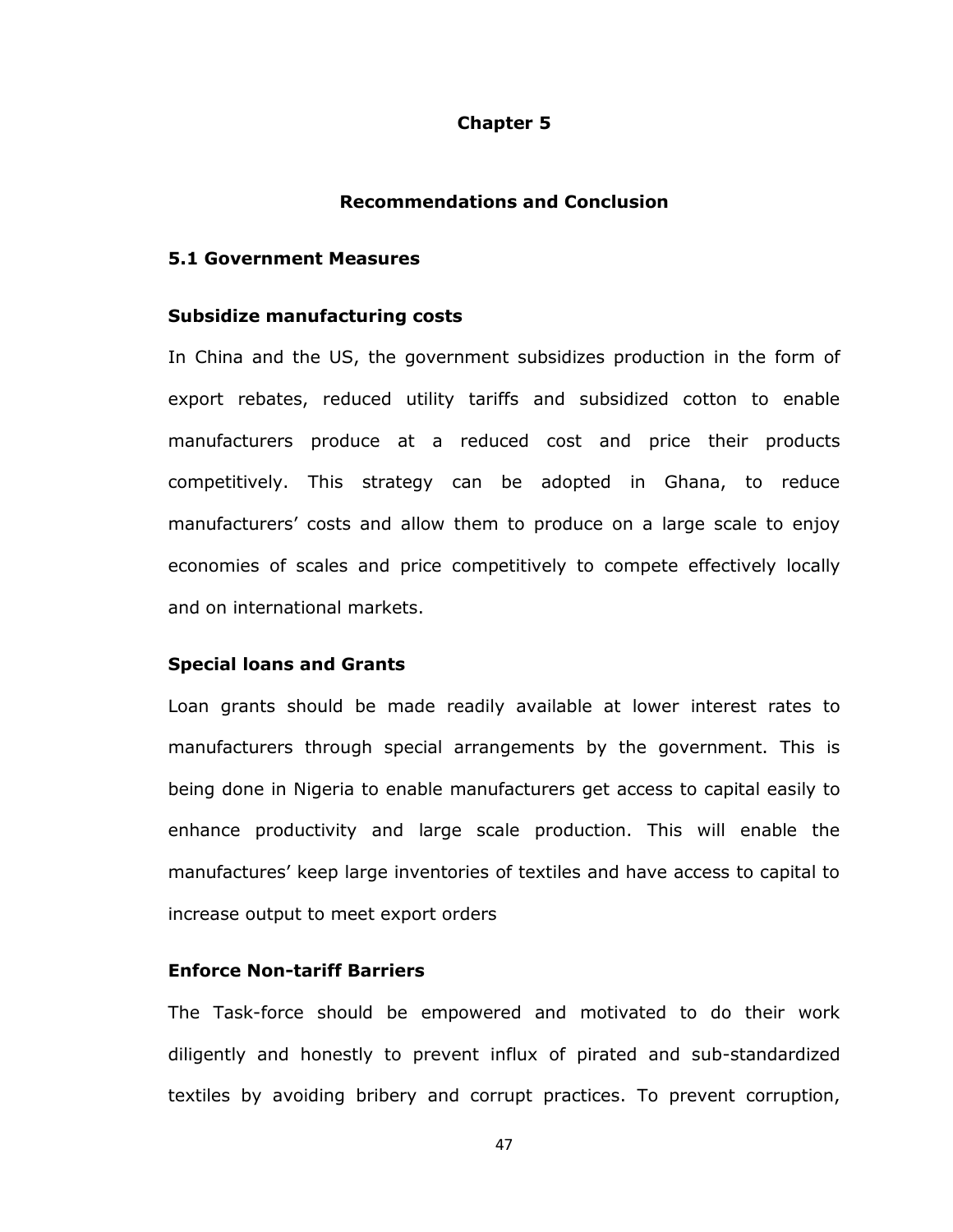cameras, scanners and other equipments should be installed to check processes. Heavy fines should be imposed on culprits or more severely culprits should be fired. Imported textiles should be inspected thoroughly with the use of the right technology and man-power to achieve right results.

#### **Textile Research and Development Resource Centers**

China, US and other developed countries benefit from information and findings of textile research institutions which is valuable in creating new designs and finding new means to production. This is important in meeting the needs of modern sophisticated buyers and increase demand.

# <span id="page-54-0"></span>**5.2 Manufacturers Measures**

#### **Invest in new technology and Plants**

Textile companies should invest in new plants and equipments to enable them increase output, cut down cost in the long run and be more competitive both locally and internationally.

# **Improve designs and colours**

Tastes and preferences of today"s sophisticated buyer keeps changing, by improving designs and making colours more vibrant; this will increase demand and make made in Ghana textiles competitive on the market.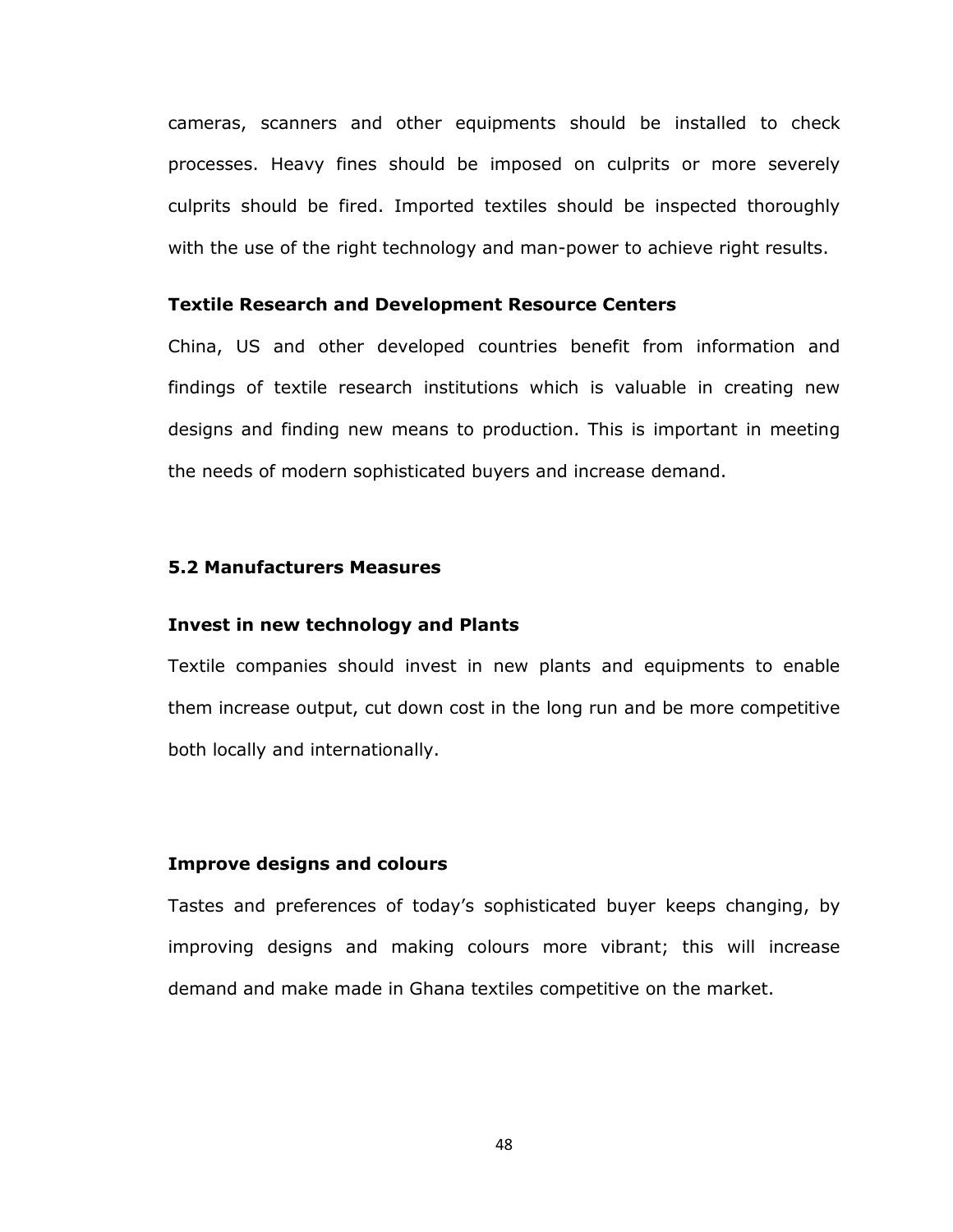#### **Create target markets and Market Textiles**

The textile companies understudied do not heavily market their products. This makes their different brands unknown to buyers as though the textile companies were operating in the dark. Textile manufacturers need to embark on re-branding projects that allows them to heavily advertise their products through the right channels to target buyers. Secondly, bearing in mind the earnings of buyers, manufacturers should produce textiles that meet the needs of different consumers in different income brackets.

## **Find alternative Uses of Textile Prints**

Most buyers use textiles prints for garments/ apparel purposes only. This restricts the use of textile prints and narrows demand. Manufacturers need to communicate alternative uses of textile prints to give it a wider scope of purpose. For instance textile prints can be used as bed-sheets, curtains, seat covers, table mat/cloth, bags, interior/ exterior decorations etc. This will increase demand which will inherently affect the profitability margins.

#### <span id="page-55-0"></span>**5.3 Conclusion**

T&C industries have played a key role in several waves in industrializing the East Asian economies such as: Hong Kong, Singapore, Taiwan, South Korea, Malaysia and more recently China, Indonesia, Thailand and Viet Nam (Hoefter, 2001). Reviving Ghana"s textile industry is one major way of diversifying Ghana"s export portfolio, creating large employment opportunities and improving general standards of living. There is a huge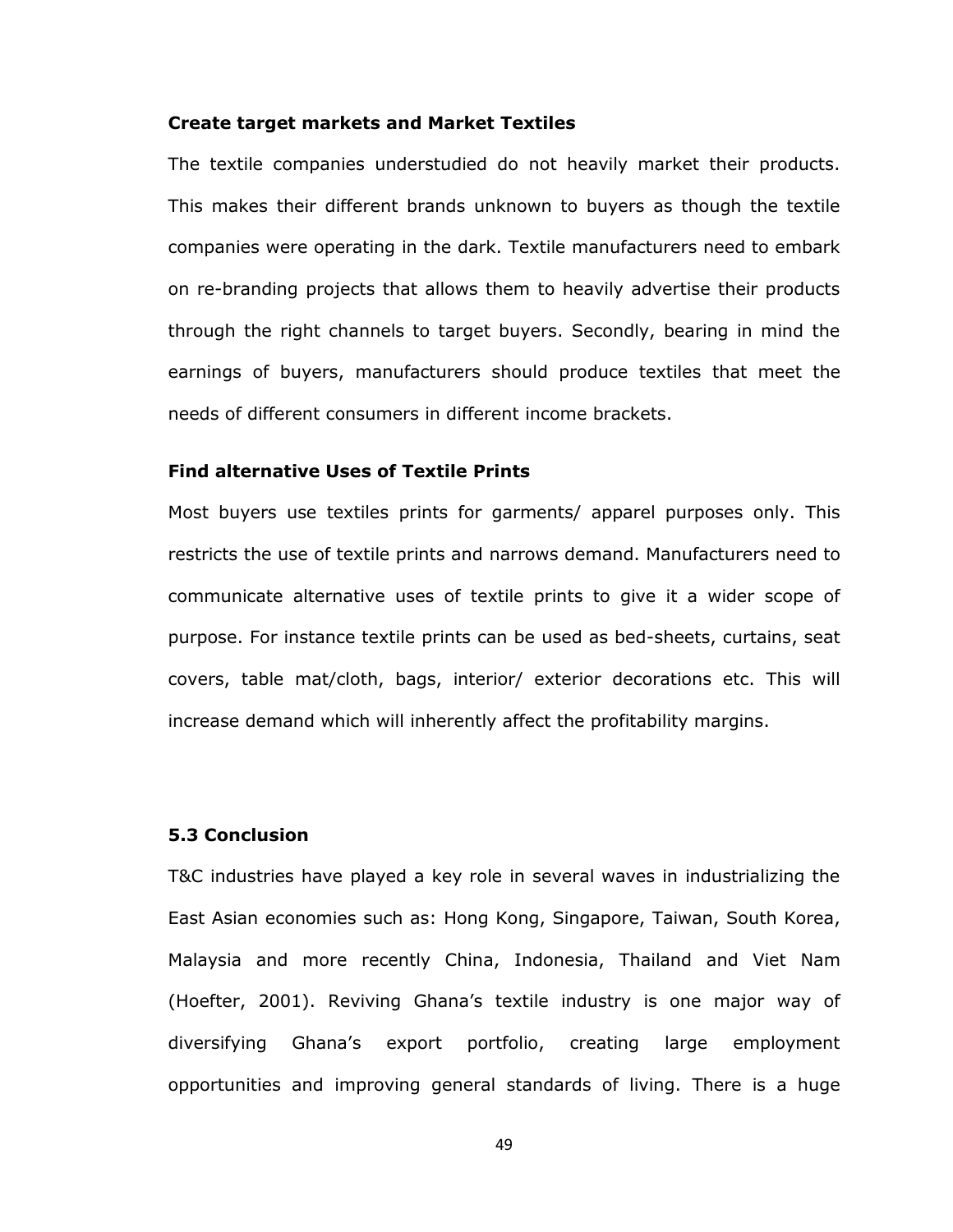market potential for the Ghana textile industry both locally and on the international front. Some of the recommendations outlined are in use in other countries and this has yielded tremendous results. It is critical that government and textile manufacturers understand and implement these measures and strategies appropriately to stimulate and revive Ghana"s current moribund textile industry.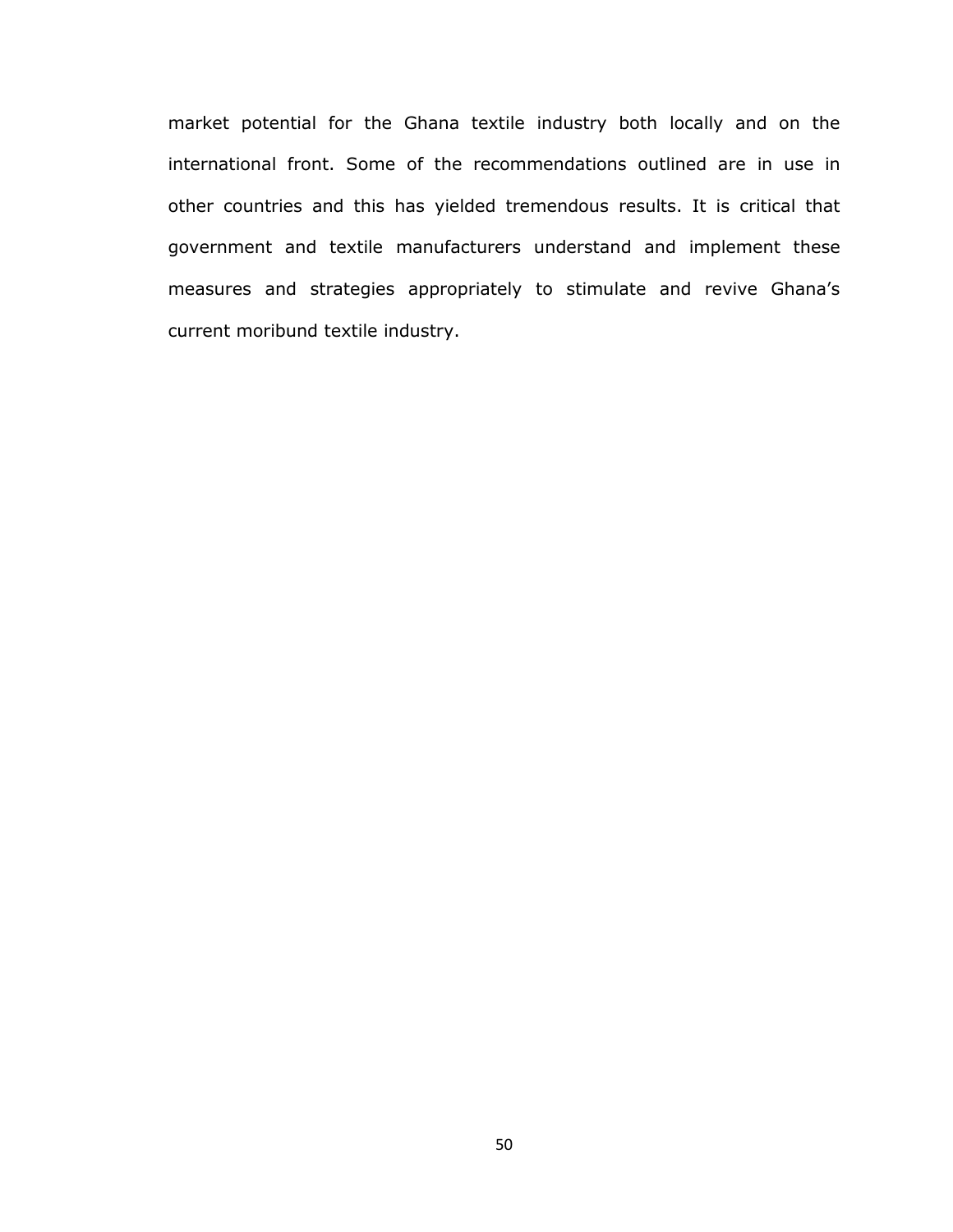# <span id="page-57-0"></span>**Bibliography**

AGOA.gov. AGOA.gov. 19 July 2007. 7 April 2011 <http://www.agoa.gov>.

Ampofo, O. Ghana Textiles/Garment Industry. News Article. Accra: Ministry of Trade and Industry, Industrial Division, 2004.

Baden, Sally and Catherine Barber. "The Impact of the Second-Hand Clothing Trade on Developing Countries." Oxfam (2005): 10-12.

Davidson, Akwada. Problems of Ghana's Textile Industry Korley Helen. 26 January 2011.

Egu, Francis Kwaku. GhanaWeb. 14 Feburary 2009. 30 November 2010 <http://.wwww.ghanaweb.com>.

Felix, Klutse Dela. Business Guide. 19 Feburary 2011. 28 March 2011 <http://www.businessguide.com>.

Hoeter, Fidel Anton. "The Competitiveness of Ghana's Industry." Dissertation (2001): 151-158.

Investopedia. Investopedia ULC. 27 April 2010. 22 Feburary 2011 <http://www.investopedia.com>.

Isaac, Essel. Joy Online. 17 September 2010. 28 March 2011 <http://www.joyonline.com>.

Jim, Collins. Good To Great. Kent: Chatham plc, 2001.

Kofi, Nuamah. Policies to Revive the Ghana Textile Industry Korley Helen. 30 January 2011.

Krugman, Paul R and Maurice Obstfeld. International Economics, Theory & Policy. Boston: Elm Street Publishing Services, Inc, 2006.

Madichie, Nnamdi O and Tijani Ahmed Saeed. "The innovation Dilemma of the Ghana Textile Industry." Int. J. Entrepreneurship and Innovation Management, Vol. 11, No. 2 (2010): 231-234.

Mba, Chuks J. "Population Ageing in Ghana: Research Gaps and theWay Forward." Journal of Aging Research (2010): 5.

Moses, Kalisa Seruwagi. "Africa and Middle East Textile Issue." Will Digital Printing Replace Flat Screen Printing 3 April 2010: 8-9.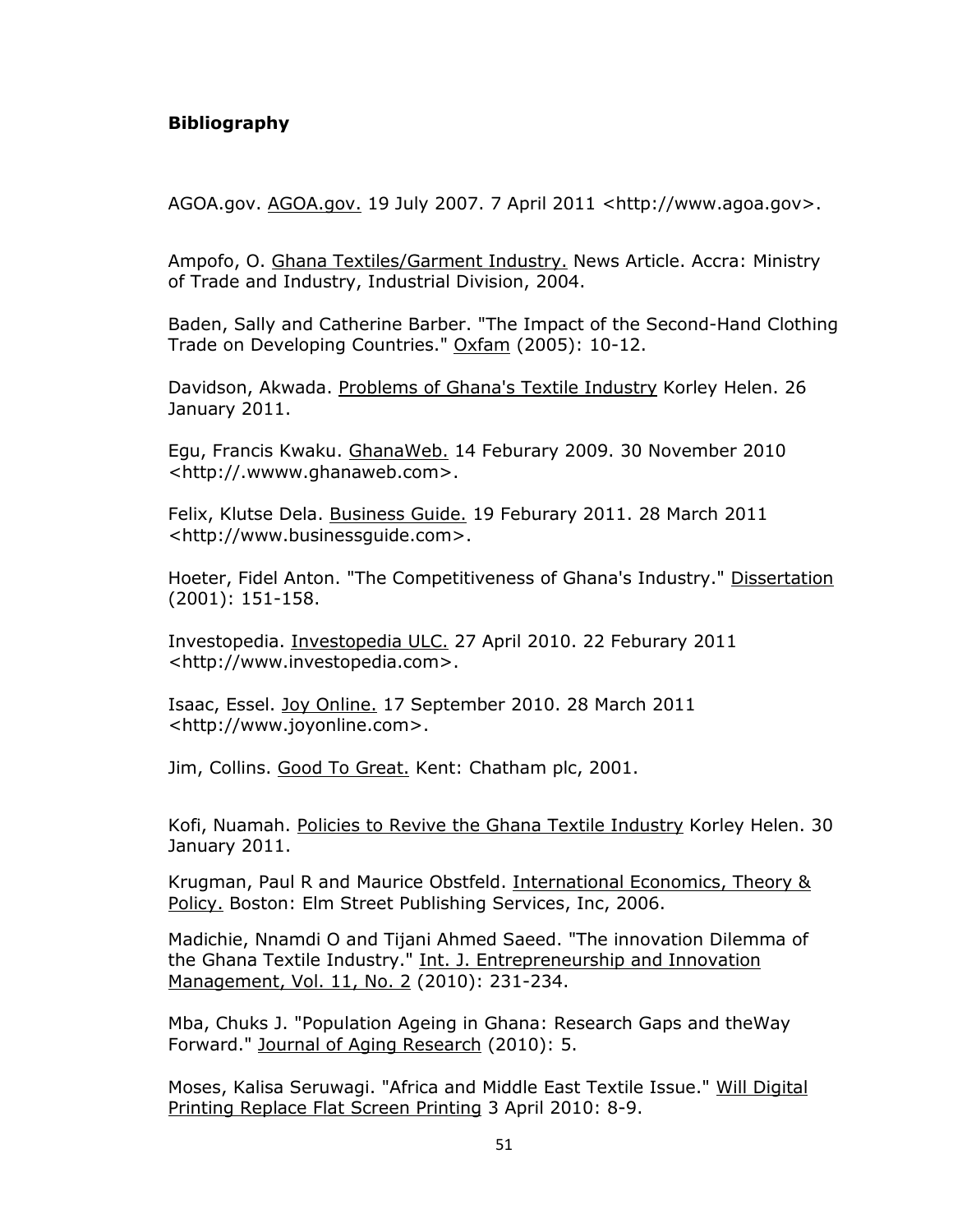Moses, Zizer. Problems Ghana's Textile Industry faces Korley Helen. 27 Feburary 2011.

Nixon, Yeboah Charles. Daily Guide. 30 June 2010. 28 March 2011 <http://www.dailyguide.com>.

Obstfeld, Maurice and Kenneth Rogoff. International Macroeconomics. Massachusetts: The MIT Press, 1996.

Opoku, Margaret. Problems Facing the Textile Industry Helen Korley. 24 Feburary 2011.

Quartey, Peter. "Profile of the Textile Industry in Ghana." The Future of the Textile and Clothing Industry in Sub-Saharan Africa (2006): 135-140.

Science Encyclopedia. Net Industries. Feburary 2011. 1 March 2011 <http://science.jrank.org>.

Singer Hans Wolfgang, Chen John-ren. Development Economics and Policy. Hampshire: Macmillan Press Ltd, 1998.

Singer, Peter. The President of Good & Evil. New York: Pengium Group Inc, 2004.

Stiftung-Ebert-Froedrich. "Import Substitution." The Future of the Textile and Clothing Industries in Sub-Saharan Africa (2006): 13-17.

Swiss Academy for Devlopment. "A Study Swizterland, Ghana and Tunisia." Second-Hand Clothing Export (1997): 6.

Tutu, Adwoa P. An Empirical Investigation of the Costs and Benefits of Moving Up The Supply Chain: The Case of Ghana Cocoa. Accra: Ashesi Press, 2010.

Twum, Paul. Problems Facing Ghana's Textile Industry Helen Korley. 10 January 2011.

U.S Deplomacy of State. U.S Deplomacy of State. 17 September 2010. 10 December 2010 <http://www.state.gov>.

Zizer, Moses. News Report. Accra: TGLEU, 2010.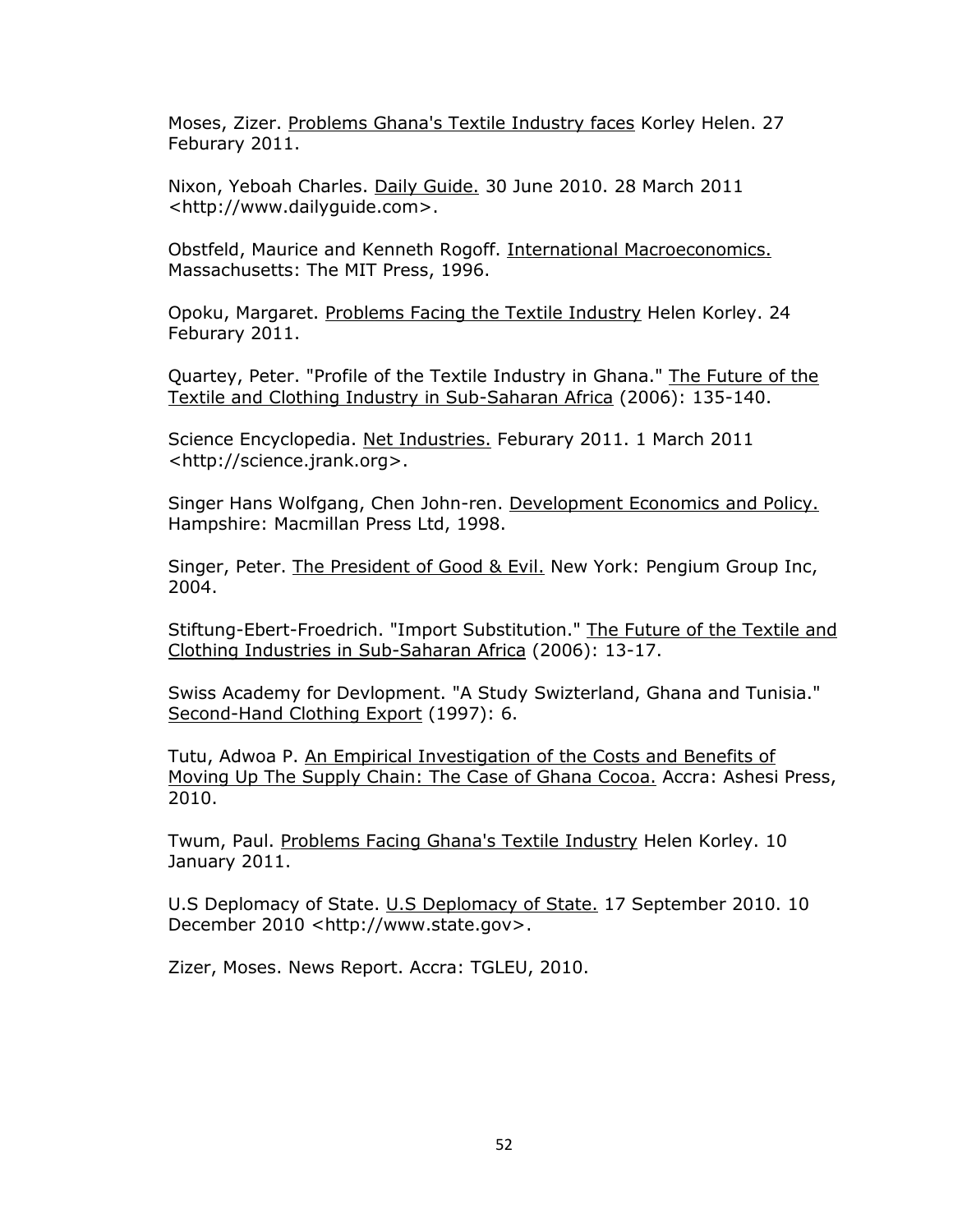# <span id="page-59-1"></span><span id="page-59-0"></span>**Appendix**

# **Tables**

| <b>Product</b>                    | 2005       | 2006       | 2007       | 2008       | 2009       | 2010       |
|-----------------------------------|------------|------------|------------|------------|------------|------------|
| <b>Wax Prints</b>                 | 3,098,485  | 3,308,200  | 5,841,208  | 6,530,114  | 6,716,372  | 6,046,186  |
| <b>Wax Covers</b>                 | 14,312     | 6,860      | 1,572      | 0          | 0          | 0          |
| <b>Block 1</b>                    | 3,190,843  | 1,901,336  | 951,314    | 1,155,936  | 1,200,028  | 1,182,446  |
| <b>Block 2</b>                    | 778,347    | 940,882    | 644,532    | 852,964    | 753,792    | 952,548    |
| <b>Nustyle</b>                    | 0          | 788,990    | 3,006,677  | 4,923,287  | 4,647,590  | 5,224,588  |
| Tabs/Rags                         | 269,827    | 180,750    | 192,784    | 262,128    | 313,246    | 257,444    |
| Total Wax                         | 7,351,814  | 7,127,018  | 10,638,087 | 13,724,429 | 13,631,028 | 13,663,212 |
| <b>Fancy-</b>                     |            |            |            |            |            |            |
| Woodin                            | 938,830    | 850,628    | 1,782,040  | 2,056,301  | 1,832,966  | 1,878,220  |
| Fancy-<br><b>Institution</b>      | 631,903    | 781,591    | 1,467,058  | 1,054,084  | 1,397,328  | 1,602,008  |
| <b>Fancy-Diva</b>                 | 1,387,633  | 1,626,397  | 1,475,686  | 1,706,644  | 1,583,880  | 1,623,422  |
| <b>Plain Dyed</b>                 | 308,356    | 219,271    | 291,754    | 169,978    | 211,372    | 214,830    |
| <b>Bleached</b>                   |            |            |            |            |            |            |
| Cloth                             | 1,339,373  | 1,744,098  | 2,363,348  | 2,563,594  | 2,305,882  | 1,404,300  |
| <b>TOTAL</b><br><b>PRODUCTION</b> | 11,957,909 | 12,349,003 | 18,017,973 | 21,275,030 | 20,962,456 | 20,385,992 |

#### **Ghana Textile Print (GTP)-Annual Production Figures** Table 1

*Source: Ghana Textile Print (GTP)*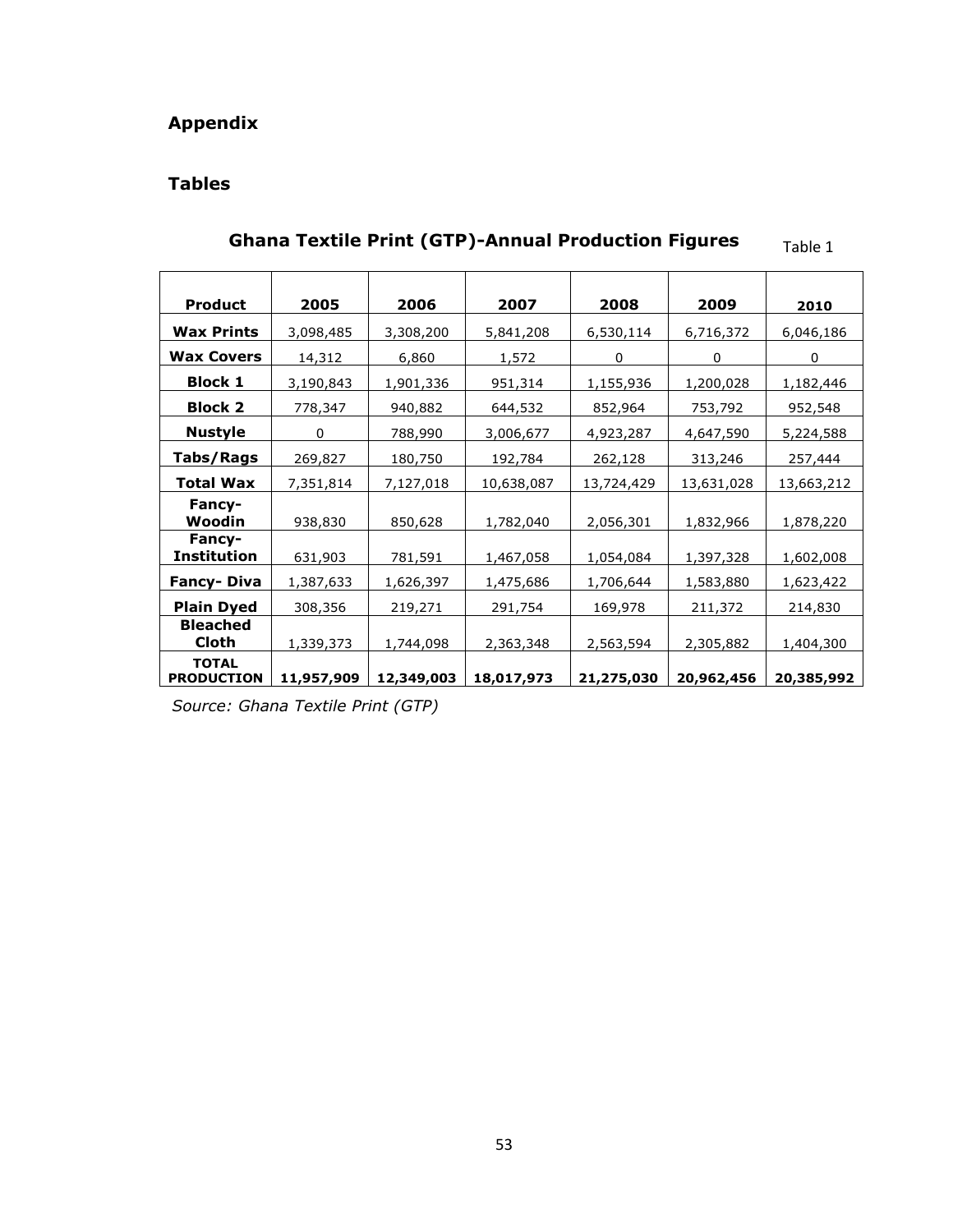Table 2

| <b>Summary Statistics of Survey</b> |                                                                                                                                      |      |                                                                                     |                                                |                                 |  |
|-------------------------------------|--------------------------------------------------------------------------------------------------------------------------------------|------|-------------------------------------------------------------------------------------|------------------------------------------------|---------------------------------|--|
|                                     | <b>Price</b><br><b>Average</b><br><b>Monthly</b><br><b>Buyers</b><br><b>Salaries</b><br>are<br><b>Willing to</b><br>of Buyers<br>Pay |      | <b>Characteristics</b><br>of Textiles that<br><b>Influence</b><br><b>Preference</b> | <b>Preferred</b><br>Form of<br><b>Clothing</b> | <b>Marital</b><br><b>Status</b> |  |
| N                                   | 150                                                                                                                                  | 150  | 150                                                                                 | 145                                            | 150                             |  |
|                                     |                                                                                                                                      | 0    |                                                                                     | 5                                              |                                 |  |
| <b>Mean</b>                         | 2.71                                                                                                                                 | 3.03 | 3.32                                                                                | 2.35                                           | 1.73                            |  |
| <b>Median</b>                       | 3                                                                                                                                    | 3    |                                                                                     | 3                                              |                                 |  |

*Source: Research Survey*

# <span id="page-60-0"></span>**Figures**

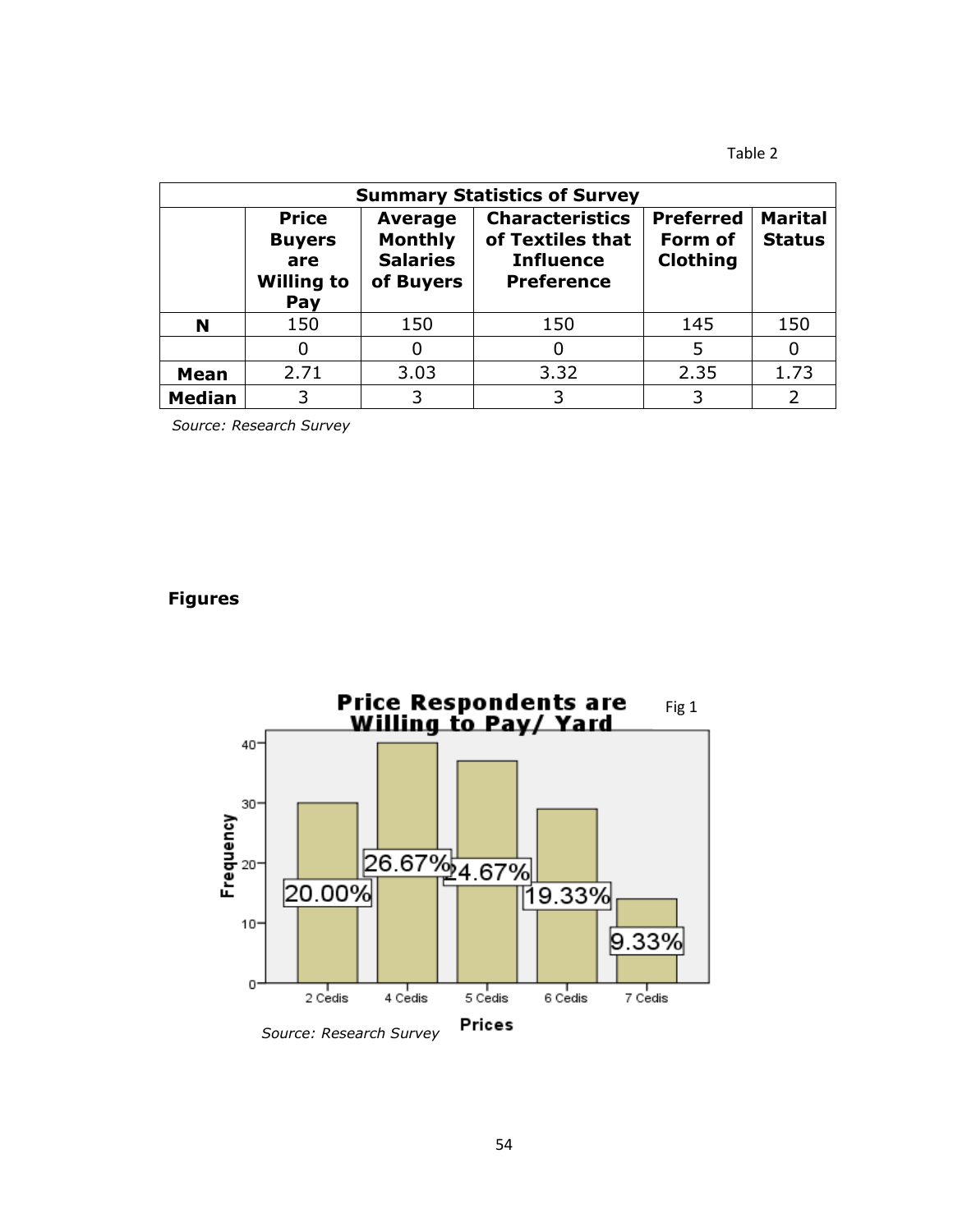

 *Source: Research* 



Fig 3 **Characteristics of Textiles that Influence Buying Preference**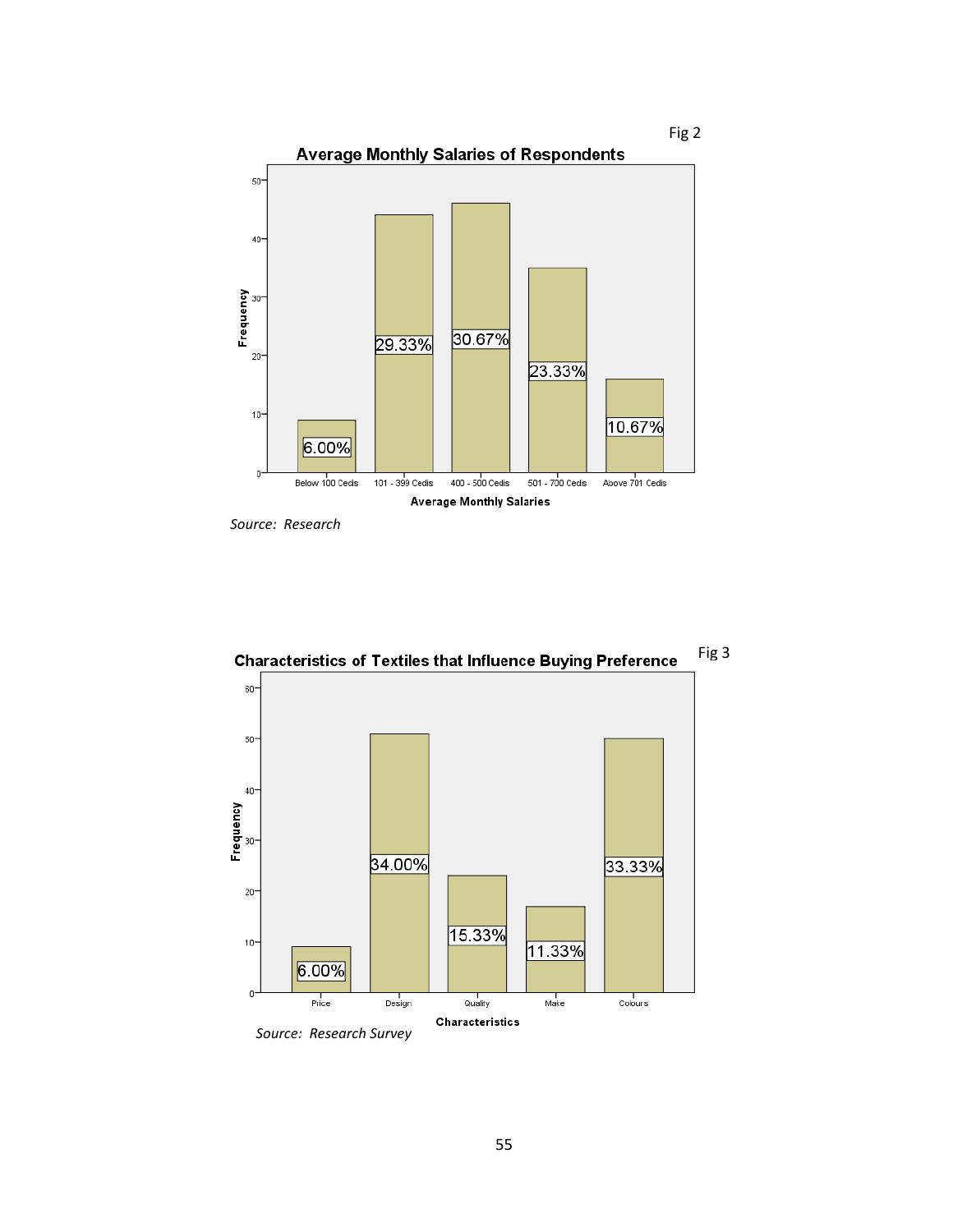

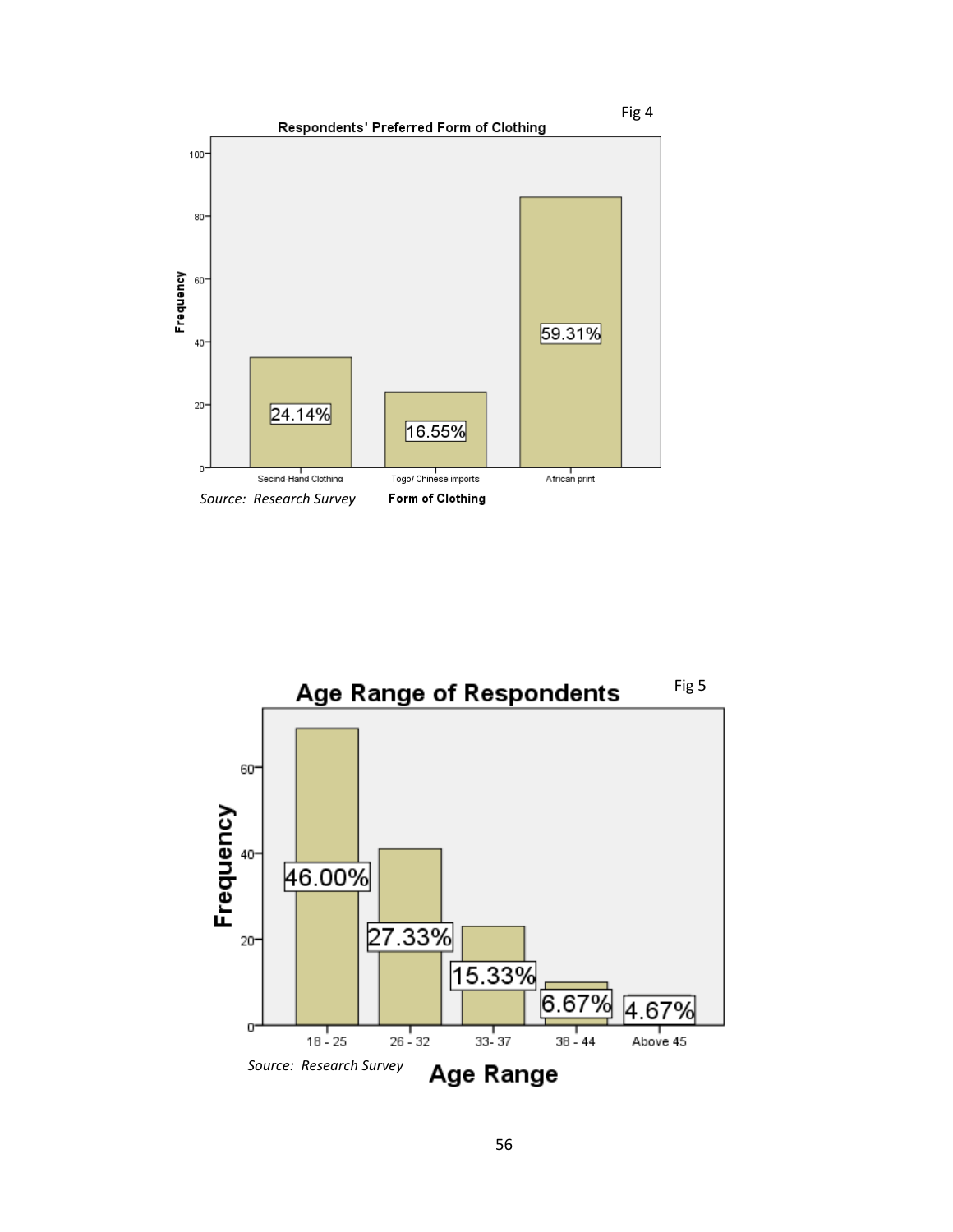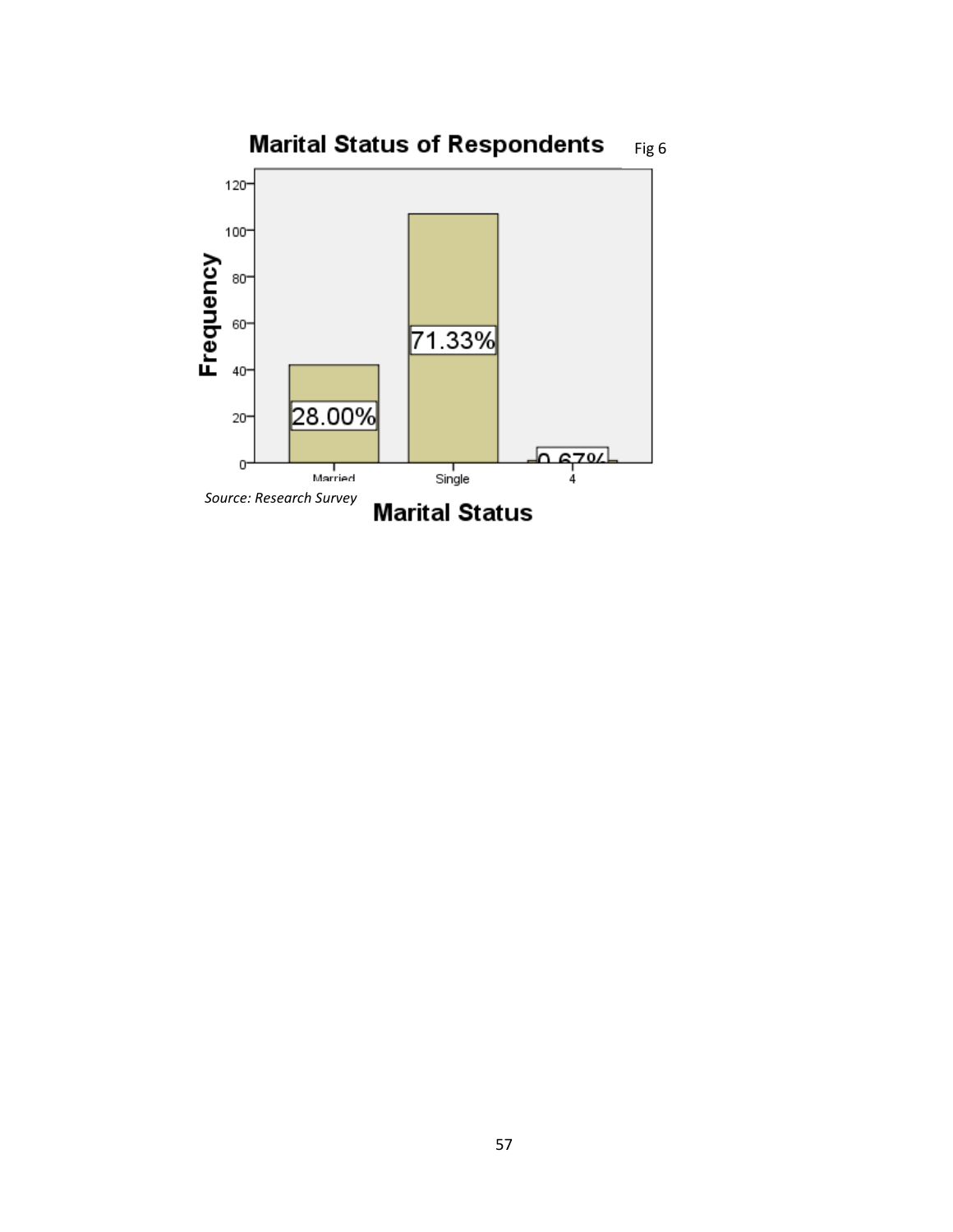

# <span id="page-64-0"></span>**Questionnaire for Textile Buyers**

**This questionnaire is for an Academic research project. Information provided will be kept confidential and used for this research only. Please provide answers to the questions by ticking the boxes that apply. Thank you.**

| 1. How much are you willing to pay for a yard of cloth<br>GH. $\mathfrak{C}$ 2 GH. $\mathfrak{C}$ 4 GH. $\mathfrak{C}$ 5 GH. $\mathfrak{C}$ GH. $\mathfrak{C}$ d Above GH. $\mathfrak{C}$ 7 |                                              |
|---------------------------------------------------------------------------------------------------------------------------------------------------------------------------------------------|----------------------------------------------|
| 2. What is your average monthly salary                                                                                                                                                      |                                              |
| Below GH.C 100                                                                                                                                                                              | GH $\text{C}$ 100 - GH $\text{C}$ 399        |
| GH¢ 400 - GH ¢699 $\Box$                                                                                                                                                                    | GH¢ 700 - GH 999                             |
| Above GHC 1000                                                                                                                                                                              |                                              |
| 3. How do you choose which material/print to buy                                                                                                                                            |                                              |
| Price $\Box$                                                                                                                                                                                |                                              |
|                                                                                                                                                                                             |                                              |
| 4. How much on average do you spend on cloth annually $\mathbb{C}_{\dots}$                                                                                                                  |                                              |
| 5. What is your most preferred form of clothing:<br>Secondhand-clothes □ Togo/ Chinese Imports □<br>African print                                                                           |                                              |
| 6. Why have you chosen the                                                                                                                                                                  |                                              |
| 7. How different would you want Ghana textiles to be                                                                                                                                        |                                              |
|                                                                                                                                                                                             |                                              |
| 8. Gender: Female / Male 9. Marital Status: Married □ Single                                                                                                                                |                                              |
| 10 Age: 18 - 25 $\Box$ 26-32 $\Box$ 33-37 $\Box$ 38-44 $\Box$ Above 45                                                                                                                      |                                              |
| 11 <b>Religious Affiliation</b> : Christian $\Box$<br>Other $\Box$                                                                                                                          | Muslim $\square$<br>Traditionalist $\square$ |
| 12 Are you employed in: Private $\square$                                                                                                                                                   | Public Sector $\Box$<br>Self employed□       |
| Unemployed $\square$                                                                                                                                                                        | Thank You!                                   |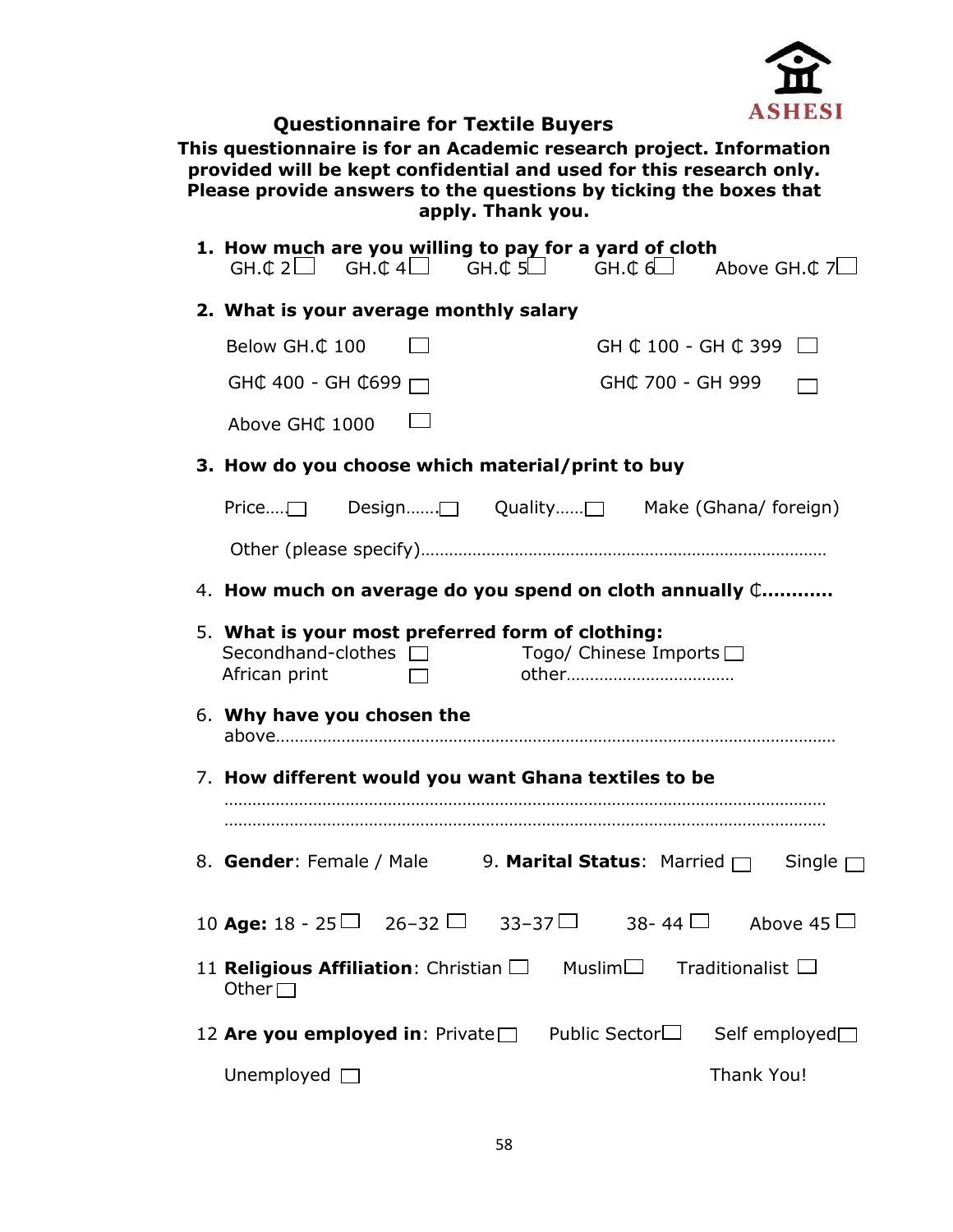# <span id="page-65-0"></span>**Interview Guide for Textile Manufacturers**



# **This questionnaire is for an Academic research project. Information provided will be kept confidential and used for the purpose of the research only, Thank you.**

- 1. When was ATL established?
- 2. Have there been any mergers/ acquisitions since ATL was established? **Yes/ No**
- 3. If yes, how profitable has this merger/ acquisition been?
- 4. Which form of textile printing do you currently use? **Flat screen**

# **printing/ Digital printing**

- 5. Why do you use this form of textile printing?
- 6. How do you design your textiles? **CAD/CAM Systems / Adobe**

# **Photoshop**

- 7. What is the average total number of workers you have had in the past five years
	- (a)How many were casuals
	- (b)How many employees
	- (c) How many managers
- 8. What is the total number of cloth you have manufactured in the past five years?
- 9. How much of the total yards have you sold on foreign markets in the past five years?
- 10.How much of the total yards have you sold on the local markets in the past five years?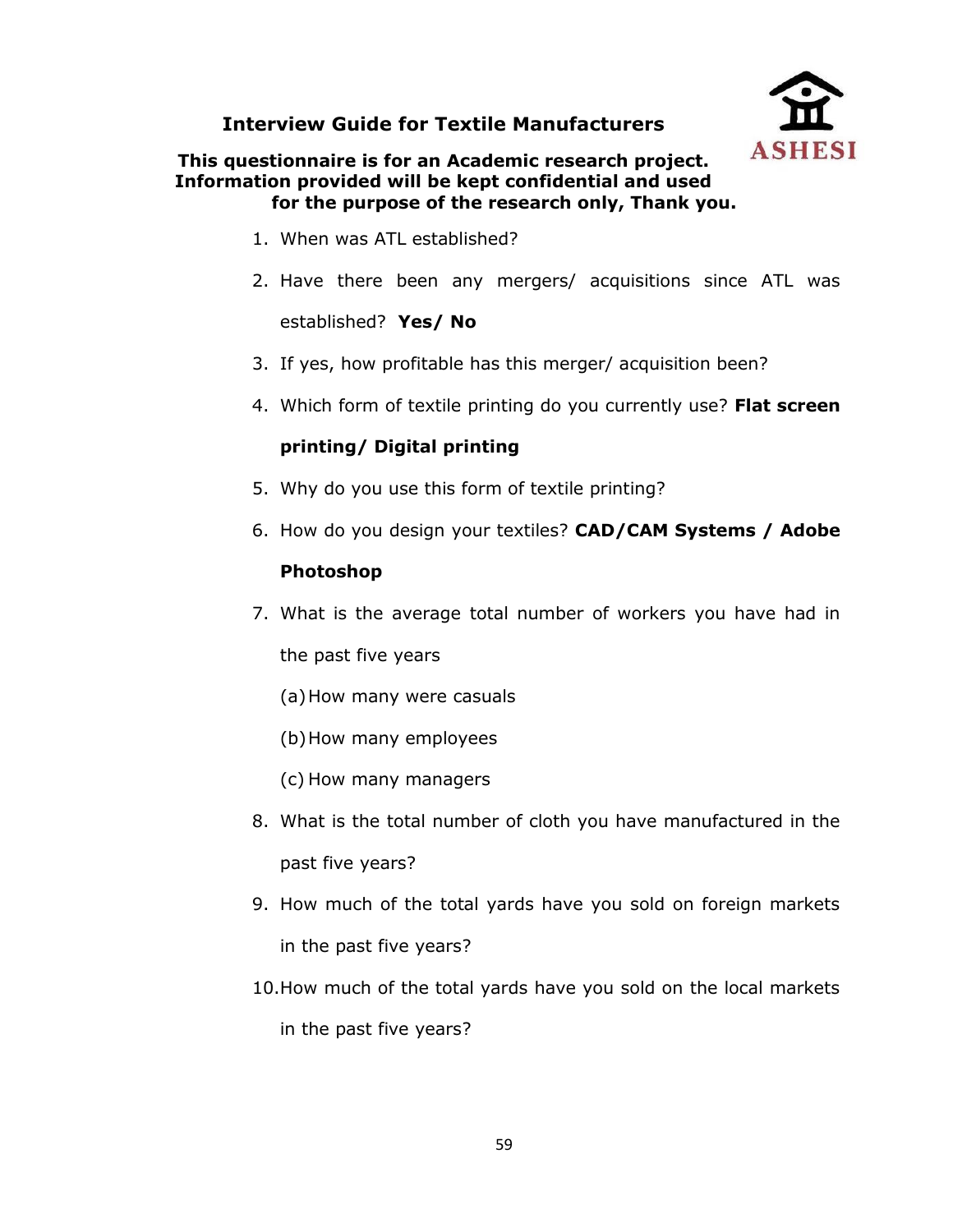- 11.What are the different products you have offered for sale in the past five years?
- 12.How much does a yard of each of the different cloths you have offered for sale cost in the past five years?
- 13.Where do you get your raw materials from?
- 14.Has there been any major infrastructural change with respect to plant/ machinery? **Yes/ No**
- 15.If yes, how has this affected productions, profits and sales
- 16.What is your total plant capacity?
- 17.What percentage of this plant capacity has been utilized in the past five years?
- 18.What have your major cost drivers been in the past five years
- 19.Do you market your products? **Yes/No**
- 20.If yes, what has the impact been on the demand for your products and your profitability?
- 21.If no, why not?
- 22. Have any government policies affected your production and demand? **Yes/ No**
- 23.If yes, what government policies have affected your operations and the demand for your products?
- 24.What were the impact/ effects of the government policies?
- 25.What other factors affect demand for your products and your profitability?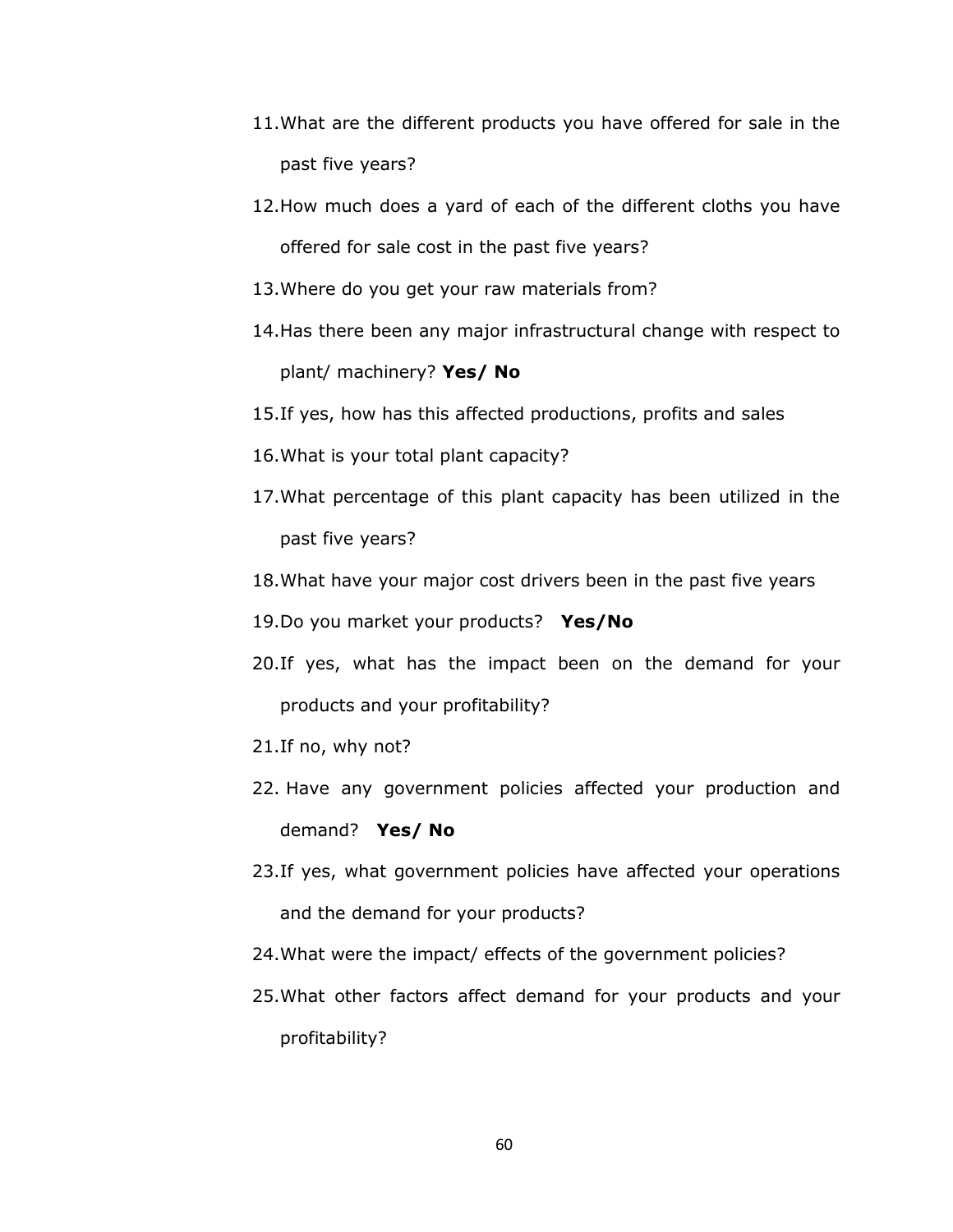- 26.What has government in other countries done for its textile industry that has benefited the textile companies?
- 27. What should the government do to expand your capacity, operations and the demand for your products?
- 28.What has textile manufacturers in other countries done to increase their production, operations and profitability?
- 29.What can you, as manufacturers do to increase your productivity, boost demand and profitability?
- 30.Please state your Gender: Male/ Female
- 31.What is your position in the company
- 32.How long have you occupied this position/ role
- 33.How long have you worked with ATL
- 34. Can I have the company's cost data for the past five years?

 Thank you, Helen Korley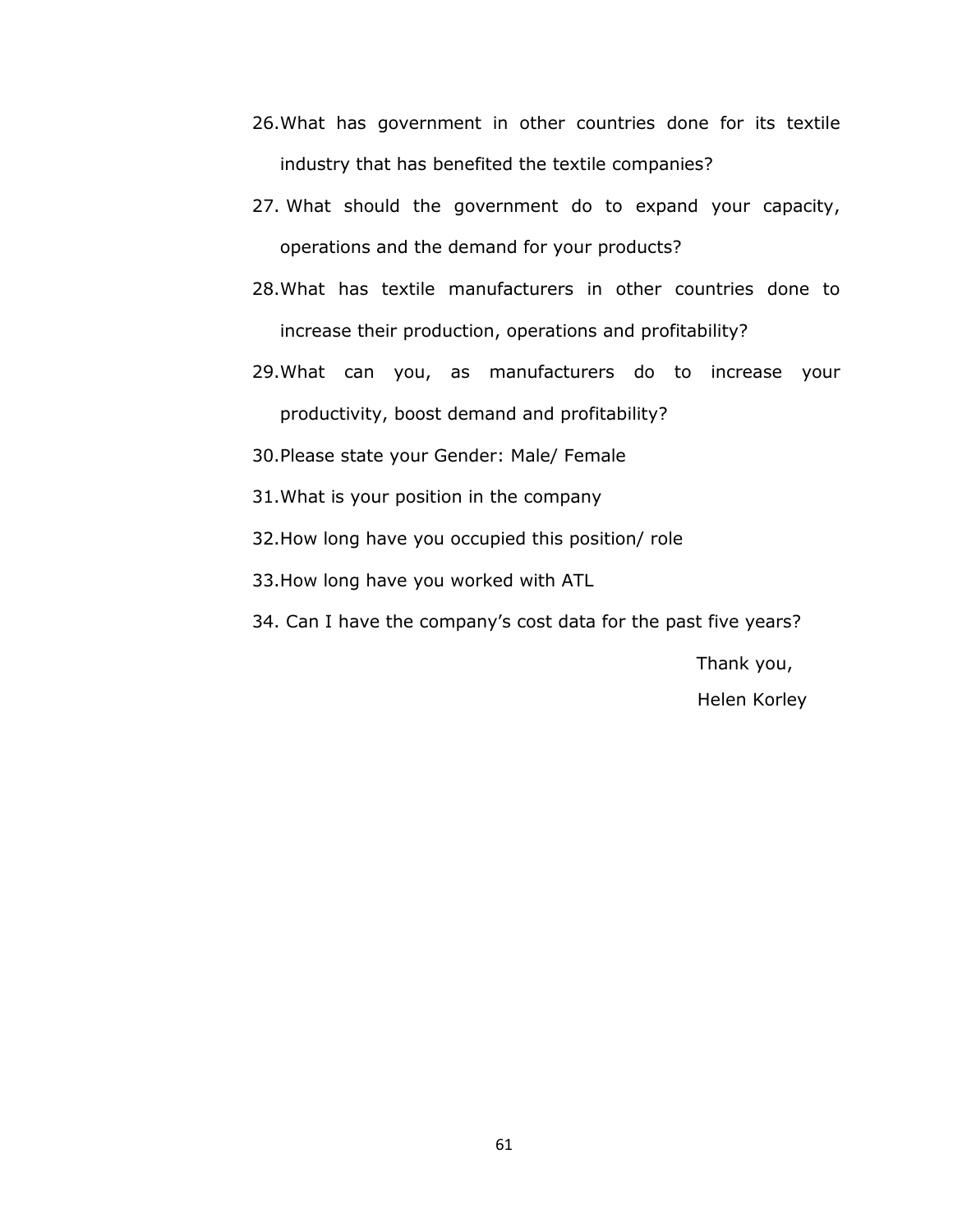#### <span id="page-68-0"></span>**Glossary**

# **Technical Names**

**Wax Prints**: This has no other colour apart from the base colour.

Wax Products employ the use of three broad base dyeing Systems:

- 1. Azoic dyeing (Traditional Non Indigo (TNI) base colours)
- 2. New Non Indigo dyeing (NNI base colours)
- 3. Vat dyeing (Indigo colour)

**Wax Block**: This has either of the following

- (i) First colour (always with bubbling)
- (ii) First and Second colours (only first colour has bubbling)
- (iii)U colours (without bubbling)
- (iv) U and  $2^{nd}$  colours are fixed by steaming.

**Wax Covers**: These are wax products which have additional colours by means of a Roller Printing Machine (RPM) or Rotary Screen Printer (RSP).

Wax Products employ the use of three broad base dyeing:

- a. Azoic dyeing (Traditional Non Indigo (TNI) base colours)
- b. New Non Indigo dyeing (NNI base colours)
- c. Vat dyeing (Indigo colour)

GTP has created seven base colours out of the three dying system for designing: